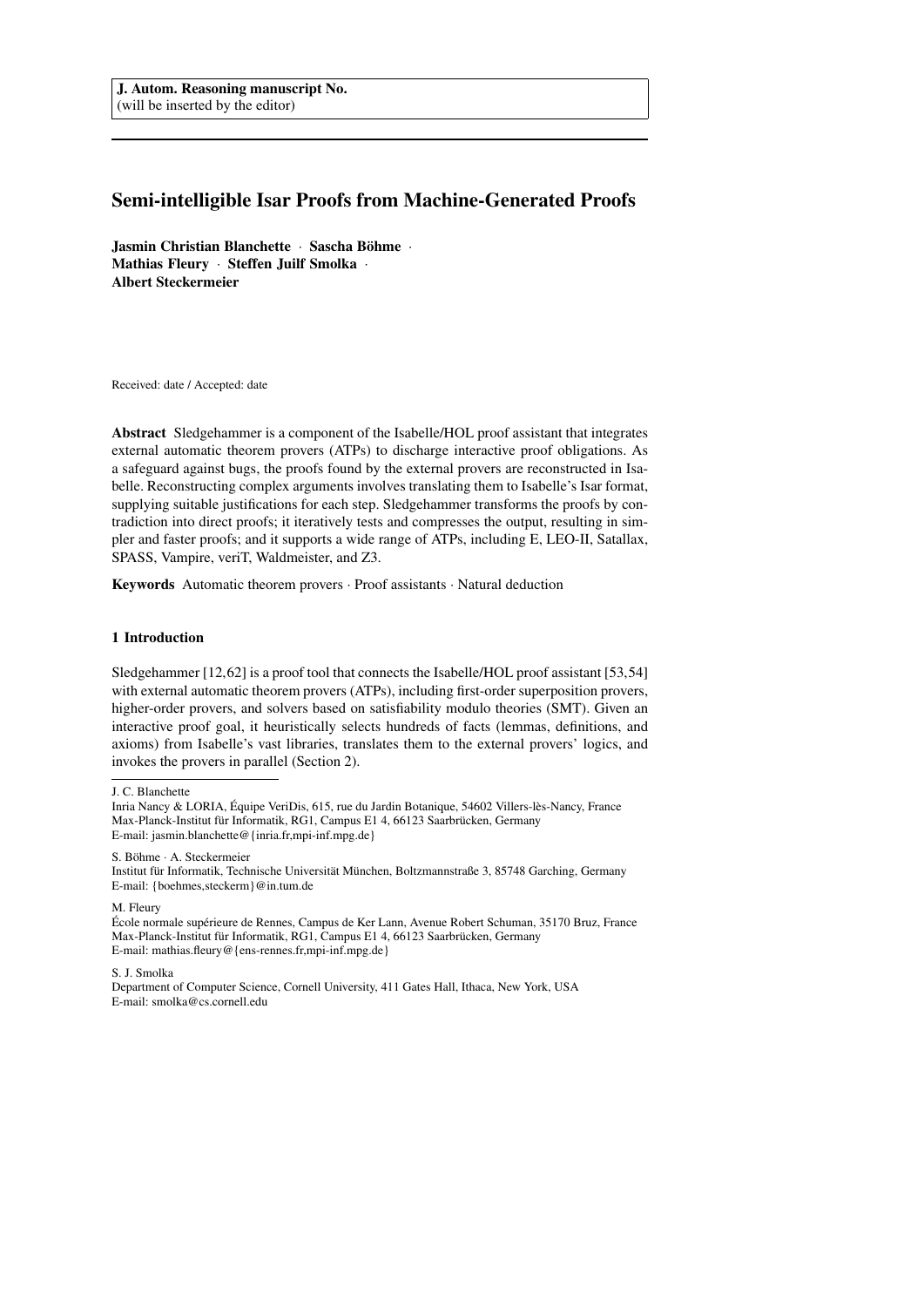Although Sledgehammer can be trusted as an oracle [\[13\]](#page-41-1), most users are satisfied only once the reasoning has been reduced to Isabelle primitives. When Sledgehammer was originally conceived, the plan was to have it deliver detailed justifications in Isabelle's Isar (Intelligible Semi-Automated Reasoning) language [\[86\]](#page-44-0), a textual format inspired by the pioneering Mizar system [\[46\]](#page-43-3). Paulson and Susanto [\[63\]](#page-43-4) designed a prototype that performed inference-by-inference translation of ATP proofs into Isar proofs and justified each Isar inference using *metis*, a proof method based on Hurd's superposition prover Metis [\[36\]](#page-42-0). For example, given the conjecture

**lemma**  $X = Y \cup Z \longleftrightarrow Y \subseteq X \land Z \subseteq X \land (\forall V, Y \subseteq V \land Z \subseteq V \longrightarrow X \subseteq V)$ 

their procedure generated the following Isar text:

proof *neg\_clausify* fix *v* assume  $0: Y \subseteq X \vee X = Y \cup Z$ assume *1*:  $Z \subseteq X \vee X = Y \cup Z$ assume 2:  $(\neg Y \subseteq X \lor \neg Z \subseteq X \lor Y \subseteq v) \lor X \neq Y \cup Z$ assume 3:  $(¬ Y ⊆ X ∨ ¬ Z ⊆ X ∨ Z ⊆ v) ∨ X ≠ Y ∪ Z$ assume 4:  $(\neg Y \subseteq X \lor \neg Z \subseteq X \lor \neg X \subseteq v) \lor X \neq Y \cup Z$ assume 5: ∀*V*.  $((¬Y ⊆ V ∨ ¬Z ⊆ V) ∨ X ⊆ V) ∨ X = Y ∪ Z$ have 6: sup  $YZ \neq X \vee \neg X \subseteq v \vee \neg Y \subseteq X \vee \neg Z \subseteq X$  by (*metis 4*) have *7*: *Z* ⊆ *v* ∨ sup *Y Z*  $\neq$  *X*  $\vee$   $\neg$  *Y* ⊆ *X* by (*metis 1 3 Un\_upper2*) have *8*: *Z* ⊆ *v* ∨ sup *Y Z*  $\neq$  *X* by (*metis 0 7 Un\_upper1*) have 9: sup  $YZ = X \vee \neg Z \subseteq X \vee \neg Y \subseteq X$ by (*metis 5 equalityI Un\_least Un\_upper1 Un\_upper2*) have *10*:  $Y \subseteq v$  by (metis 0 1 2 9 Un\_upper1 Un\_upper2) have  $11: X \subseteq v$  by (metis 0 1 8 9 10 Un\_least Un\_upper1 Un\_upper2) show False by (*metis 0 1 6 9 11 Un\_upper1 Un\_upper2*) qed

The *neg\_clausify* tactic on the first line recasts the conjecture into negated clauses, so that it has the same shape as in the corresponding ATP problem. The negated conjecture clauses are repeated using the assume command; then inferences are performed using have, culminating with a contradiction. The last step of an Isar proof is announced by the keyword show. The names *equalityI*, *Un\_least*, *Un\_upper1*, and *Un\_upper2* refer to lemmas about the set operators ⊆ and ∪.

Paulson and Susanto's approach was temporarily abandoned for several reasons: The resulting proofs by contradiction were often syntactically incorrect due to technical issues, notably the lack of necessary type annotations in the printed formulas, leading to unprovable goals. The generated proofs were often unpalatable, so that users were disinclined to insert them in their formalization. Moreover, although *metis* cannot compete with the fastest provers, a single call with the list of needed lemmas usually suffices to re-find the proof in reasonable time. Indeed, the equivalence above can be discharged within milliseconds using the line

## by (*metis equalityI Un\_least Un\_upper1 Un\_upper2*)

However, proof reconstruction with a single *metis* call means that the proof must be re-found each time the formalization is processed. This sometimes fails for difficult proofs that *metis* cannot re-find within a reasonable time and is vulnerable to small changes in the formalization. It also provides no answer to users who would like to understand the proof,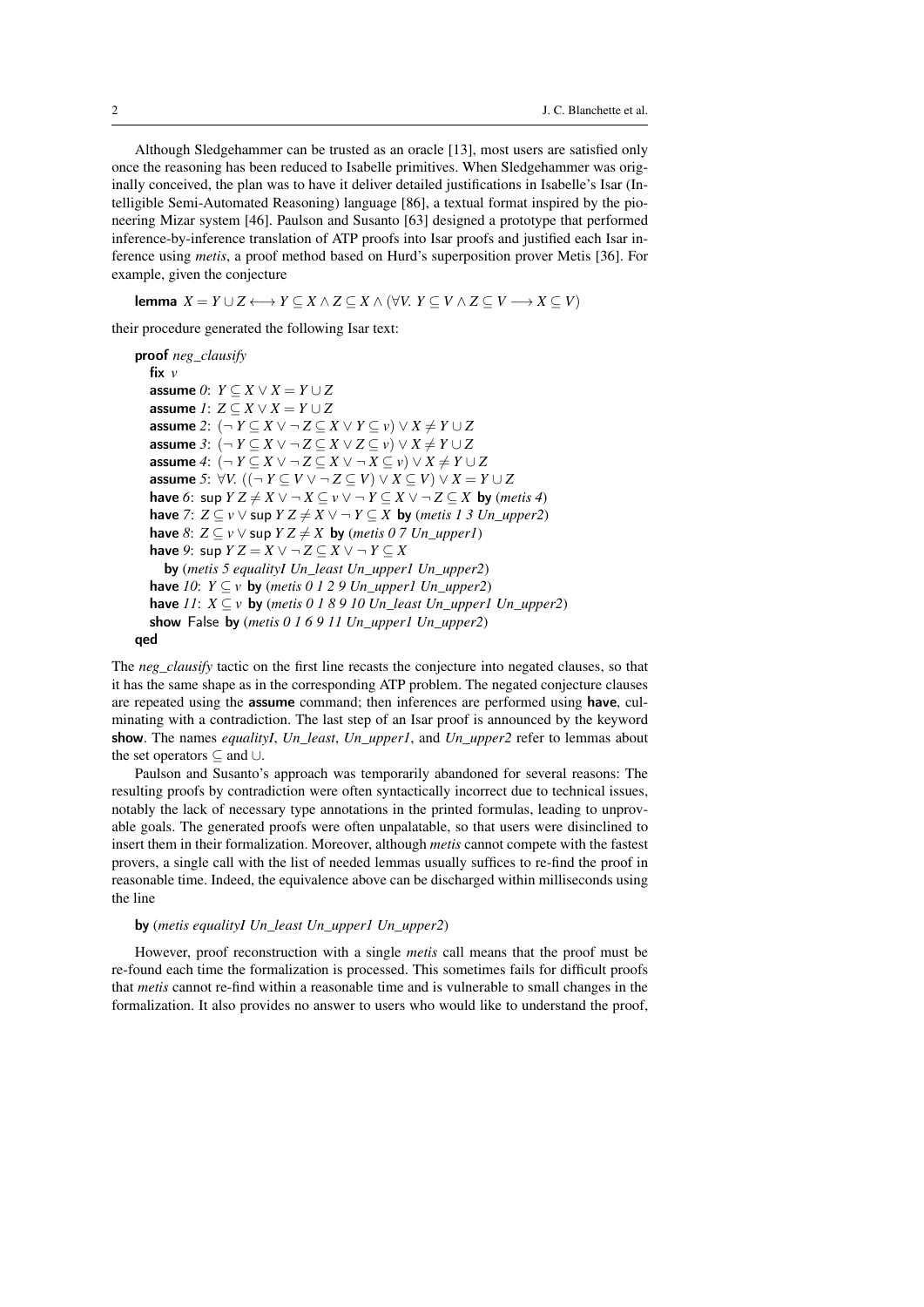whether it be novices who expect to learn from it, experts who must satisfy their curiosity, or merely skeptics. But perhaps more importantly, *metis* supports no theories beyond equality, which is becoming a bottleneck as automatic provers are being extended with procedures for theory reasoning. The *smt* proof method [\[15,](#page-42-1)[17\]](#page-42-2), which is based on the SMT solver Z3 [\[51\]](#page-43-5), is a powerful, arithmetic-capable alternative to *metis*, but it depends on the availability of Z3 for proof replay, which hinders its acceptance among users; moreover, due to its incomplete quantifier handling, it can fail to re-find a proof produced by a superposition prover.

The remedy to all these issues is well known: to generate detailed, structured Isar proofs based on the machine-generated proofs, as originally envisioned by Paulson and Susanto. But this requires addressing the issues that plagued their prototype, as well as generalizing their approach so that it works with the vast collection of automatic provers that are now supported by Sledgehammer.

This article presents a new module for translating ATP proofs into readable Isar proofs. This module features a number of enhancements that increase the intelligibility and robustness of the output (Section [3\)](#page-7-0). The implementation naturally decomposes itself into a number of general-purpose procedures, described abstractly in separate sections of this article.

The first obstacle to readability is that the Isar proof, like the underlying ATP proof, is by contradiction. A procedure transforms proofs by contradiction into direct proofs—or *redirects* the proofs (Section [4\)](#page-10-0). The output is a direct proof expressed in natural deduction extended with case analyses and nested subproofs.

The typical architecture of modern first-order ATPs combines a clausifier and a reasoning core that assumes quantifier-free clause normal form (CNF). It is the clausifier's duty to skolemize the problem and move the remaining (essentially universal) quantifiers to the front of the formulas, where they can be omitted. Sledgehammer historically performed clausification itself, using the *neg\_clausify* tactic, which implemented a naive exponential application of distributive laws. This was changed to use the ATPs' native clausifiers, since they normally generate a polynomial number of clauses and include other optimizations [\[4\]](#page-41-2). However, skolemization transforms a formula into an equisatisfiable, but not equivalent, formula; as a result, it must be treated specially when reconstructing the proof (Section [5\)](#page-21-0).

ATP proofs can involve dozens, hundreds, or even thousands of inferences. When translating them to Isar, it can be beneficial to compress straightforward chains of deduction and to try various proof methods as alternatives to *metis* (Section [6\)](#page-23-0). This postprocessing can make the resulting proof faster to process. Moreover, many users prefer concise proofs, either because they want to avoid cluttering their formalizations or because they find the shorter proofs easier to understand. If several proofs have been concurrently found by different provers, the user can choose the fastest one.

Despite laudable efforts toward standardizing the output of automatic provers [\[9,](#page-41-3) [79\]](#page-44-1), each system currently has its own set of inference rules and sometimes even its own output format. The following provers are supported:

- Unit-equality prover: Waldmeister [\[33\]](#page-42-3);
- First-order superposition provers: E [\[70\]](#page-43-6), SPASS [\[84\]](#page-44-2), and Vampire [\[66\]](#page-43-7);
- Higher-order provers: LEO-II [\[8\]](#page-41-4) and Satallax [\[20\]](#page-42-4);
- SMT solvers: veriT [\[18\]](#page-42-5) and Z3 [\[51\]](#page-43-5).

The best behaved provers in this list take problems in TPTP (Thousands of Problem for Theorem Provers) format [\[77\]](#page-43-8), produce proofs in TSTP (Thousands of Solutions for Theorem Provers) format [\[79\]](#page-44-1), explicitly record skolemization as an inference, and otherwise perform only inferences that correspond to logical implications, which can usually be re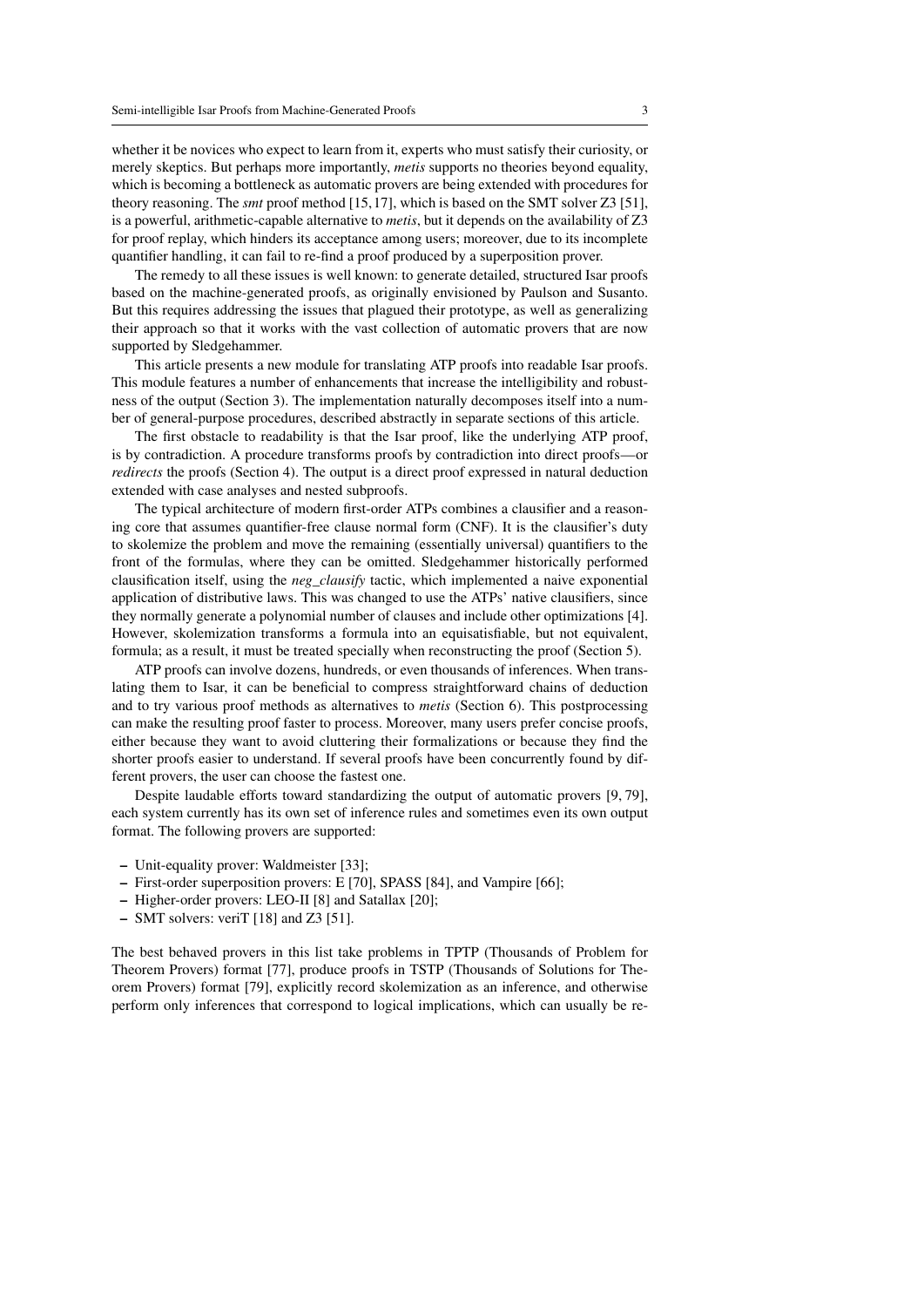played using *metis*. But even for these provers, some adaptations are necessary to integrate them (Section [7\)](#page-28-0).

The Isar proof construction module has been developed over several years, starting from Paulson and Susanto's prototype. A naive attempt at redirecting proofs by contradiction was sketched at the PAAR 2010 and IWIL 2010 workshops [\[61,](#page-43-9) [62\]](#page-43-0). However, that procedure could exhibit exponential behavior. The linear procedure described in this article was introduced in a paper presented at the PxTP 2013 workshop [\[11\]](#page-41-5). Proof postprocessing was discussed in a second PxTP 2013 paper [\[72\]](#page-43-10). The integration of LEO-II, Satallax, and veriT was described in an internship report [\[28\]](#page-42-6). The corresponding work for Waldmeister is described in a B.Sc. thesis [\[73\]](#page-43-11). The text of this article is largely based on the two PxTP 2013 papers, which themselves overlap with a Ph.D. thesis [\[10,](#page-41-6) Section 6.8] and a B.Sc. thesis [\[71\]](#page-43-12). Important additions include a section on the specific ATPs (Section [7\)](#page-28-0), real-world examples (Section [8\)](#page-35-0), and an experimental evaluation (Section [9\)](#page-38-0).

The implementation is an integral part of Isabelle. Although the focus is on this specific proof assistant, many of the techniques presented here are applicable to proof construction for other Sledgehammer-like tools, such as HOLYHammer for HOL Light [\[38,](#page-42-7) [39\]](#page-42-8) and Miz $AR$  for Mizar [\[1,](#page-41-7)69].

*Related Work.* There is a considerable body of research about making ATP proofs intelligible. Early work focused on translating resolution proofs into natural deduction calculi [\[50,](#page-43-14) [64\]](#page-43-15). Although they are arguably more readable, these calculi operate at the logical level, whereas humans reason mostly at the "assertion level," invoking definitions and lemmas without providing the full logical details. A line of research focused on transforming natural deduction proofs into assertion-level proofs [\[3,](#page-41-8) [35\]](#page-42-9), culminating with the systems TRAMP [\[47\]](#page-43-16) and Otterfier [\[88\]](#page-44-3). More related work includes the identification of obvious inferences [\[26,](#page-42-10) [68\]](#page-43-17), the successful transformation of the EQP-generated proof of the Robbins conjecture using ILF [\[25\]](#page-42-11), and the use of TPTP-based tools to present Mizar articles [\[81\]](#page-44-4).

It would have been interesting to try out TRAMP and Otterfier, but these are large pieces of unmaintained software that are hardly installable on modern machines and that only support older ATP systems. Regardless, the problem looks somewhat different in the context of Sledgehammer. Because the provers are given hundreds of lemmas as axioms, they tend to find short proofs with few lemmas. Moreover, Sledgehammer can coalesce consecutive inferences if short proofs are desired. Replaying an inference is usually a minor issue, thanks to proof methods such as *metis* and *linarith*. In this respect, the most similar work is the textual proof generation for MizAR [\[1\]](#page-41-7), but it replays skolemization by introducing axioms.

## <span id="page-3-0"></span>2 Preliminaries

This article is concerned with a number of systems: a portfolio of automatic theorem provers on one side (Section [2.1\)](#page-3-1), the Isabelle/HOL proof assistant and its Isar language on the other side (Sections [2.2](#page-4-0) and [2.3\)](#page-5-0), and the Sledgehammer tool as a bridge in between (Section [2.4\)](#page-7-1).

#### <span id="page-3-1"></span>2.1 Automatic Theorem Provers

Despite important technological differences, the ATPs of interest roughly follow the same general principles. They take a self-contained problem as input, consisting of a list of axioms and a conjecture. In case of success, they produce a proof of ⊥ (falsity) from a subset of the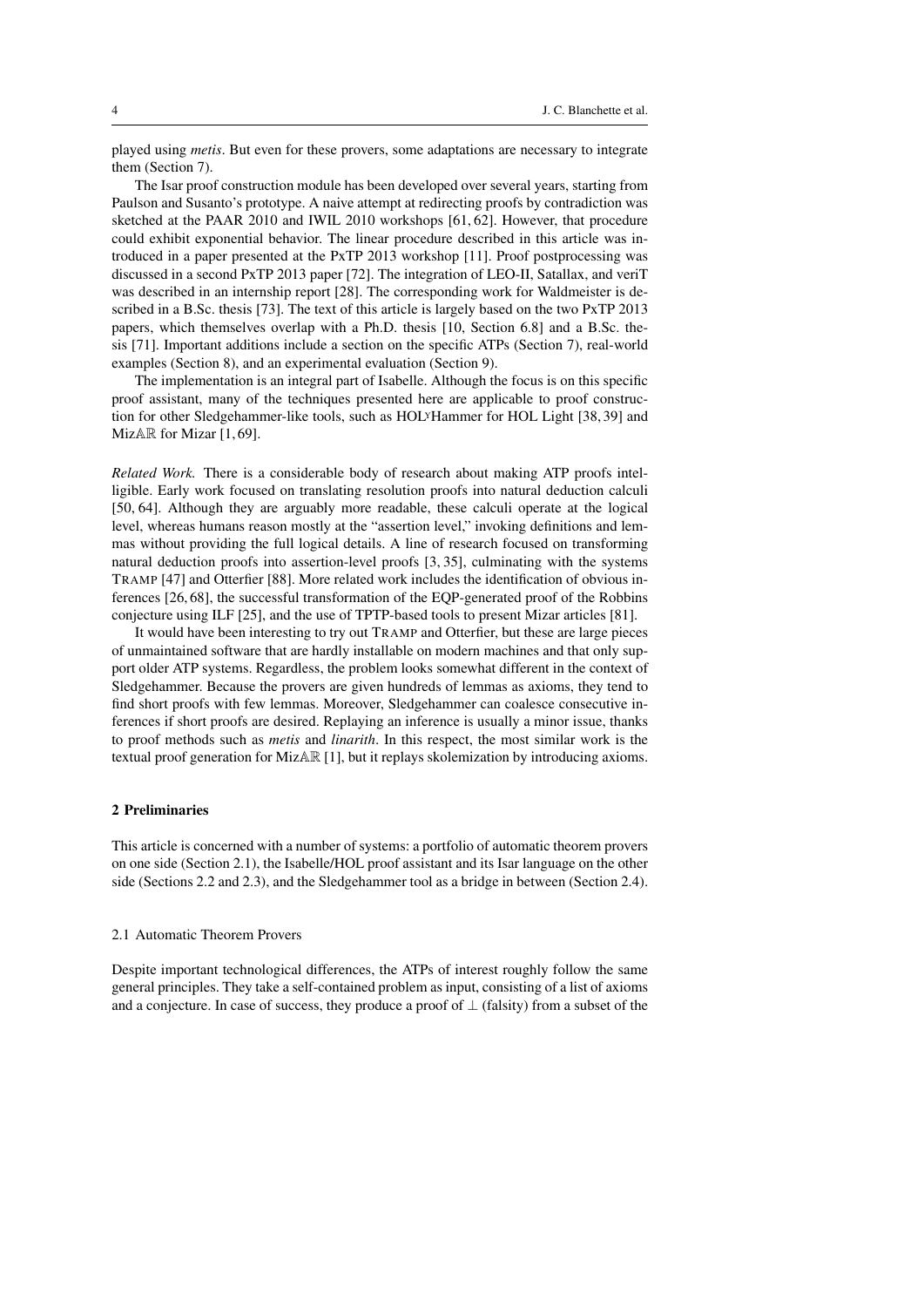axioms and the negated conjecture. The derivation is a list of inferences, each depending on previous formulas; it can be viewed as a directed acyclic graph.

The concrete syntax varies from prover to prover. In the automated reasoning community revolving around the International Conference on Automated Deduction (CADE) and the CADE ATP System Competition (CASC) [\[78\]](#page-44-5), the TPTP and TSTP syntaxes have emerged as de facto standards. TPTP defines a hierarchy of languages, including FOF (firstorder form), TFF0 (typed first-order form), and THF0 (typed higher-order form). Despite slight syntactic inconsistencies, the subset chain FOF  $\subset$  TFF0  $\subset$  THF0 essentially holds. The SMT-LIB 2 input syntax [\[7\]](#page-41-9), supported by most modern SMT solvers, is conceptually similar to TPTP TFF0. TSTP specifies the basic syntax of a proof, as a list of inferences, but does not mandate any proof system. On the SMT side, there is no uniform format for solutions.

#### <span id="page-4-0"></span>2.2 Isabelle/HOL

The Isabelle/HOL proof assistant is based on polymorphic higher-order logic (HOL) [\[31\]](#page-42-12) extended with axiomatic type classes [\[85\]](#page-44-6). The types and terms of HOL are that of the simply typed  $\lambda$ -calculus [\[24\]](#page-42-13) augmented with type constructors, type variables, and term constants. The types are either type variables (e.g.,  $\alpha$ ,  $\beta$ ) or *n*-ary type constructors, usually written in postfix notation (e.g, α *list*). Nullary type constructors (e.g., *nat*) are also called type constants. The binary type constructor  $\alpha \Rightarrow \beta$  is interpreted as the (total) function space from  $\alpha$  to  $\beta$ . Type variables can carry type class constraints, which are essentially predicates on types. An example is the *linorder* class, which is true only for types  $\tau$  equipped with a linear order (op <  $:: \tau \Rightarrow \tau \Rightarrow bool$ ).

Terms are either constants (e.g., 0, sin, op <), variables (e.g.,  $x$ ), function applications (e.g.,  $f(x)$ , or  $\lambda$ -abstractions (e.g.,  $\lambda x$ .  $f(x x)$ ). Constants and variables can be functions. HOL formulas are simply terms of type *bool*. The familiar connectives  $(\neg, \land, \lor, \longrightarrow)$  and quantifiers ( $\forall$ ,  $\exists$ ) are predefined. Constants can be polymorphic; for example, map ::  $(\alpha \Rightarrow \beta) \Rightarrow$  $\alpha$  *list*  $\Rightarrow \beta$  *list* applies a function elementwise to a list of  $\alpha$  elements.

Isabelle is a generic theorem prover whose metalogic is an intuitionistic fragment of HOL. In the metalogic, propositions have type *prop*, universal quantification is written  $\wedge$ , implication is written  $\implies$ , and equality is written  $\equiv$ . The object logic is embedded in the metalogic using a constant Trueprop ::  $bool \Rightarrow prop$ , which is normally not printed. In the examples, we preserve the distinction between the two levels to avoid distracting the trained Isabelle eye, but readers unfamiliar with the system can safely consider the symbols  $\wedge$ ,  $\Longrightarrow$ , and  $\equiv$  as aliases for  $\forall, \longrightarrow$ , and  $=$ .

Types are inferred using Hindley–Milner inference. Type annotations ::  $\tau$  give rise to additional constraints that further restrict the inferred types. A classic example where type annotations are needed is  $x + y = y + x$ . Without type annotations, the formula is parsed as  $(x::\alpha) + (y::\alpha) = (y::\alpha) + (x::\alpha)$ , where  $\alpha$  belongs to the *plus* type class, which provides the + operator but imposes no semantics on it. An annotation is necessary to make the formula provable—e.g.,  $(x::int) + y = y + x$ . A single annotation is sufficient here because of the constraints arising from the most general types of the involved operators: op + ::  $\alpha \Rightarrow \alpha \Rightarrow \alpha$ and  $op = :: \alpha \Rightarrow \alpha \Rightarrow bool.$ 

For both types and terms, Isabelle distinguishes two kinds of free variable: *schematic variables*, which can be instantiated, and *nonschematic variables*, which stand for fixed, unknown entities. When stating a conjecture and proving it, the type and term variables are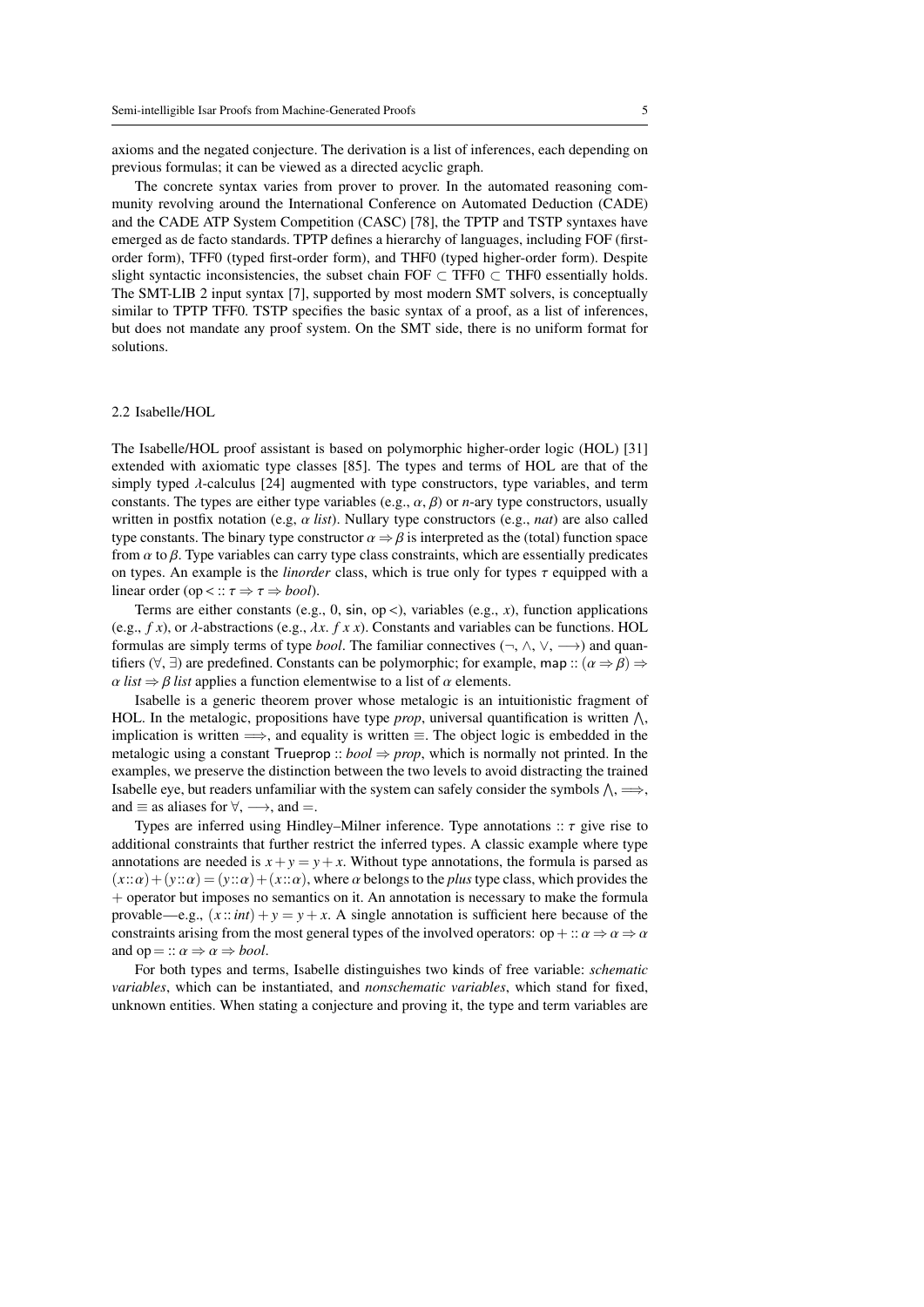normally fixed, and once it is proved, they become schematic so that users of the lemma can instantiate them when applying the lemma.

## <span id="page-5-0"></span>2.3 Isar Proofs

At the textual level, Isabelle proofs can be expressed either as so-called apply scripts or as structured Isar proofs. An apply script is a sequence of tactic applications that transform the goal until it is discharged. In contrast, Isar proofs have a forward structure, stating intermediate properties and proving each of them with a single proof method introduced by the keyword by. This makes them more suitable for reconstructing ATP proofs.

Isar proofs are a linear representation of natural deduction proofs in the style of Jaskow- ´ ski [\[37\]](#page-42-14). Unlike Gentzen-style trees [\[30\]](#page-42-15), they allow the sharing of common derivations. The Isar proof format is amply documented elsewhere [\[53,](#page-43-1) [86\]](#page-44-0); here, we attempt a brief description of the syntax needed for the rest of this article.

Isar proofs are surrounded by proof and qed. The proof keyword optionally takes a tactic as argument to transform the goal. This facility was exploited by Paulson and Susanto [\[63\]](#page-43-4) to recast the conjecture into negated clauses, as we mentioned in the introduction. With our framework, this is no longer necessary, and hence our proofs will specify the minus symbol ( $-$ ) as argument to **proof**, signifying no proof method.

The body of the proof mimics the corresponding goal. A goal of the form  $\bigwedge x_1 \dots x_k$ .  $A_1 \Longrightarrow \cdots \Longrightarrow A_m \Longrightarrow C$  is typically accompanied by a proof block of the form

```
proof −
  fix x_1 ... x_kassume a_1: A_1.
.
.
  assume am: Am
   have l_1: P_1 by ...
     .
     .
  have l_n: P_n by ...
  show C by \dotsqed
```
where  $l_1, \ldots, l_n$  and  $P_1, \ldots, P_n$  are the optional labels (names) and statements of intermediate properties, respectively, and similarly for the assumptions. Existential properties can be stated using obtain. The command

obtain *x* where *P x*

is semantically identical to

have <sup>∃</sup>*x*. *P x*

but in the first case *x* can be used in further have commands, like a Skolem constant.

Formulas introduced by have, obtain, and show must be followed either by a single proof method (e.g., by *metis*) or by a nested proof-qed block. Facts can be added as assumptions to the goal via the **using** keyword. For many proof methods, this is the only way of making them use additional facts. Other methods can also take facts as argument; for example,

have  $1+1=2$  using *one\_add\_one* by *metis*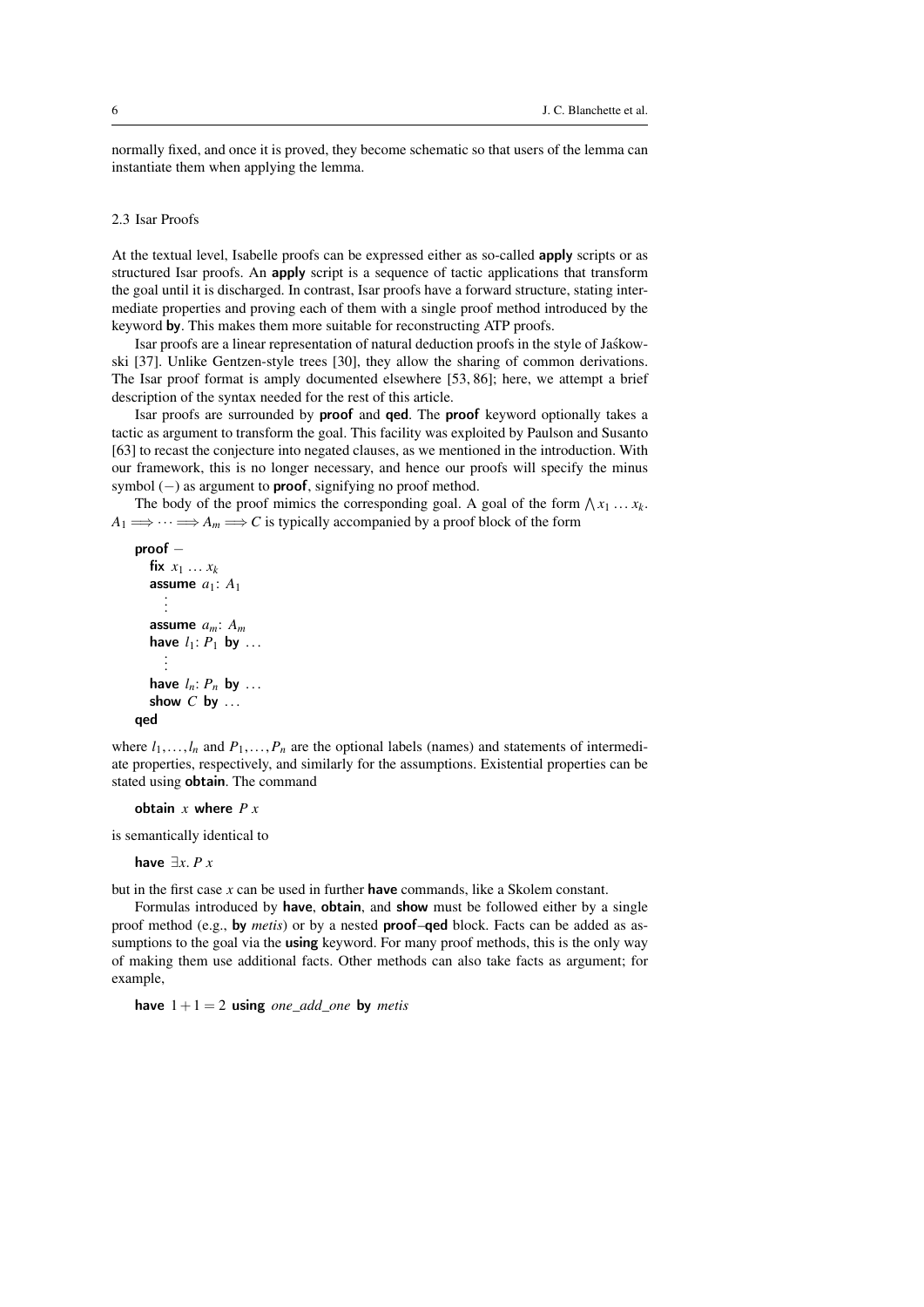is a synonym for

have  $1+1=2$  by (*metis one\_add\_one*)

Consecutive steps can be chained together using then. For example,

have *l*: *P* by . . . have  $m: Q$  using  $l$  by ...

can be abbreviated to

have  $P$  by  $\dots$ then have  $m: Q$  by ...

The abbreviations **hence**  $=$  then have and thus  $=$  then show are frequently used.

A general form of chaining makes it possible to have an arbitrary number of intermediate facts flow into a proof step. Instead of

```
have l_1: P_1 by ...
have l_2: P_2 by ...
   .
   .
have l_n: P_n by ...
have m: Q using l_1 l_2 ... l_n by ...
```
we can write

```
have P_1 by ...
moreover have P_2 by \dots.
   .
```
moreover have  $P_n$  by ... ultimately have *m*: *Q* by . . .

As we see from these examples, much of Isar syntax is concerned with shortening common idioms. As a final abbreviation, an intermediate fact with a nested proof such as

```
have \bigwedge x_1 \dots x_k. A_1 \Longrightarrow \cdots \Longrightarrow A_m \Longrightarrow Cproof –
   fix x_1 ... x_kassume A1
        .
.
.
   assume Am
    \langleintermediate facts\rangleshow C by ...
qed
```
can be inlined into a block of the form

```
{ fix x1 ... xk
  assume A1
     .
.
.
  assume Am
  hintermediate factsi
  have C by ... }
```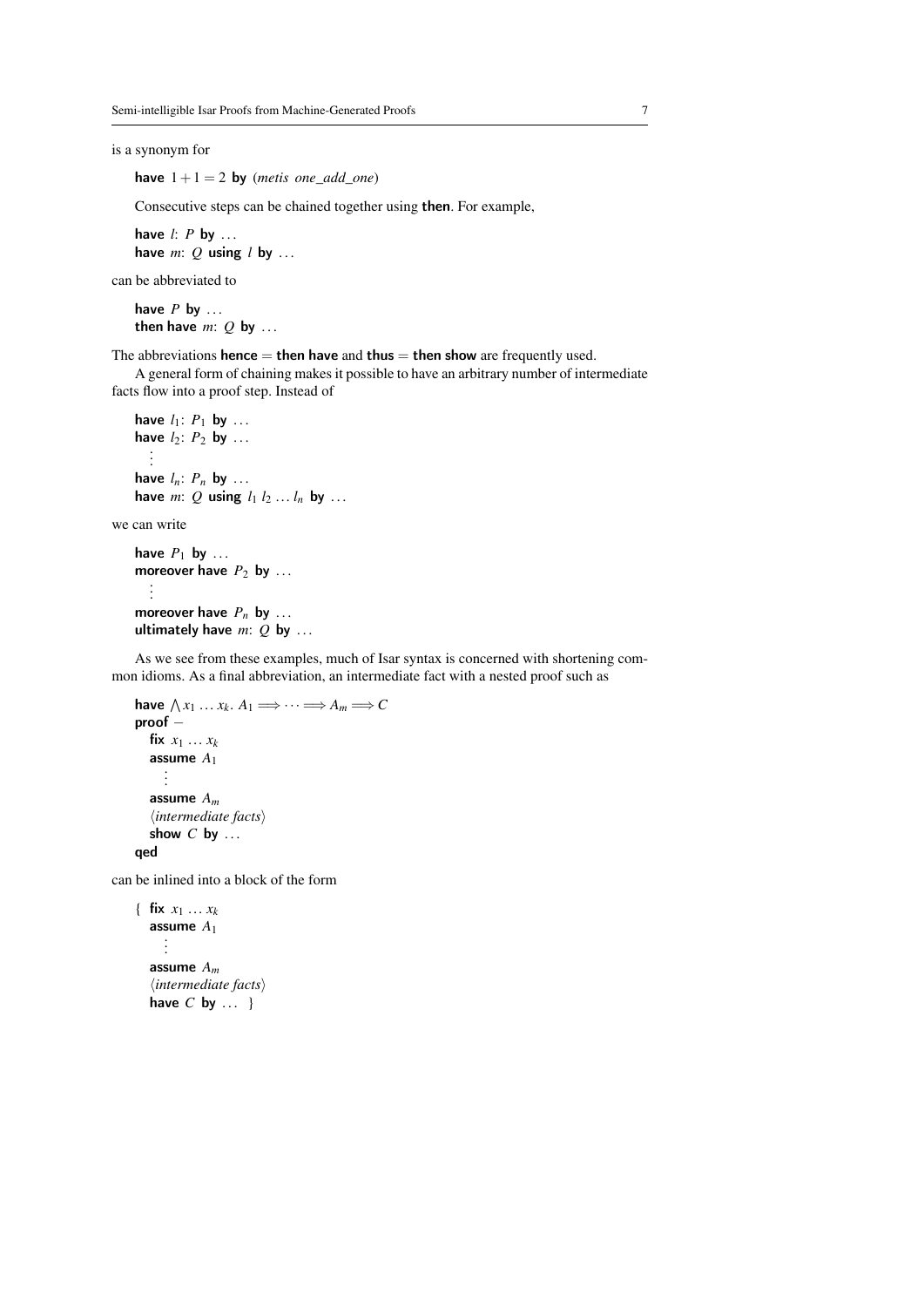## <span id="page-7-1"></span>2.4 Sledgehammer

Sledgehammer integrates third-party automatic theorem provers to increase the level of automation in Isabelle/HOL. It consists of three main components:

- 1. The *relevance filter* [\[44,](#page-42-16) [49\]](#page-43-18) heuristically selects a few hundred facts from the thousands available in background theories.
- 2. The *translation module* [\[13,](#page-41-1) [48\]](#page-43-19) encodes polymorphic higher-order propositions in the target prover's logic (e.g., untyped or monomorphic first-order logic).
- 3. The *reconstruction module* (described in this article) produces an Isar proof that can be inserted in an Isabelle development.

Given that automatic provers are highly sensitive to the encoding of the problem, the translation module plays a crucial role. The translation involves two steps:

- 1. If the target system is first-order, higher-order features such as  $\lambda$ -abstractions and partial function applications must be encoded.
- 2. If the target system is ignorant of polymorphism, the polymorphic type information, including type classes, must be encoded, either by heuristically grounding the types in the problem (a process known as monomorphization) or by representing types as terms.

#### <span id="page-7-0"></span>3 The Translation Pipeline

The translation from an ATP proof to an Isabelle Isar proof involves two main intermediate data structures. The ATP proof is first parsed and translated into a *proof by contradiction* of the same shape but with HOL formulas instead of first-order formulas (Section [3.1\)](#page-7-2). This intermediate data structure is then transformed into a *direct proof* (Section [3.2\)](#page-8-0), from which Isar proof text is synthesized. Various operations are implemented on these data structures to enhance the proof.

#### <span id="page-7-2"></span>3.1 Proofs by Contradiction

The ATP proof is first translated into an Isabelle proof by contradiction. This step preserves the graph structure of the proof, but the nodes are labeled by HOL formulas. This translation corresponds largely to the work by Paulson and Susanto [\[63\]](#page-43-4).

Some consolidation can already take place at this level. ATPs tend to record many more inferences than are interesting to Isabelle users. Trivial operations such as clausification and variable renaming produce chains of inference that can be collapsed.

Paulson and Susanto [\[63\]](#page-43-4) describe how HOL terms, types, and type classes are reconstructed from their encoded form. Their code had to be adapted to cope with the variety of type encodings supported by modern versions of Sledgehammer [\[13\]](#page-41-1), but nonetheless their description fairly accurately describes the current state of affairs.

Because we work in a classical logic, we can silently eliminate double negations. Automatic theorem provers perform this transformation in their clausifier. If the conjecture is a negation  $\neg \phi$ , we write  $\phi$  for the negated conjecture, implicitly appealing to double negation elimination. In such cases, the proof by contradiction is more correctly called a "proof of negation." For uniformity, we also refer to such proofs as proofs by contradiction, the distinction being mostly relevant for intuitionistic logics.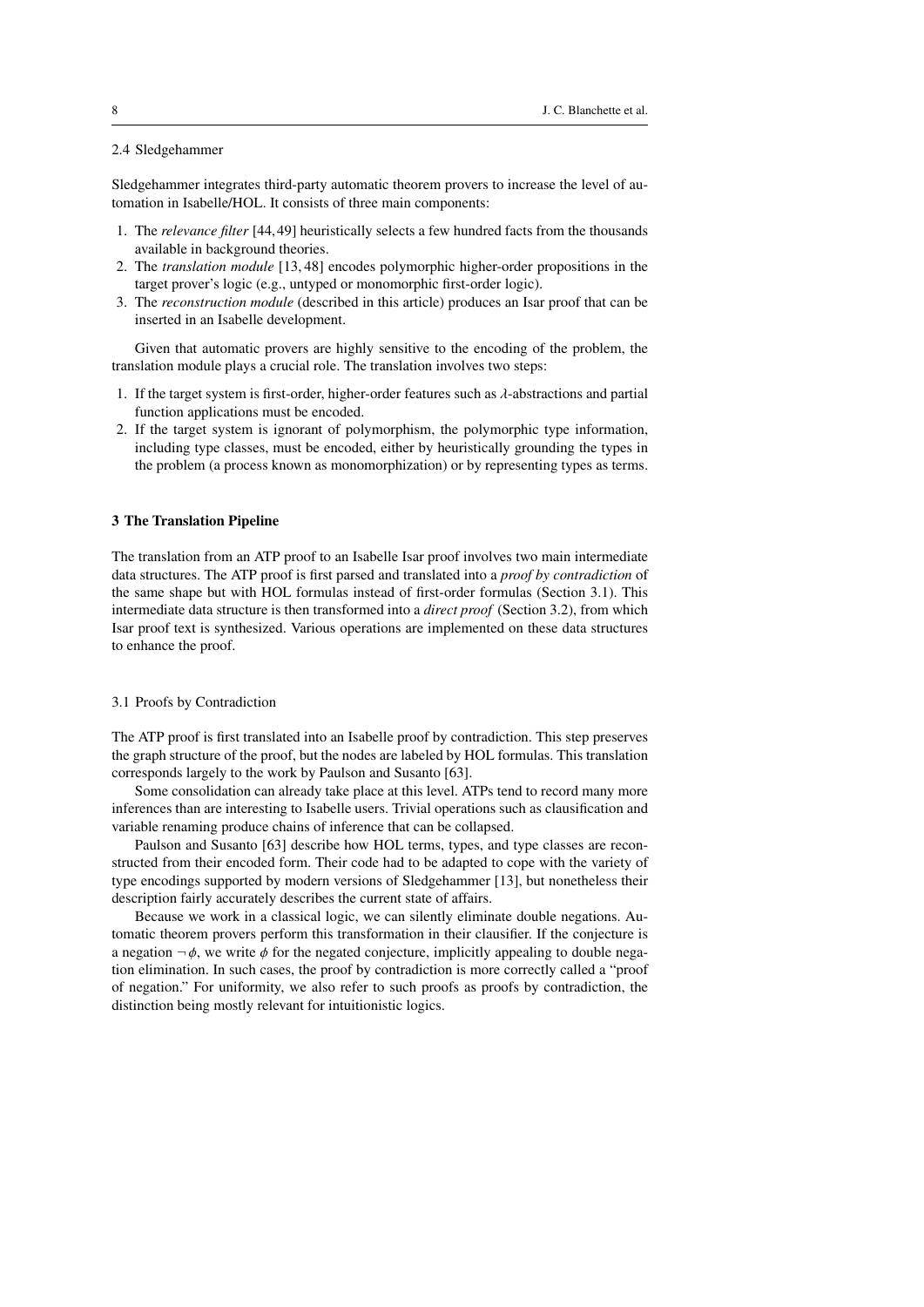#### <span id="page-8-0"></span>3.2 Direct Proofs

The proof redirection algorithm presented in Section [4](#page-10-0) takes a proof by contradiction as the input and produces a direct proof, expressed in a fragment of Isar. The abstract syntax of proofs and inferences is given by the production rules

> Proofs:  $\pi ::= (\textbf{fix } x^*)$ ? (**assume**  $l: \phi$ )\* ∗ Inferences:  $\iota ::= \text{then? have } (l:) ? \phi l^* \pi^*$ <br> **hen?** obtain  $r^*$  where | then? obtain  $x^*$  where  $(l: )$ ?  $\phi$  *l*\* ∗

where *x* ranges over HOL variables (which may be of function types), *l* over Isar fact labels, and  $\phi$  over HOL formulas. Question marks (?) denote optional material, and asterisks (\*) denote repetition. Nested proof blocks are possible, as indicated by the syntax  $\pi^*$ denote repetition. Nested proof blocks are possible, as indicated by the syntax  $\pi^*$ .

A fix command fixes the specified variables in the local context, and assume enriches the context with an assumption. Standard inferences are performed using have. Its variant obtain establishes the existence of HOL variables for which a property holds and adds them to the context. The optional then keyword indicates that the previous fact is needed to prove the current fact.

Once the direct proof is constructed, it is iteratively tested and compressed. Finally, then is introduced to chain proof steps. The **then** keyword is only a convenience; the same effect can be achieved less elegantly using labels. At the end, useless labels are removed, and the remaining labels are changed to *f1*, *f2*, etc.

The final step of the translation pipeline produces a textual Isar proof. This step is straightforward, but some care is needed to generate strings that can be parsed back by Isabelle. This is especially an issue for formulas, where type annotations might be needed (Section [6.5\)](#page-27-0).

#### 3.3 Example

The following Isabelle theory fragment declares a two-valued *state* datatype, defines a flip function, and states a conjecture about it:

```
datatype state = On | Off
fun flip :: state \Rightarrow state where
flip On = Offflip Off = On
```
**lemma** flip  $x \neq x$ 

Invoking Sledgehammer launches a collection of ATPs. The conjecture is easy, so they rapidly return. Given the problem in TPTP FOF, Vampire delivers the proof shown in Figure [1,](#page-9-0) expressed in a slightly idealized TSTP-like format. Each line gives a formula number, a role, and a formula. The formulas used from the original problem are listed first (formulas 51, 52, 55, 57, 58, and 774). Any problem formula that can be used to prove the conjecture is an axiom for the ATP, irrespective of its status in Isabelle (lemma, definition, or actual axiom). The rightmost columns indicate how the formulas was arrived at: Either it appeared in the original problem, in which case its identifier is given (e.g., *flip\_simps\_1*), or it was derived from one or more already proved formulas using a Vampire-specific proof rule.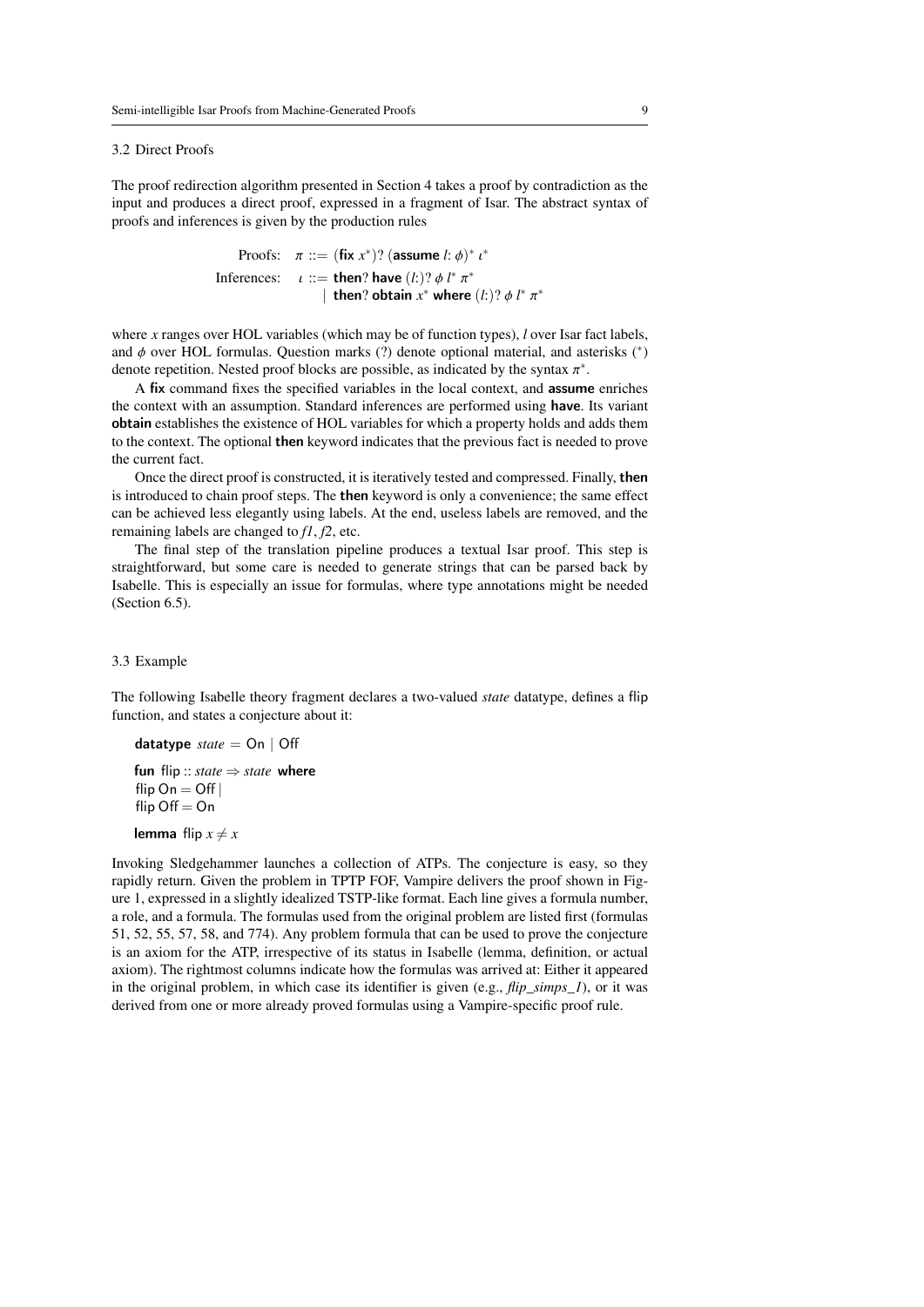| 51   | axiom               | $flip($ on $) =$ off                                                           | $flip\_simps_1$  |            |
|------|---------------------|--------------------------------------------------------------------------------|------------------|------------|
| 52   | axiom               | $flip(off) = on$                                                               | $flip\_simps_2$  |            |
| 55   | axiom               | $\neg$ off $=$ on                                                              | state_distinct_1 |            |
| 57   | axiom               | $\forall X. (\neg state(X) = \text{on} \longrightarrow state(X) = \text{off})$ | state_exhaust    |            |
| 58   | axiom               | $state(s) = s$                                                                 | $type_of_s$      |            |
| 774  | conj                | $\neg$ flip(s) = s                                                             | goal             |            |
| 775  | $neg_{\text{conj}}$ | $\neg \neg$ flip(s) = s                                                        | 774              | negate     |
| 776  | $neg_{\text{conj}}$ | $flip(s) = s$                                                                  | 775              | flatten    |
| 781  | plain               | $\mathsf{off} \neq \mathsf{on}$                                                | 55               | flatten    |
| 892  | plain               | $\forall X. (\neg state(X) = \text{on} \longrightarrow state(X) = \text{off})$ | 57               | rectify    |
| 893  | plain               | $\forall X.$ (state(X) $\neq$ on $\longrightarrow$ state(X) = off)             | 892              | flatten    |
| 1596 | plain               | $\forall X.$ (state(X) = on $\vee$ state(X) = off)                             | 893              | ennf_trans |
| 2238 | $neg\_conj$         | $flip(s) = s$                                                                  | 776              | cnf_trans  |
| 2239 | plain               | $state(s) = s$                                                                 | 58               | cnf_trans  |
| 2287 | plain               | $flip($ on $) =$ off                                                           | 51               | cnf_trans  |
| 2288 | plain               | $flip(off) = on$                                                               | 52               | cnf trans  |
| 2375 | plain               | $\mathsf{off} \neq \mathsf{on}$                                                | 781              | cnf_trans  |
| 2485 | plain               | $\forall X.$ (state(X) = off $\vee$ state(X) = on)                             | 1596             | cnf_trans  |
| 3342 | plain               | on = $s \vee$ state(s) = off                                                   | 2239, 2485       | superpos   |
| 3362 | plain               | on $=$ s $\vee$ off $=$ s                                                      | 3342, 2239       | fwd_demod  |
| 3402 | $neg_{\cong}$       | flip(on) = on $\vee$ off = s                                                   | 2238, 3362       | superpos   |
| 3404 | neg_conj            | $off = on \vee off = s$                                                        | 3402, 2287       | fwd_demod  |
| 3405 | $neg\_conj$         | $off = s$                                                                      | 3404, 2375       | subsum_res |
| 3407 | $neg\_conj$         | $flip(off) = off$                                                              | 3405, 2238       | bwd_demod  |
| 3408 | $neg_{\text{conj}}$ | $off = on$                                                                     | 3407, 2288       | fwd_demod  |
| 3409 | $neg_{conj}$        | ⊥                                                                              | 3408, 2375       | subsum_res |
|      |                     |                                                                                |                  |            |

<span id="page-9-0"></span>Fig. 1 A proof produced by Vampire

If Sledgehammer's *isar\_proofs* option is enabled, or if one-line proof reconstruction failed, textual Isar proof reconstruction is attempted. The Isabelle proof by contradiction for the ATP proof above is as follows:

|      | 775 flip $s = s$                                     | $\neg$ goal                               |
|------|------------------------------------------------------|-------------------------------------------|
|      | 3402 flip On = On $\vee$ Off = s 775, state, exhaust |                                           |
|      | 3404 Off = On $\vee$ Off = s                         | $3402$ , flip.simps(1)                    |
|      | 3405 Off = $s$                                       | $3404$ , state.distinct(1)                |
|      | $3407$ flip Off = Off                                | 775, 3405                                 |
| 3409 | False                                                | $3407$ , flip.simps(2), state.distinct(1) |

Since the goal is a disequality, by double negation elimination the negated goal happens to be a positive formula (flip *s* = *s*). Linear inference chains are drastically compressed, and the lemmas

```
state.distinct(1): \text{Off} \neq \text{On}state.exhaust: (y = \text{On} \Longrightarrow P) \Longrightarrow (y = \text{Off} \Longrightarrow P) \Longrightarrow Pflip.simps(1): flip On = Off
    flip.simps(2): flip Off = On
```
are referenced by name rather than repeated. The passage from FOF to HOL also eliminates encoded type information, such as the state function and the auxiliary axiom *type*\_*of* \_*s*. After redirection, the proof becomes

have 3407: flip Off  $\neq$  Off [ $flip.simps(2)$ , *state.distinct*(1)] [] **have** 3405: flip *s* ≠ *s* ∨ Off ≠ *s* [3407] []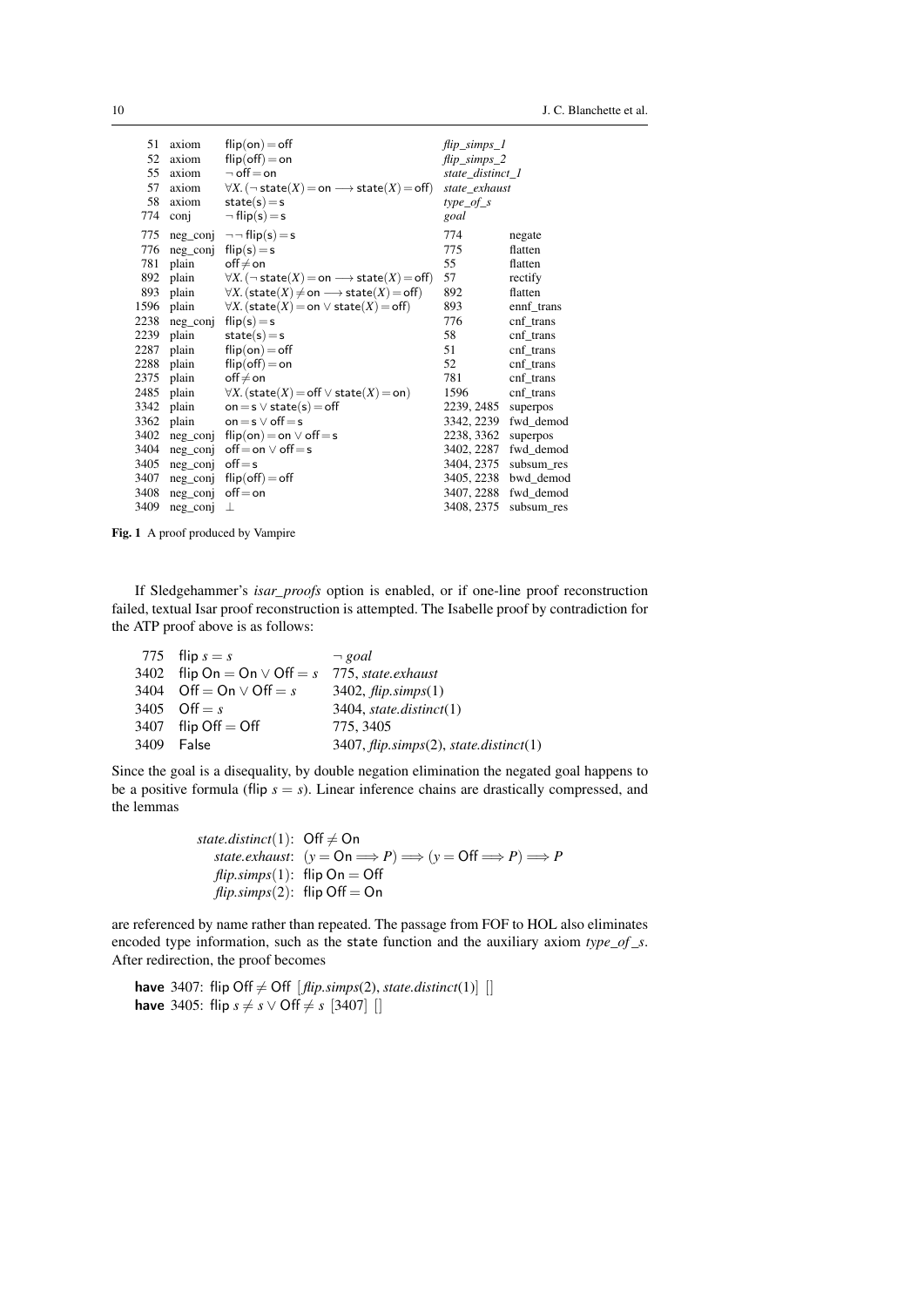**have** 3404: flip *s*  $\neq$  *s* ∨ Off  $\neq$  *s* ∧ Off  $\neq$  On [3405, *state.distinct*(1)] [] **have** 3402: flip *s* ≠ *s* ∨ flip On ≠ On ∧ Off ≠ *s* [3404, *flip.simps*(1)] [] have 775: flip  $s \neq s$  [3402, *state.exhaust*] []

Compression and cleanup simplify the proof further:

have flip Off  $\neq$  Off  $\lceil$  *flip.simps*(2), *state.distinct*(1) $\lceil$   $\rceil$ **then have** flip  $s \neq s$  [*flip.simps*(1), *state.distinct*(1), *state.exhaust*] []

From this simplified direct proof, the Isar proof is easy to produce:

proof − have Off  $\neq$  flip Off by (*metis flip.simps*(2) *state.distinct*(1)) **thus** flip  $s \neq s$  **by** (*metis flip.simps*(1) *state.distinct*(1) *state.exhaust*) qed

The example is somewhat odd in the way machine-generated proofs often are. A human prover would likely have clearly distinguished the On and Off cases, discharging them separately and combining the result. Here, the On case is inlined in the last step, which also applies the exhaustion rule to justify the case distinction.

#### <span id="page-10-0"></span>4 Proof Redirection

Knuth, Larrabee, and Roberts call the unnecessary use of proof by contradiction a sin against mathematical exposition [\[42,](#page-42-17) Section 3]. What makes such proofs difficult to read is that they contain a mixture of theorems with respect to the specified axioms (forward steps) and of formulas whose derivation is tainted by the negated conjecture (backward steps). The resulting bidirectionality is often enough to confuse readers. It could be argued that proof by contradiction is the most natural way to prove a negative formula, such as the flip  $s \neq s$ example above, but the issue of bidirectionality also arises in such cases.

The redirection algorithm presented below is not tied to a specific calculus or logic, but it does require contraposition and double negation elimination. In particular, it works on the Isar proofs generated by Sledgehammer or directly on first-order TSTP proofs [\[79\]](#page-44-1). The direct proofs are expressed in a simple Isar-like syntax, which can be regarded as natural deduction extended with case analyses and nested subproofs (Section [4.1\)](#page-10-1). The algorithm is first demonstrated on a few examples (Section [4.2\)](#page-13-0) before it is presented in more detail, both in prose and as Standard ML pseudocode (Section [4.3\)](#page-16-0).

Excluding a linear number of additional inferences that justify case analyses, each inference in the proof by contradiction gives rise to one inference in the direct proof. The algorithm can easily process proofs with hundreds or thousands of inferences. The procedure is admittedly fairly straightforward; it would not be surprising if it were part of folklore or a special case of existing work.

## <span id="page-10-1"></span>4.1 Proof Notations

*Proof Graphs.* ATP proofs identify formulas by numbers. There may be several conjectures, in which case they are interpreted disjunctively. The negated conjectures and user-provided axioms are typically numbered 0, 1, 2, . . . , *n*−1, and the derivations performed during proof search (whether or not they participate in the final proof) are numbered sequentially from *n*.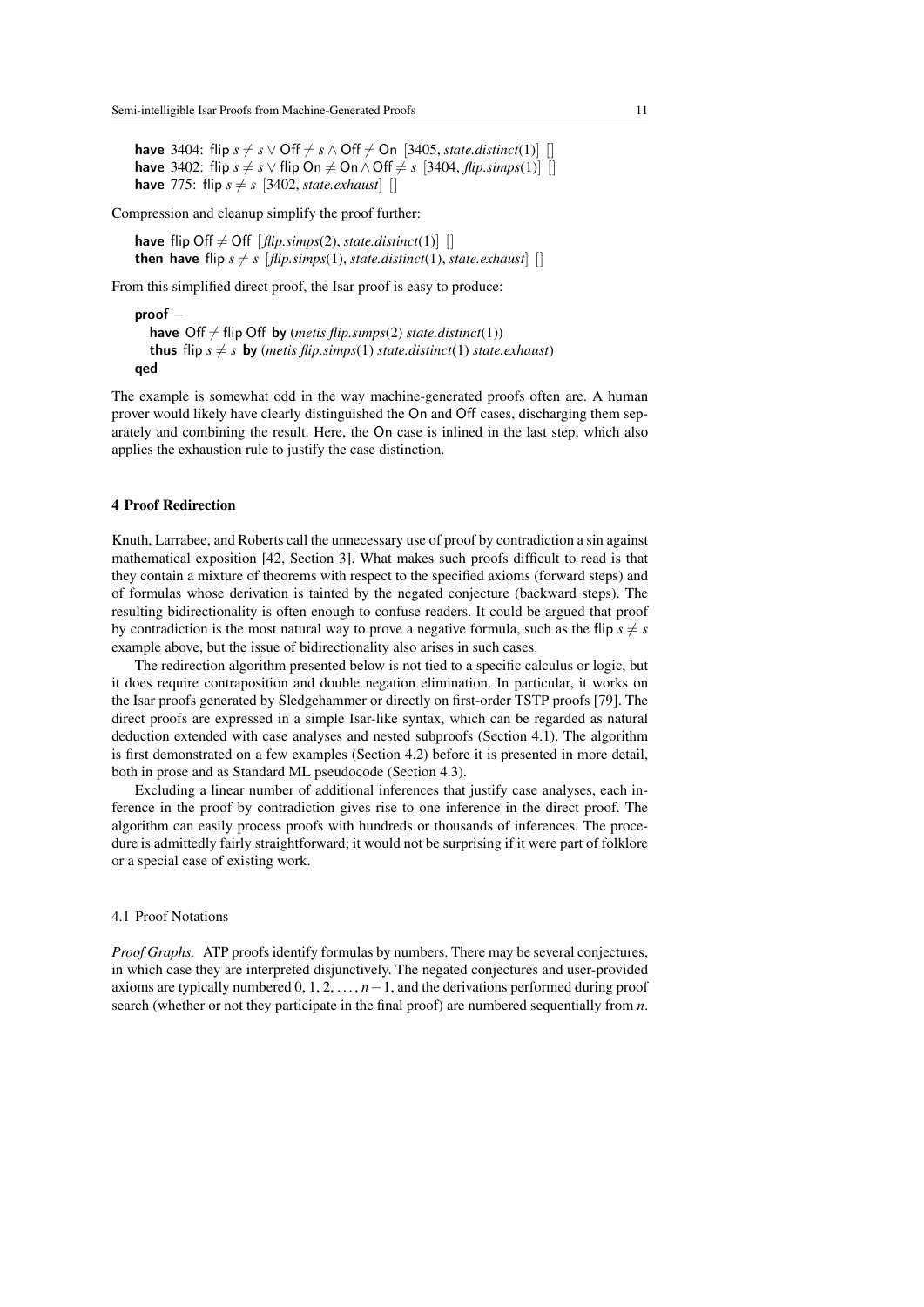

<span id="page-11-0"></span>Fig. 2 A proof graph

| <b>proof</b> $neg\_clausify$                                   | $proof -$                           |
|----------------------------------------------------------------|-------------------------------------|
| assume $\overline{0}$                                          | have 4 by $(metis 12)$              |
| have 4 by $(metis 12)$                                         | have $5$ by (metis $34$ )           |
| have $5$ by (metis $34$ )                                      | have $6\vee 7$ by <i>metis</i>      |
| have $\overline{6}$ by ( <i>metis</i> $\overline{0}$ 4)        | moreover                            |
| have $\overline{7}$ by ( <i>metis</i> $\overline{0}$ 5)        | $\{$ assume $6$                     |
| show $\perp$ by ( <i>metis</i> $\overline{6}$ $\overline{7}$ ) | have 0 by $(metis 46)$ }            |
| qed                                                            | moreover                            |
|                                                                | $\{$ assume $7$                     |
|                                                                | have 0 by $(metis 57)$ }            |
|                                                                | ultimately show $0$ by <i>metis</i> |
|                                                                | aed                                 |

<span id="page-11-1"></span>Fig. 3 An Isar proof by contradiction (left) and the corresponding direct proof (right)

We abstract the ATP proofs by ignoring the formulas and keeping only the numbers. We call formulas *atoms* since we are not interested in their structure. The letters *a*, *b* denote atoms.

An atom is *tainted* if it is one of the negated conjectures or has been derived, directly or indirectly, from a negated conjecture. For convenience, we *relabel* the ATP proof's atoms so that tainted atoms are decorated with a bar, denoting negation. Thus, if atom 3, corresponding to the formula  $\phi$ , is tainted, it is relabeled to  $\overline{3}$ , but it still stands for  $\phi$  and is called an atom despite the negative bar. After the relabeling, removing the bar negates the formula; accordingly, 3 stands for  $\neg \phi$ .

A proof graph is a directed acyclic graph in which an edge  $a \rightarrow a'$  indicates that atom *a* is used to derive atom  $a'$ . Proof graphs are required to have exactly one sink node, whose formula is  $\bot$ , and only one connected component. It is natural to write  $\bot$  rather than a numeric label for the sink node in examples. We adopt the convention that derived nodes appear lower than their parent nodes in the graph and omit the arrowheads. Figure [2](#page-11-0) gives an example.

*Isar Proofs.* Proof graphs cannot represent proofs by case analysis and only serve for the redirection algorithm's input. We need more powerful notations for the output (Section [3.2\)](#page-8-0). Figure [3](#page-11-1) shows a proof by contradiction and the corresponding direct proof.

Notice that the direct proof involves a two-way case analysis on a disjunction  $(6\vee 7)$ . Generalized disjunctions of the form  $a_1 \vee \cdots \vee a_m$  are called *clauses* and are denoted by the letters *c*, *d*, *e*. Clauses are considered equal modulo associativity, commutativity, and idempotence. Sets of clauses are denoted by Γ.

Proof redirection requires that inferences can be redirected using the contrapositive but otherwise makes no assumptions about the proof calculus. Inferences that introduce new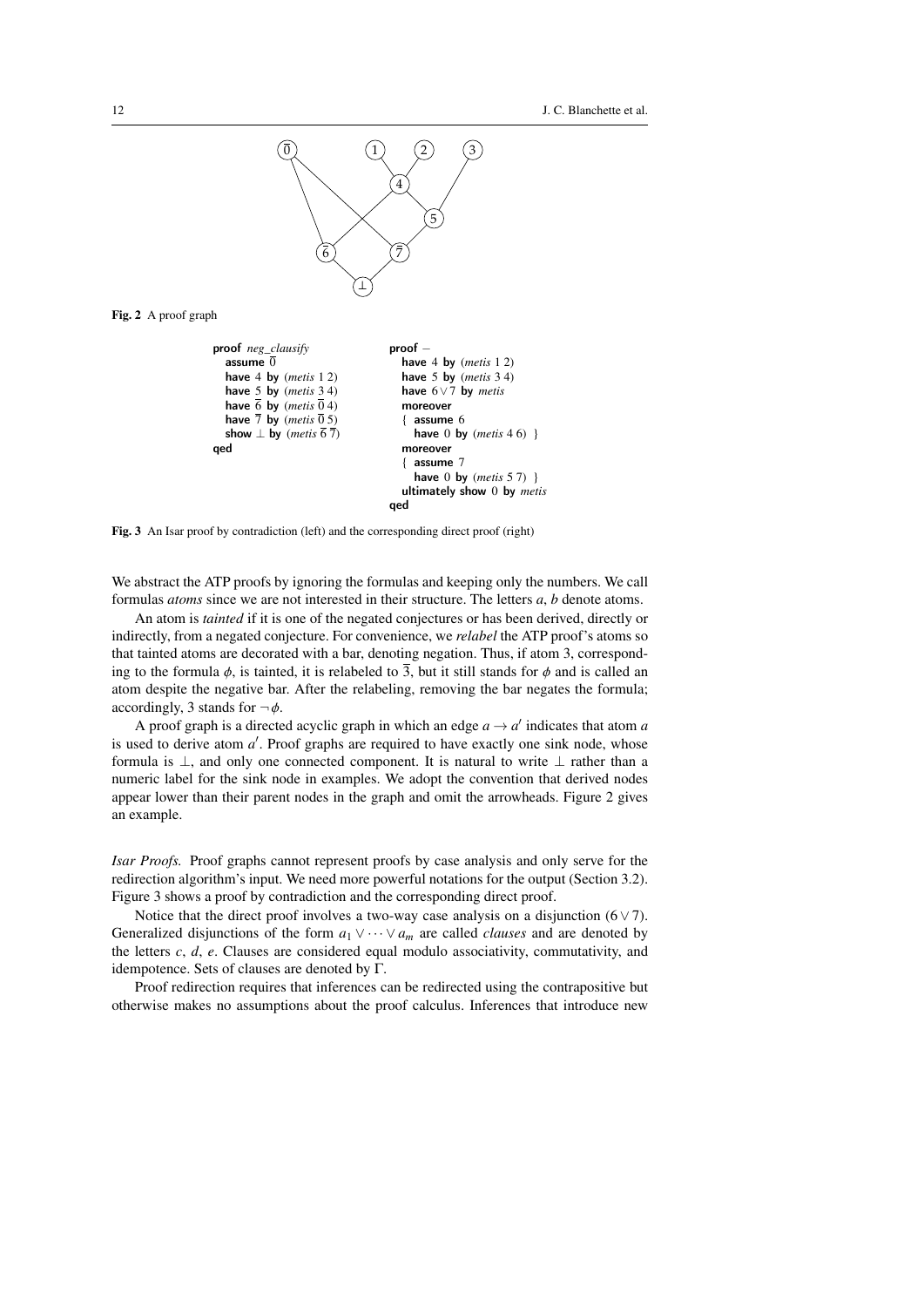symbols can also be redirected; for example, skolemization becomes "unherbrandization" (Section [5.2\)](#page-22-0).

*Shorthand Proofs.* The last proof format is an ad hoc shorthand notation for a subset of Isar. In their simplest form, these shorthand proofs are a list of derivations  $c_1, \ldots, c_m \triangleright c$  whose intuitive meaning is: "From the hypotheses  $c_1$  and ... and  $c_m$ , infer  $c$ ." The clauses on the left-hand side are interpreted as a set Γ.

If a hypothesis  $c_i$  is the previous derivation's conclusion, we can omit it and write  $\blacktriangleright$ instead of  $\triangleright$ . This notation mimics Isar, with  $\triangleright$  for **have** (or **show**) and  $\triangleright$  for **hence** (or thus). Depending on whether we use the abbreviated format, our running example becomes

| $1.2 \geq 4$                                         |    | 1,2 > 4                               |
|------------------------------------------------------|----|---------------------------------------|
| 3.4 > 5                                              |    | $3 \triangleright 5$                  |
| $\overline{0}$ ,4 $\vartriangleright$ $\overline{6}$ | Ωr | $0.4 \triangleright \overline{6}$     |
| $0,5 \rhd \overline{7}$                              |    | $\overline{0}$ , 5 $\triangleright$ 7 |
| 6.7 $\triangleright$ $\perp$                         |    | $6 \blacktriangleright \bot$          |
|                                                      |    |                                       |

Each derivation  $\Gamma \triangleright c$  is essentially a sequent with  $\Gamma$  as the antecedent and *c* as the succedent. For proofs by contradiction, the clauses in the antecedent are either the negated conjecture  $(0)$ , atoms that correspond to background facts  $(1, 2, \text{ and } 3)$ , or atoms that were proved in preceding sequents (4, 5,  $\overline{6}$ , and  $\overline{7}$ ); the succedent of the last sequent is always  $\perp$ .

Direct proofs can be presented in the same way, but the negated conjecture  $\overline{0}$  may not appear in any of the sequents' antecedents, and the last sequent must have the conjecture 0 as its succedent. In some of the direct proofs, it is useful to introduce case analyses. For example:

$$
1, 2 \triangleright 4
$$
  
\n
$$
3 \triangleright 5
$$
  
\n
$$
\triangleright 6 \vee 7
$$
  
\n
$$
\begin{bmatrix} [6] \\ 4 \triangleright 0 \end{bmatrix} \begin{bmatrix} 7 \\ 5 \triangleright 0 \end{bmatrix}
$$

In general, case analysis blocks are of the form

$$
\left[\begin{array}{ccc} [c_1] & \cdots & [c_m] \\ \Gamma_{11} & \cdots & \cdots & \Gamma_{m1} & \cdots \\ \vdots & \vdots & \cdots & \vdots \\ \Gamma_{1k_1} & \cdots & \cdots & \Gamma_{mk_m} & \cdots \end{array}\right]
$$

with the requirement that a sequent with the succedent  $c_1 \vee \cdots \vee c_m$  has been proved immediately above the case analysis. Each of the branches must also be a valid proof. The assumptions  $[c_i]$  may be used to discharge hypotheses in the same branch, as if they had been sequents  $\triangleright c_i$ . The case analysis will sometimes be regarded as a sequent

$$
c_1 \vee \cdots \vee c_m, \left( \bigcup_{i,j} \left( \Gamma_{ij} - c_i - \bigcup_{j' < j} d_{ij'} \right) \right) \vartriangleright d_{1k_1} \vee \cdots \vee d_{mk_m}
$$

by ignoring its internal structure.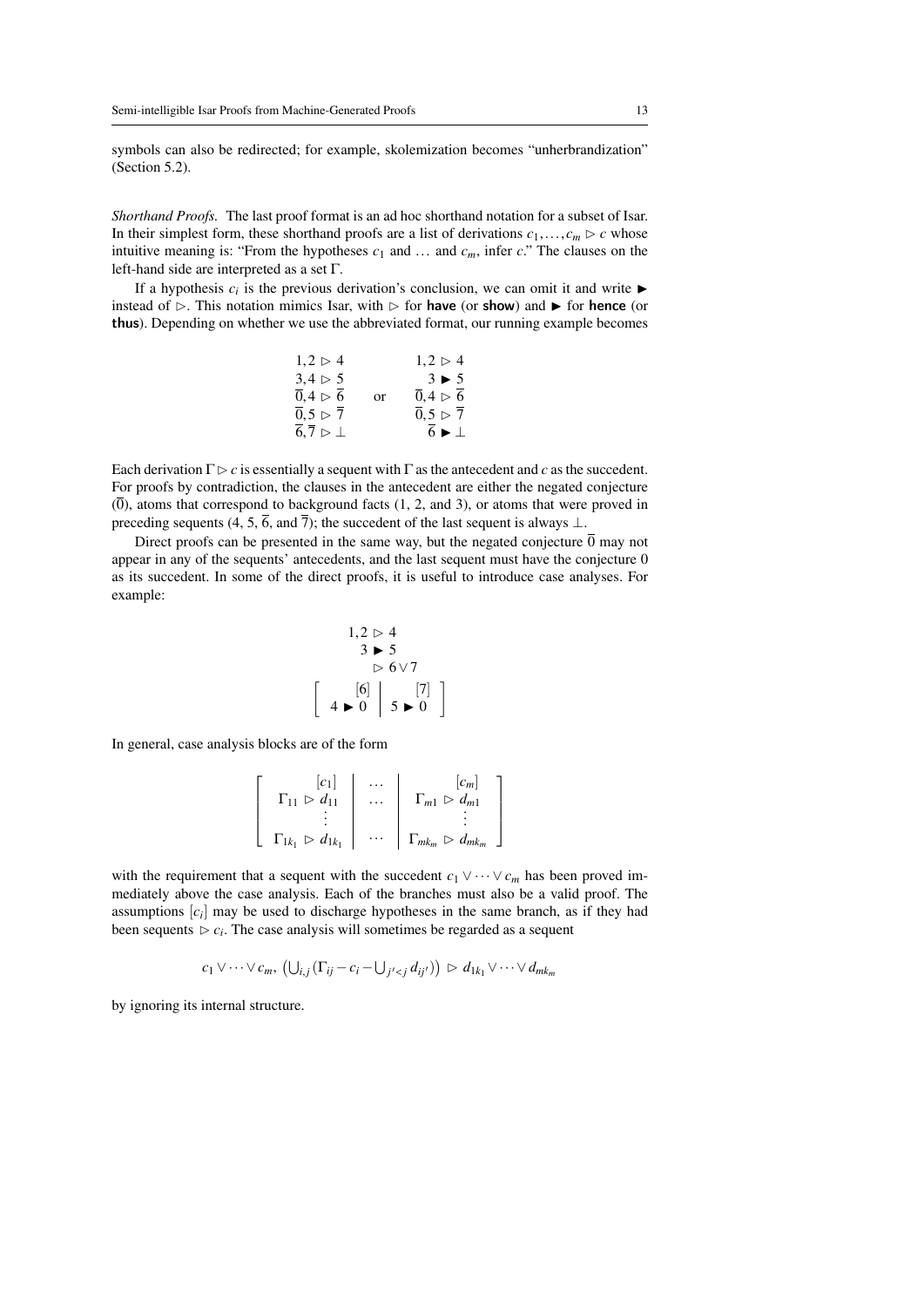## <span id="page-13-0"></span>4.2 Examples of Proof Redirection

Before reviewing the redirection algorithm, we consider four examples of proofs by contradiction and redirect them into a direct proof. The first example has a simple linear structure, the second and third examples involve a "lasso," and the last example has a complicated, spaghetti-like structure.

*A Linear Proof.* We start with a simple proof by contradiction expressed as a proof graph and in our shorthand notation:



We redirect the sequents using sequent-level contraposition to eliminate all taints (represented as bars after the relabeling). This gives

$$
1,3 \ge 0
$$
  

$$
2,4 \ge 3
$$
  

$$
1 \ge 4
$$

We then obtain the direct proof by reversing the order of the sequents, and introduce  $\blacktriangleright$ where it is possible without changing the order of the sequents:<sup>[1](#page-13-1)</sup>

| proof $-$                        |                      |
|----------------------------------|----------------------|
| have 4 by $(metis 1)$            | 1 > 4                |
| hence $3$ by ( <i>metis</i> $2)$ | $2 \triangleright 3$ |
| thus 0 by $(metis 1)$            | $1 \triangleright 0$ |
| qed                              |                      |

*Lasso-Shaped Proofs.* The next two examples look superficially like lassos but are of course acyclic, as required of all proof graphs. Recall that all edges are oriented downward by convention.



<span id="page-13-1"></span><sup>1</sup> An obvious improvement, with we have not implemented, would be to reorder statements to maximize the use of then. Karol Pak has explored this problem in the context of Mizar [\[57\]](#page-43-20).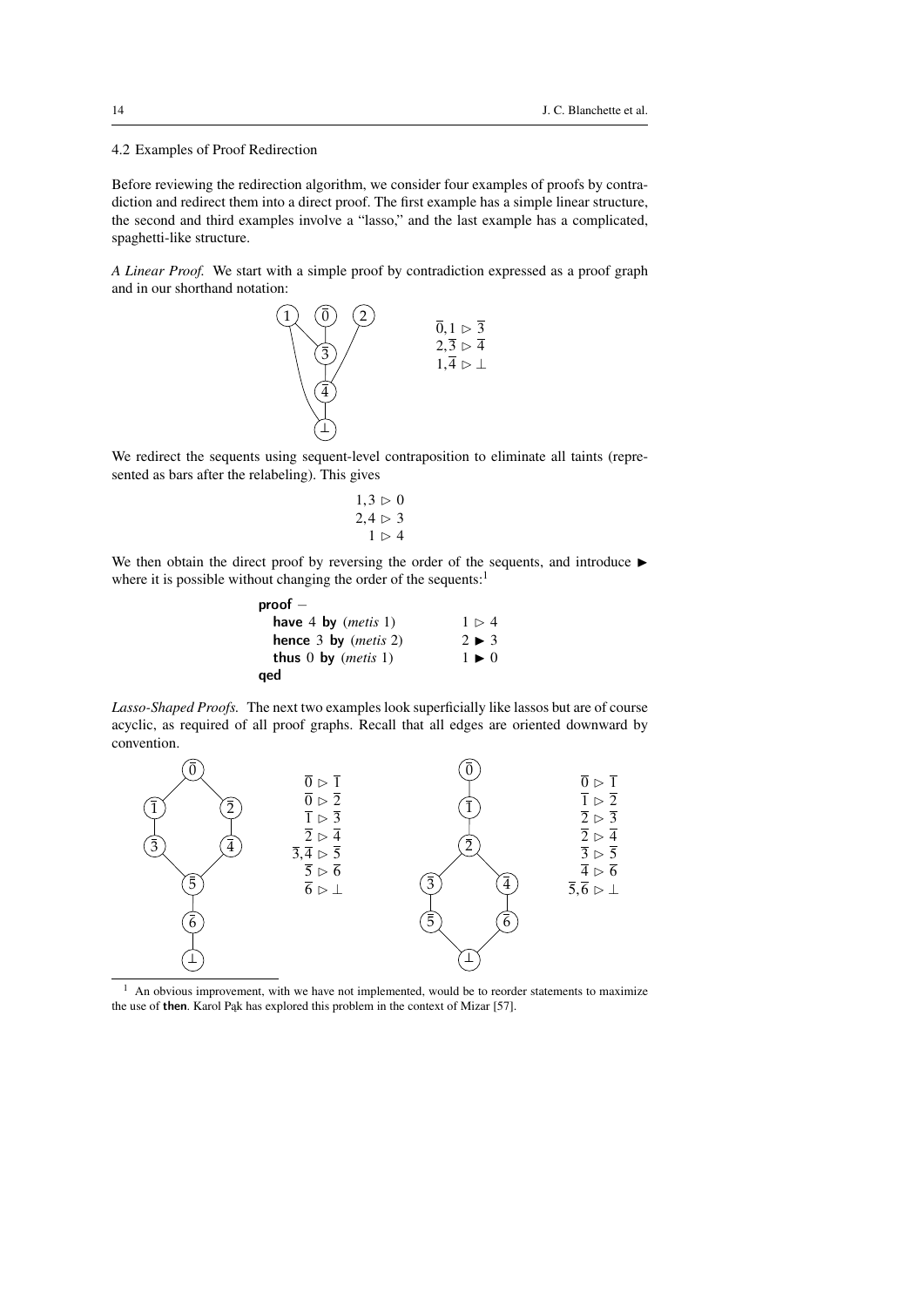We first consider the example on the left-hand side. Starting from ⊥, it is easy to redirect the stem:

$$
\begin{array}{c}\n \triangleright 6 \\
 6 \triangleright 5 \\
 5 \triangleright 3 \vee 4\n\end{array}
$$

When applying the contrapositive to eliminate the negations in  $\overline{3}, \overline{4} \triangleright \overline{5}$ , we obtain a disjunction in the succedent:  $5 \triangleright 3 \vee 4$ . To continue from there, we introduce a case analysis. In each branch, we can finish the proof:

$$
\left[\begin{array}{c} [3] \\ 3 \rhd 1 \\ 1 \rhd 0 \end{array}\middle|\begin{array}{c} [4] \\ 4 \rhd 2 \\ 2 \rhd 0 \end{array}\right]
$$

In the second lasso example, the cycle occurs near the end of the contradiction proof. A disjunction already arises when we redirect the last derivation. Naively finishing each branch independently leads to a fair amount of duplication:

$$
\begin{array}{c}\n & \triangleright 5 \lor 6 \\
 \boxed{5} \rightarrow 3 \quad \boxed{6} \rightarrow 4 \\
 3 \rhd 2 \quad \boxed{4 \rhd 2} \\
 2 \rhd 1 \quad \boxed{2 \rhd 1} \\
 1 \rhd 0 \quad 1 \rhd 0\n\end{array}
$$

The key observation is that the two branches can share the last two inferences. This yields the following proof (without and with  $\blacktriangleright$ ):

| $> 5 \vee 6$                                                                                                                                  | $> 5 \vee 6$                                                                                                                                                                                      |
|-----------------------------------------------------------------------------------------------------------------------------------------------|---------------------------------------------------------------------------------------------------------------------------------------------------------------------------------------------------|
| $\left[\begin{array}{c} [5] \\ 5 \rhd 3 \\ 3 \rhd 2 \end{array}\right] \left[\begin{array}{c} [6] \\ 6 \rhd 4 \\ 4 \rhd 2 \end{array}\right]$ | $\left[\begin{array}{c} [5] \\ \blacktriangleright 3 \\ \blacktriangleright 2 \end{array}\right] \left[\begin{array}{c} [6] \\ \blacktriangleright 4 \\ \blacktriangleright 2 \end{array}\right]$ |
| $2 \geq 1$                                                                                                                                    |                                                                                                                                                                                                   |
| $1 \geq 0$                                                                                                                                    | $\blacktriangleright$ 0                                                                                                                                                                           |

Here we were fortunate that the branches were joinable on the atom 2. To avoid duplication, we must in general join on a disjunction  $a_1 \vee \cdots \vee a_m$ , as in the next example.

*A Spaghetti-like Proof.* The final example is more complicated:

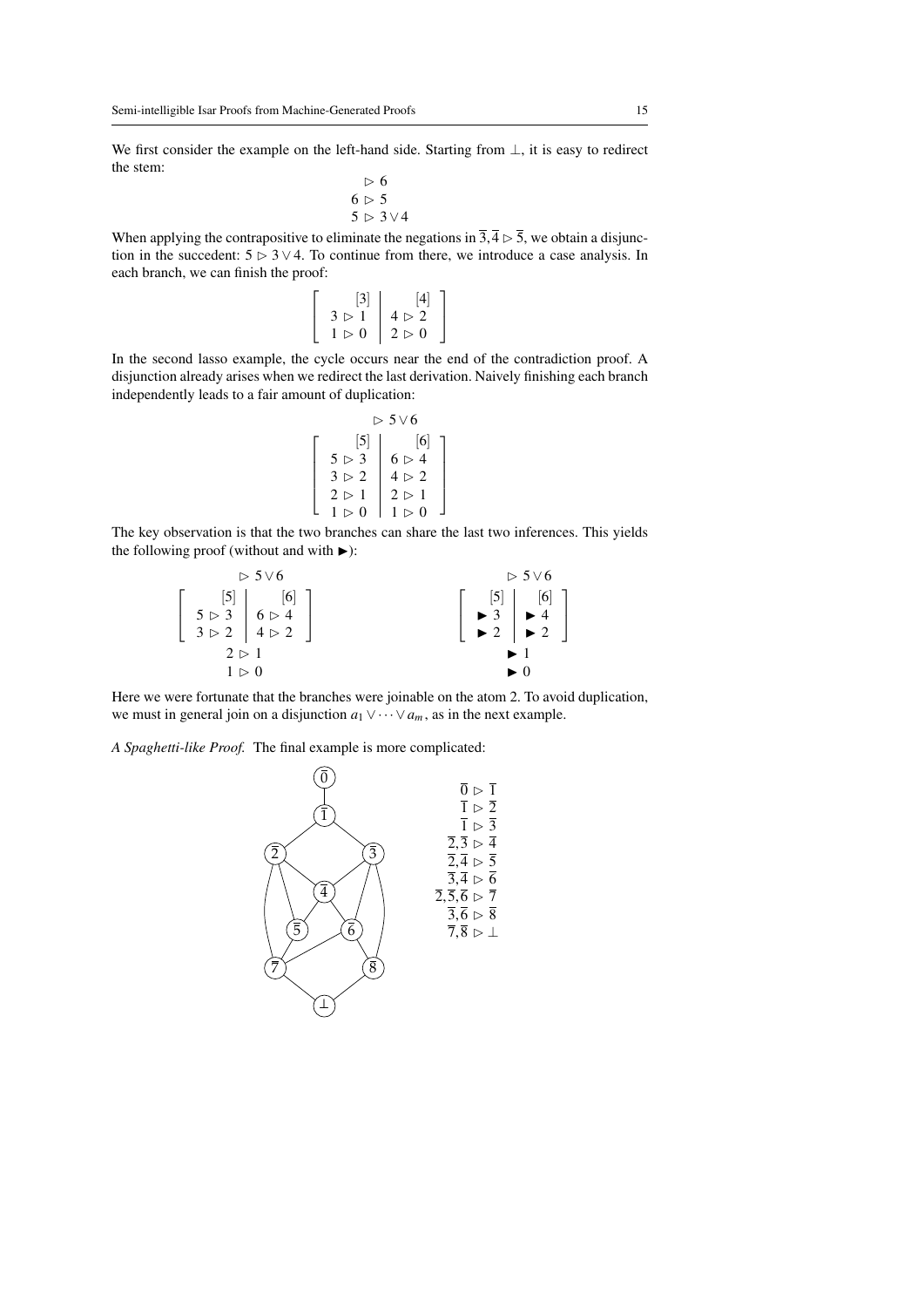We start with the contrapositive of the last sequent:

$$
\vartriangleright\,7\vee 8
$$

We perform a case analysis on 7∨8. Since we want to avoid duplication in the two branches, we first determine which nodes are reachable in the refutation graph by navigating upward from either  $\overline{7}$  or  $\overline{8}$  but not from both. The only such nodes are  $\overline{5}$ ,  $\overline{7}$ , and  $\overline{8}$ . In each branch, we can perform derivations of the form  $\Gamma \triangleright b$  where  $\Gamma \cap \{5,7,8\} \neq \emptyset$ , without fear of duplication. Following this rule, we can only perform one inference in the right branch before we must stop:

$$
\begin{array}{c} [8] \\ 8 \rhd 3 \vee 6 \end{array}
$$

Any further inferences would need to be repeated in the left branch, so it is indeed a good idea to stop. The left branch starts as follows:

$$
\begin{array}{c} [7] \\ 7 \rhd 2 \vee 5 \vee 6 \end{array}
$$

We would now like to perform the inference  $5 \triangleright 2 \vee 4$ . This would certainly not lead to any duplication, because  $\overline{5}$  is not reachable from  $\overline{8}$  by navigating upward in the refutation graph. However, we cannot discharge the hypothesis 5, having established only the disjunction 2∨5∨6. We need a case analysis on the disjunction to proceed:

$$
\left[\begin{array}{c|c} 5 & 5 \\ 2 & 5 \triangleright 2 \triangleright 4 & 6 \end{array}\right]
$$

The 2 and 6 subbranches are left alone, because there is no node that is reachable only from  $\overline{2}$  or  $\overline{6}$  but not from the other two nodes in  $\{\overline{2},\overline{5},\overline{6}\}$  by navigating upward in the refutation graph. Since only one branch is nontrivial, it is arguably more aesthetically pleasing to abbreviate the entire case analysis to

$$
2\vee 5\vee 6\vartriangleright 2\vee 4\vee 6
$$

Putting this all together, the outer case analysis becomes

$$
\left[\begin{array}{c} [7] \\ \blacktriangleright 2 \vee 5 \vee 6 \\ \blacktriangleright 2 \vee 4 \vee 6 \end{array}\right] \left[\begin{array}{c} [8] \\ \blacktriangleright 3 \vee 6 \end{array}\right]
$$

The left branch proves 2∨4∨6, the right branch proves 3∨6; hence, both branches together prove  $2 \vee 3 \vee 4 \vee 6$ . Next, we perform the inference 6  $\triangleright$  3  $\vee$  4. This requires a case analysis on 2∨3∨4∨6:

$$
\left[\begin{array}{c|c} 2 & 3 & 4 \end{array}\right] \left[\begin{array}{c|c} 3 & 4 & 5 \end{array}\right]
$$

This proves 2∨3∨4. Since only one branch is nontrivial, we prefer to abbreviate the case analysis to

$$
2\vee 3\vee 4\vee 6\vartriangleright 2\vee 3\vee 4
$$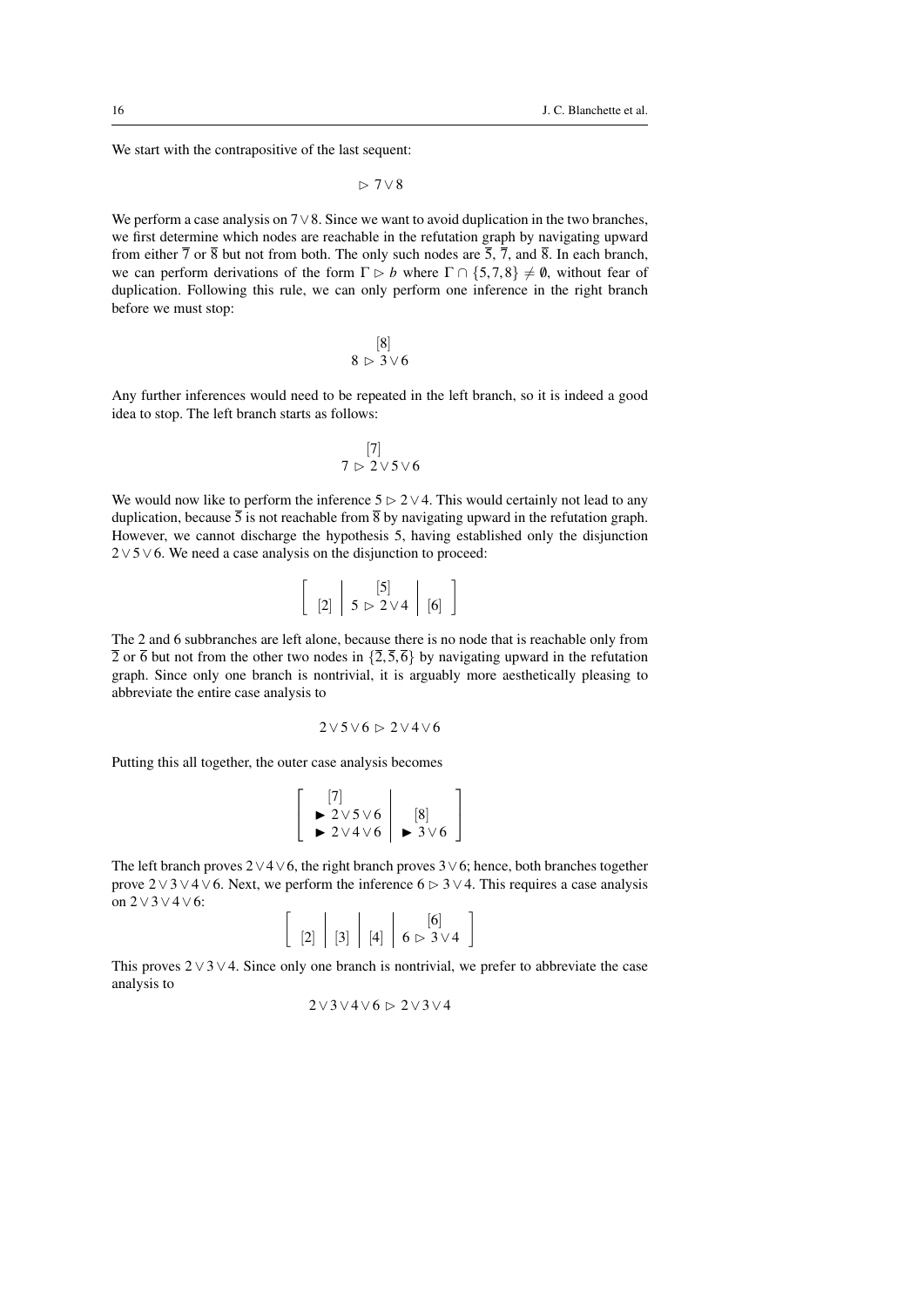Semi-intelligible Isar Proofs from Machine-Generated Proofs 17

proof − have 7∨8 by *metis* moreover { assume 7 hence 2∨5∨6 by *metis* hence 2∨4∨6 by *metis* } moreover { assume 8 hence 3∨6 by *metis* } ultimately have 2∨3∨4∨6 by *metis* hence 2∨3∨4 by *metis* hence 2∨3 by *metis* moreover { assume 2 hence 1 by *metis* } moreover { assume 3 hence 1 by *metis* } ultimately have 1 by *metis* thus 0 by *metis* qed  $\sim$  7∨8 Γ  $\overline{\phantom{a}}$ [7]  $\blacktriangleright$  2∨5∨6  $\blacktriangleright$  2∨4∨6 [8]  $\blacktriangleright$  3  $\vee$  6 1  $\overline{\phantom{a}}$  $\blacktriangleright$  2∨3∨4  $\blacktriangleright$  2∨3  $\left[\begin{array}{c} [2] \\ \hline \end{array}\right]$   $\left[\begin{array}{c} [3] \\ \hline \end{array}\right]$ 1  $\blacktriangleright$  0

<span id="page-16-1"></span>Fig. 4 A complicated Isar proof (left) and the corresponding shorthand proof (right)

 $\sqrt{ }$ 

It may help to think of such abbreviated inferences as instances of rewriting modulo associativity, commutativity, and idempotence. Here, 6 is rewritten to 3∨4 in 2∨3∨4∨6, resulting in 2∨3∨4. Similarly, the sequent  $4 \triangleright 2 \triangleright 3$  gives rise to the case analysis

$$
\begin{array}{c|c|c|c}\n 2 & 3 & 4 & 5 & 2 & 3\n\end{array}
$$

1

which can be abbreviated as well. We are left with 2∨3. The rest is analogous to the second lasso-shaped proof:

$$
\left[\begin{array}{c|c} [2] & [3] \\ 2 \triangleright 1 & 3 \triangleright 1 \\ 1 \triangleright 0 \end{array}\right]
$$

Putting all of this together, we obtain the proof shown in Figure [4,](#page-16-1) expressed in Isar and in shorthand. The result is arguably quite respectable, considering the spaghetti-like graph we started with.

#### <span id="page-16-0"></span>4.3 The Redirection Algorithm

The process we applied in the examples of Section [4.2](#page-13-0) can be generalized into an algorithm. The algorithm takes an arbitrary proof by contradiction expressed as a set of sequents as input and produces a proof in our Isar-like shorthand notation, with sequents and case analysis blocks. The proof is constructed one inference at a time starting from  $\top$  (the negation of  $\bot$ ) until the conjecture (or the disjunction of the conjectures) is proved.

*Basic Concepts.* A fundamental operation is sequent-level contraposition. Let *<sup>a</sup>*1,...,*a<sup>m</sup>* be the untainted atoms and  $\overline{b_1}, \ldots, \overline{b_n}$  the tainted atoms of a proof by contradiction. The proof then consists of the following three kinds of sequent (with  $n > 0$ ):

$$
a_1,\ldots,a_m,\overline{b_1},\ldots,\overline{b_n} \triangleright \bot a_1,\ldots,a_m,\overline{b_1},\ldots,\overline{b_n} \triangleright \overline{b} a_1,\ldots,a_m \triangleright a
$$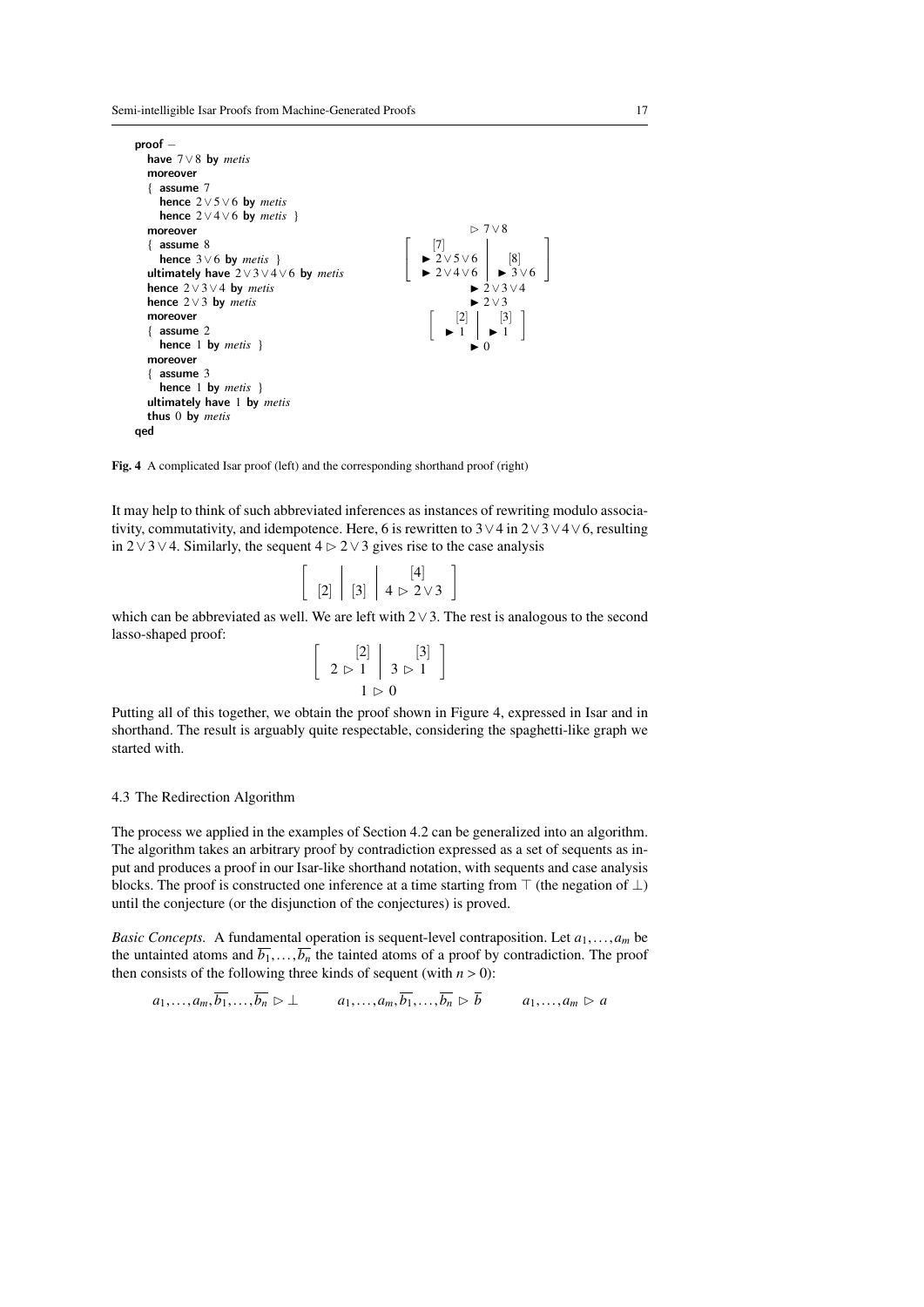Their *contrapositives* are, respectively,

$$
a_1,\ldots,a_m \triangleright b_1 \vee \cdots \vee b_n \qquad a_1,\ldots,a_m,b \triangleright b_1 \vee \cdots \vee b_n \qquad a_1,\ldots,a_m \triangleright a
$$

We call the contrapositives of the sequents in the proof by contradiction the *redirected sequents*. Based on the set of redirected sequents, we define the *atomic inference graph* (AIG) with, for each redirected sequent  $\Gamma \triangleright c$ , an edge from each atom in  $\Gamma$  to each atom in *c*, and no additional edges. The AIG encodes the order in which the atoms can be inferred in a direct proof. Navigating forward (downward) in this graph along the unnegated tainted atoms  $b_j$  corresponds to navigating backward (upward) in the refutation graph along the  $\overline{b_j}$ 's.

Like the underlying refutation graph, the AIG is acyclic and connected. Potential cycles would involve either only untainted atoms  $a_i$ , only tainted atoms  $b_j$ 's, or a mixture of both kinds. A cycle  $a_{i_1} \to \cdots \to a_{i_k} \to a_{i_1}$  is impossible, because the contrapositive leaves these inferences unchanged and hence the cycle would need to occur in the refutation graph, which is acyclic by definition. A cycle  $b_{j_1} \to \cdots \to b_{j_k} \to b_{j_1}$  is impossible, because the contrapositive turns all the edges around and hence the reverse cycle would need to occur in the refutation graph. Finally, mixed cycles necessarily involve an edge  $b \rightarrow a$ , which is impossible because redirected sequents with untainted atoms *a* can only have untainted atoms as predecessors.

Given a set of (tainted or untainted) atoms A, the *zone* of an atom  $a \in A$  with respect to *A* is the set of possibly trivial descendants of *a* in the AIG that are not descendants of any of the other atoms in *A*. As a trivial descendant of itself, *a* will either belong to its own zone or to no zone all at, but this is not important for the algorithm. Zones identify inferences that can safely be performed inside a branch in a case analysis.

*The Algorithm.* The algorithm keeps track of the *last-proved clause* (initially  $\top$ ), the set of *already proved atoms* (initially the set of facts taken as axioms), and the set of *remaining sequents* to use (initially all the redirected sequents provided as input). It performs the following steps:

- 1. If there are no remaining sequents, stop.
- 2. If the last-proved clause is  $\top$  or a single atom:
	- 2.1. Choose a sequent  $\Gamma \triangleright c$  among the remaining sequents that can be proved using only already proved atoms, preferring sequents with a single atom in their succedent.
	- 2.2. Append  $\Gamma \triangleright c$  to the proof.
	- 2.3. Make *c* the last-proved clause, add *c* to the already proved atoms if it is an atom, and remove  $\Gamma \triangleright c$  from the remaining sequents.
	- 2.4. Go to step 1.
- 3. Otherwise, the last-proved succedent is of the form *a*1∨···∨*am*. An *m*-way case analysis is called for:<sup>[2](#page-17-0)</sup>
	- 3.1. Compute the zone of each atom  $a_i$  with respect to  $\{a_1, \ldots, a_m\}$ .
	- 3.2. For each  $a_i$ , compute the set  $S_i$  of sequents  $\Gamma \triangleright c$  such that  $\Gamma$  consists only of already proved atoms or atoms within *ai*'s zone.
	- 3.3. Recursively invoke the algorithm  $m$  times, once for each  $a_i$ , each time with  $a_i$  as the last-proved clause,  $a_i$  added to the already proved atoms, and  $S_i$  as the set of remaining sequents. This step yields *m* (possibly empty) subproofs  $\pi_1, \ldots, \pi_m$ .

<span id="page-17-0"></span><sup>&</sup>lt;sup>2</sup> A straightforward generalization would be to perform a *m'*-way case analysis, with  $m' < m$ , by preserving me disjunctions. For example, we could perform a three-way case analysis with  $a_1 \vee a_2$ , and  $a_4$  as the some disjunctions. For example, we could perform a three-way case analysis with  $a_1 \vee a_2$ ,  $a_3$ , and  $a_4$  as the assumptions instead of breaking all the disjunctions in a four-way analysis. This could lead to a nicer output if the disjuncts are carefully chosen.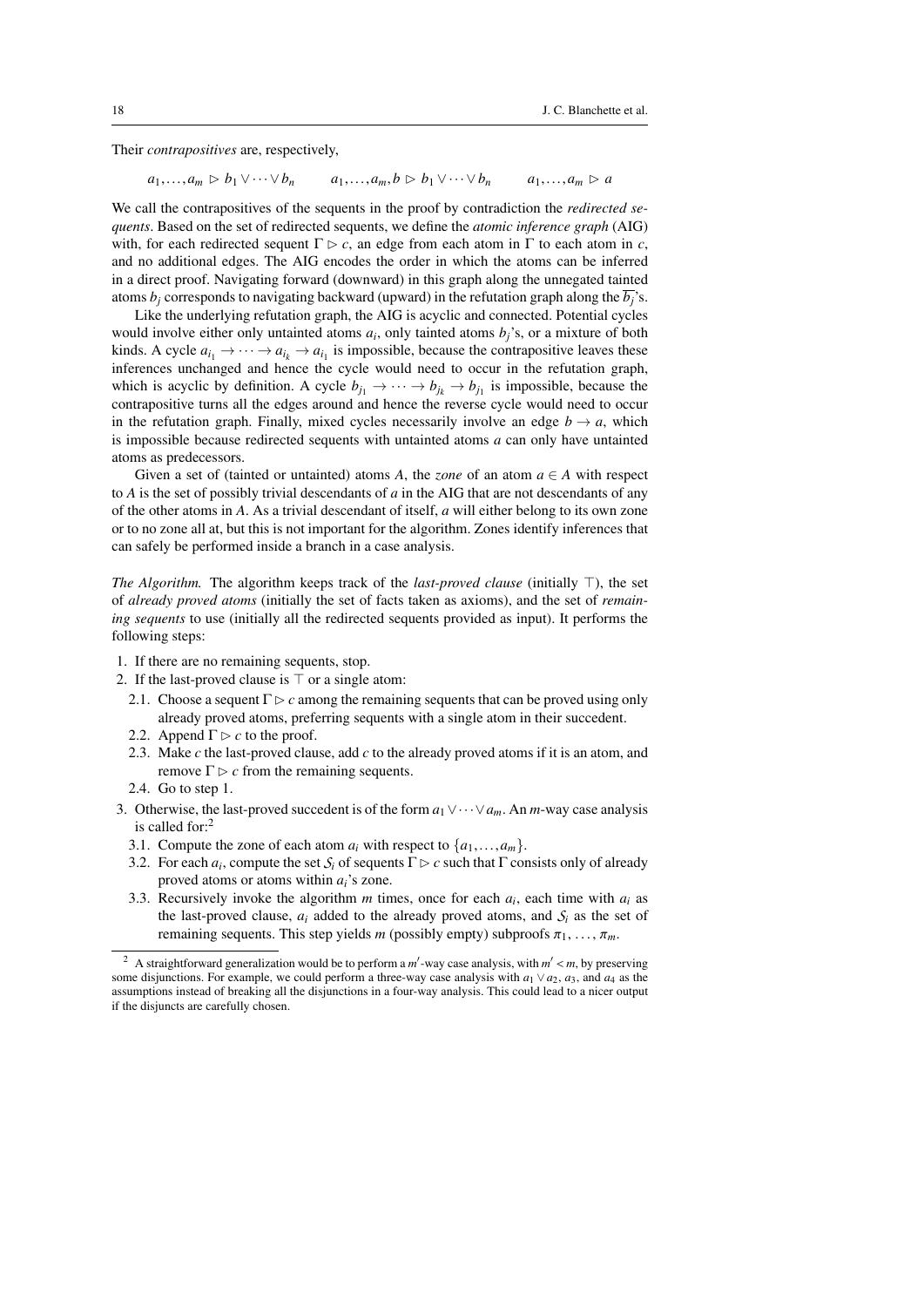3.4. Append the following case analysis block to the proof:

$$
\left[\begin{array}{c|c}\n[a_1] & \cdots & a_m\n\end{array}\right]\n\cdots\n\left[\begin{array}{c|c}\n a_m\n\end{array}\right]
$$

3.5. Make the succedent  $b_1 \vee \cdots \vee b_n$  of the case analysis block (regarded as a sequent) the last-proved clause, add  $b_1$  to the already proved atoms if  $k = 1$ , and remove all sequents belonging to any of the sets  $S_i$  from the remaining sequents.

3.6. Go to step 1.

Whenever a redirected sequent is generated, it is removed from the set of remaining sequents. In step 3, the recursive calls operate on pairwise disjoint subsets  $S_i$  of the remaining sequents. Consequently, each redirected sequent appears at most once in the generated proof, and the resulting direct proof contains the same number of inferences as the initial proof by contradiction. In Isar, each case analysis is additionally justified by a proof method, such as *metis*.

In the degenerate case where no atoms are tainted (i.e., the prover exploited an inconsistency in the axiom set), the generated proof is simply a linearization of the refutation graph, and the last inference proves  $\perp$  (which is, unusually, untainted). To produce a syntactically valid Isar proof, a final inference must be added to derive the conjecture from  $\perp$ .

*Pseudocode.* To make the above description more concrete, the algorithm is presented in Standard ML pseudocode below. The pseudocode is fairly faithful to the description above. Atoms are represented by integers and literals by sets (lists) of integers. Go-to statements are implemented by recursion, and the state is threaded through recursive calls as three arguments (*last*, *earlier*, and *seqs*).

One notable difference with the informal description, justified by a desire to avoid code duplication, is that the set of already proved atoms, called *earlier*, excludes the last-proved clause *last*. Hence, we take *last* ∪ *earlier* to obtain the already proved atoms, where *last* is either the empty list (representing  $\top$ ) or a singleton list (representing a single atom).

Shorthand proofs are represented as lists of *inference*s:

```
datatype inference =
  Have of int list ×int list
 | Cases of (int ×inference list) list
```
The main function implementing the algorithm follows:

```
fun redirect last earlier seqs =
  if null seqs then
     \prodelse if length last ≤ 1 then
     let val provable = filter (fn (Γ, _) ⇒ Γ ⊆ last ∪ earlier) seqs
         val horn_provable = filter (fn (\_, [\_]) \Rightarrow true |\_ \Rightarrow false) provable
         val (Γ, c) = hd (horn_provable @ provable)
     in Have (\Gamma, c) :: redirect c (last ∪ earlier) (seqs – {(\Gamma, c)}) end
  else
     let val zs = zones_of (length last) (map (descendants_of seqs) last)
         val S = map (fn z \Rightarrow filter (fn (\Gamma, \Box) \Rightarrow \Gamma \subseteq earlier \cup z) seqs) zs
         val cases = \text{map } (\text{fn } (a, ss) \Rightarrow (a, \text{relative } [a] \text{ earlier } ss)) (zip last S)
     in Cases cases :: redirect (succedent_of_cases cases) earlier (seqs−
S
S) end
```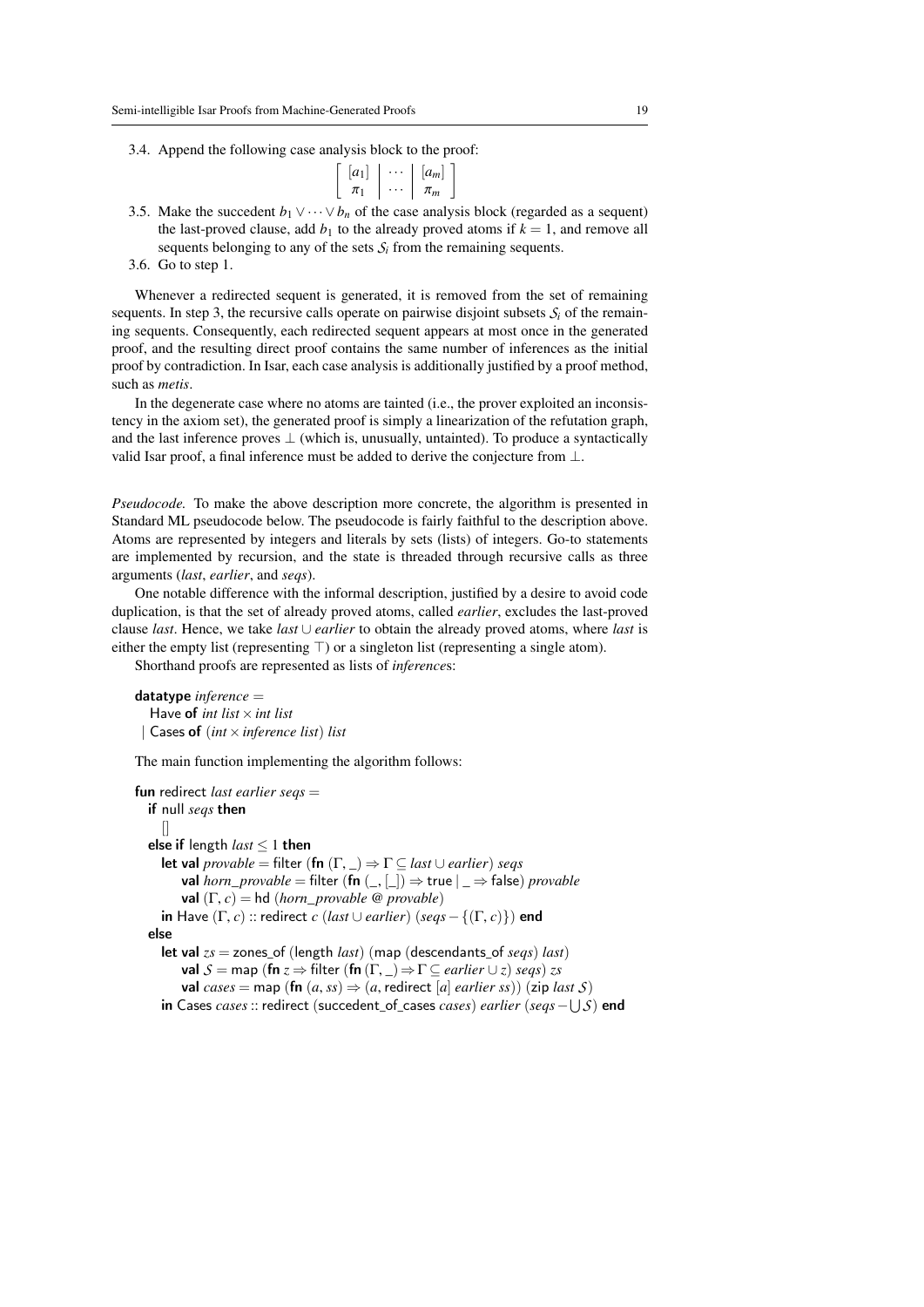The code uses familiar ML functions, such as :: ("cons"), hd ("head," i.e., first element), @ ("append"), map, filter, and zip. Thus, hd (*horn*\_*provable* @ *provable*), corresponding to step 2.1, returns the first sequent among the remaining sequents that can be proved using only already proved atoms, preferring sequents with a single atom in their succedent ("Horn sequents"). The pseudocode also relies on a descendants\_of function that returns the descendants of the specified node in the AIG associated with *seqs*; its definition is omitted. Finally, the code depends on the following straightforward functions:

fun zones\_of  $0 =$   $||$ | zones\_of *n*  $(B::Bs) = (B - \bigcup Bs) ::$  zones\_of  $(n-1)$   $(Bs \ @ [B])$ fun succedent\_of\_inf  $(Have (\_, c)) = c$ | succedent\_of\_inf (Cases *cases*) = succedent\_of\_cases *cases* and succedent\_of\_case  $(a, []$  =  $[a]$ <sup>|</sup> succedent\_of\_case (\_, *infs*) = succedent\_of\_inf (last *infs*) and succedent\_of\_cases *cases* = S (map succedent\_of\_case *cases*)

*Correctness.* It is not hard to convince ourselves that the proof output by redirect is correct by inspecting the code. A Have  $(\Gamma, c)$  sequent is appended only if all the atoms in  $\Gamma$  have been proved (or assumed) already, and a case analysis on  $a_1 \vee \cdots \vee a_m$  always follows a sequent with the succedent  $a_1 \vee \cdots \vee a_m$ . Whenever a sequent is output, it is removed from *seqs*. The function returns only if *seqs* is empty, at which point the conjecture must have been proved (except in the degenerate case where the negated conjecture does not participate in the refutation).

Termination is not quite as obvious. The recursion is well-founded, because the pair (length *seqs*, length *last*) becomes strictly smaller with respect to the lexicographic extension of < on natural numbers for each of the three recursive calls in the function's body.

- For the first recursive call, the list  $segs \{(\Gamma, c)\}\)$  is strictly shorter than *seqs* since  $(\Gamma, c) \in \text{seqs.}$
- The second call is performed for each branch of a case analysis; the *ss* argument is a (not necessarily strict) subset of the caller's *seqs*, and the list  $[a]$  is strictly shorter than *last*, which has length 2 or more.
- For the third call, the key property is that at least one of the zones is nonempty, from which we obtain  $\text{seq } s - \bigcup S$  ⊂  $\text{seq } s$ . If all the zones were empty, each atom  $a_i$  would be the descendant of at least one atom  $a_i$  in the AIG (with  $i' \neq i$ ), which is impossible because the AIG is acyclic.

As for run-time exceptions, the only worrisome construct is the hd call in redirect's second branch. We must convince ourselves that there exists at least one sequent  $(\Gamma, c)$ *seqs* such that Γ ⊆ *last* ∪ *earlier*. Intuitively, this is unsurprising because *seqs* is initialized from a well-formed refutation graph: The nonexistence of such a sequent would indicate a gap or a cycle in the refutation graph. More precisely, if there exist untainted atoms  $\notin$ *last* ∪ *earlier*, these can always be processed first; indeed, the preference for sequents with a single atom in their succedent ensures that they are processed before the first case analysis. Otherwise:

– If *last* is  $[$  (representing  $\top$ ) or an untainted atom, the contrapositive *a*<sub>1</sub>,...,*a*<sup>*m*</sup> ⊳ *b*<sub>1</sub> ∨  $\cdots \vee b_n$  of the very last inference is applicable since it only depends on untainted atoms, all of which have already been proved.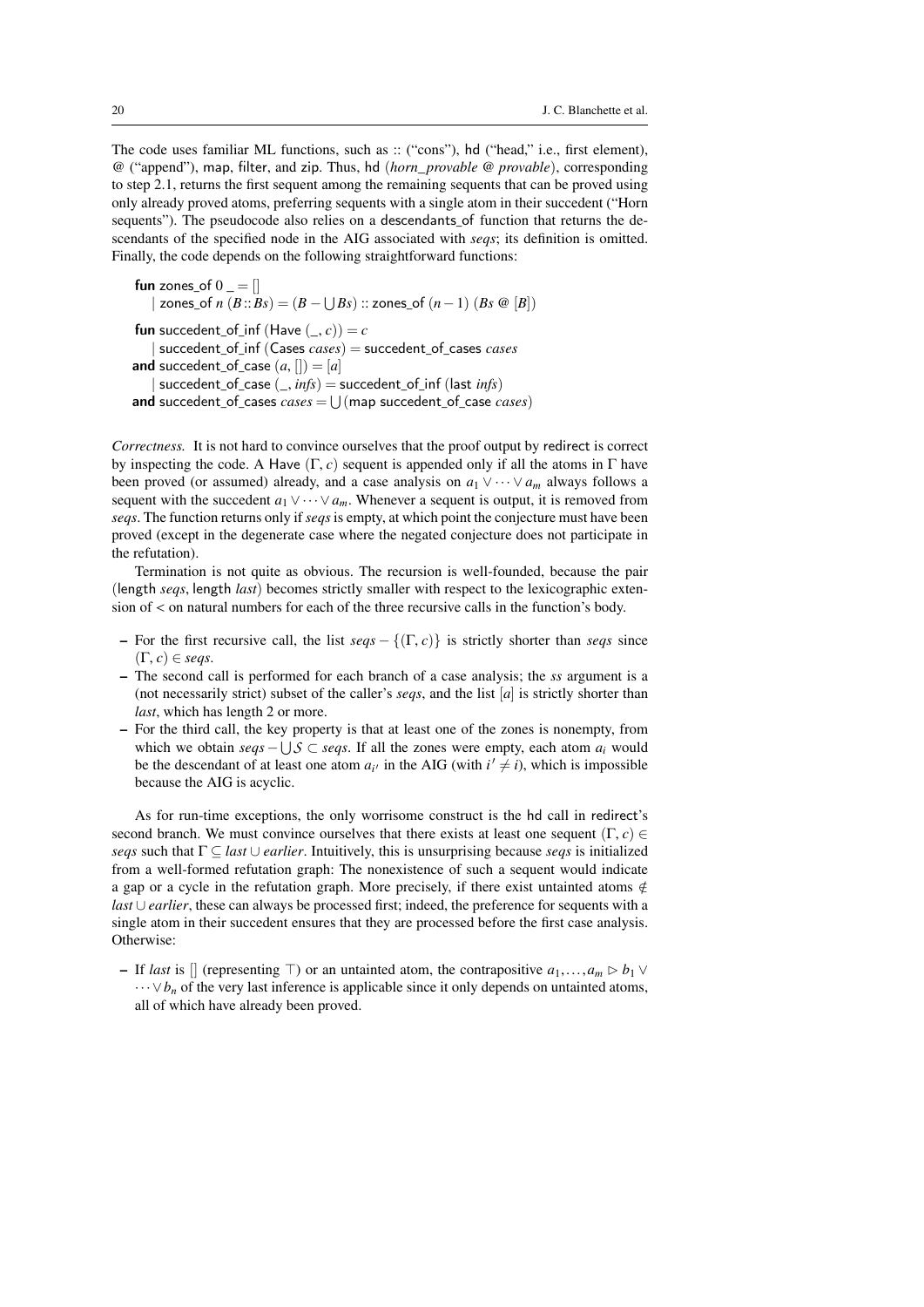– Otherwise, *last* is a tainted atom *b*. The refutation graph must contain an inference  $a_1, \ldots, a_m, \overline{b_1}, \ldots, \overline{b_n} \triangleright \overline{b}$ , whose redirected inference is  $a_1, \ldots, a_m, b \triangleright b_1 \vee \cdots \vee b_n$ . Since it only depends on *b* and untainted atoms, it is applicable.

*Inlining.* As a postprocessing step, we can optionally abbreviate case analyses in which only one branch is nontrivial, transforming

 [*ci <sup>d</sup>*11, ..., *<sup>d</sup>*1*k*<sup>1</sup> <sup>B</sup> *<sup>e</sup>*<sup>1</sup> . . . [*c*1] ··· [*ci*−1] *<sup>d</sup>n*1, ..., *<sup>d</sup>nk<sup>n</sup>* <sup>B</sup> *<sup>e</sup><sup>n</sup>* [*ci*+1] ··· [*cm*] into *<sup>d</sup>*f11, ..., *<sup>d</sup>*g1*k*<sup>1</sup> <sup>B</sup> *<sup>e</sup>*e<sup>1</sup> . . . *<sup>d</sup>*f*n*1, ..., *<sup>d</sup>*g*nk<sup>n</sup>* <sup>B</sup> *<sup>e</sup>*e*<sup>n</sup>*

where the function  $\tilde{c}$  is the identity except for the assumption  $c_i$  and the conclusions  $e_1, \ldots, e_n$ :

$$
\widetilde{c_i} = c_1 \vee \cdots \vee c_m \qquad \qquad \widetilde{e_j} = c_1 \vee \cdots \vee c_{i-1} \vee e_j \vee c_{i+1} \vee \cdots \vee c_m
$$

It is debatable whether such inlining is a good idea. The resulting proof has a simpler structure, with fewer nested proof blocks. However, these nested blocks can help make complex proof more intelligible. Moreover, the *<sup>n</sup>*-fold repetition of the disjuncts *<sup>c</sup>*1,..., *<sup>c</sup>i*−1, *<sup>c</sup>i*+1, ...,  $c_m$  clutters the proof and can slow it down.

The inlining procedure can be generalized to arbitrary case analysis blocks. We are grateful to Konstantin Korovin [\[43\]](#page-42-18) for crucial insights. An *m*-way case analysis

$$
\left[\begin{array}{ccc} [c_1] & \cdots & [c_m] \\ \Gamma_{11} \triangleright e_{11} & \cdots & \Gamma_{m1} \triangleright e_{m1} \\ \vdots & \vdots & \cdots & \vdots \\ \Gamma_{1k_1} \triangleright e_{1k_1} & \cdots & \Gamma_{mk_m} \triangleright e_{mk_m} \end{array}\right]
$$

can be rewritten into a sequence of *m* case analyses, each of the form

$$
\left[\begin{array}{c|c} \mathbf{c}_{i1} & \mathbf{c}_{i2} & \mathbf{c}_{i3} \\ \hline \mathbf{c}_{i1} & \mathbf{c}_{i2} & \mathbf{c}_{i3} \\ \hline \mathbf{c}_{i2} & \mathbf{c}_{i3} & \mathbf{c}_{i4} \\ \hline \mathbf{c}_{i1} & \mathbf{c}_{i2} & \mathbf{c}_{i3} \end{array}\right] \begin{array}{c|c} \mathbf{c}_{i1} & \mathbf{c}_{i2} & \mathbf{c}_{i3} \\ \hline \mathbf{c}_{i1} & \mathbf{c}_{i2} & \mathbf{c}_{i3} \\ \hline \mathbf{c}_{i2} & \mathbf{c}_{i3} & \mathbf{c}_{i4} \end{array}\right]
$$

Each case analysis has only one nontrivial branch and can be inlined, yielding a branch-free proof. For the spaghetti-like proof of the previous section, this process yields

$$
\triangleright 7 \vee 8
$$
\n
$$
\triangleright 2 \vee 5 \vee 6 \vee 8
$$
\n
$$
\triangleright 2 \vee 4 \vee 6 \vee 8
$$
\n
$$
\triangleright 2 \vee 3 \vee 4 \vee 6
$$
\n
$$
\triangleright 2 \vee 3 \vee 4
$$
\n
$$
\triangleright 2 \vee 3 \vee 4
$$
\n
$$
\triangleright 2 \vee 3
$$
\n
$$
\triangleright 1 \vee 3
$$
\n
$$
\triangleright 1
$$
\n
$$
\triangleright 0
$$

The example shows clearly that we rapidly obtain large disjunctions. In practice, each of the disjuncts would be an arbitrarily complex formula. Local definitions could be used to avoid repeating the formulas, but the loss of modularity is deplorable. Indeed, similar concerns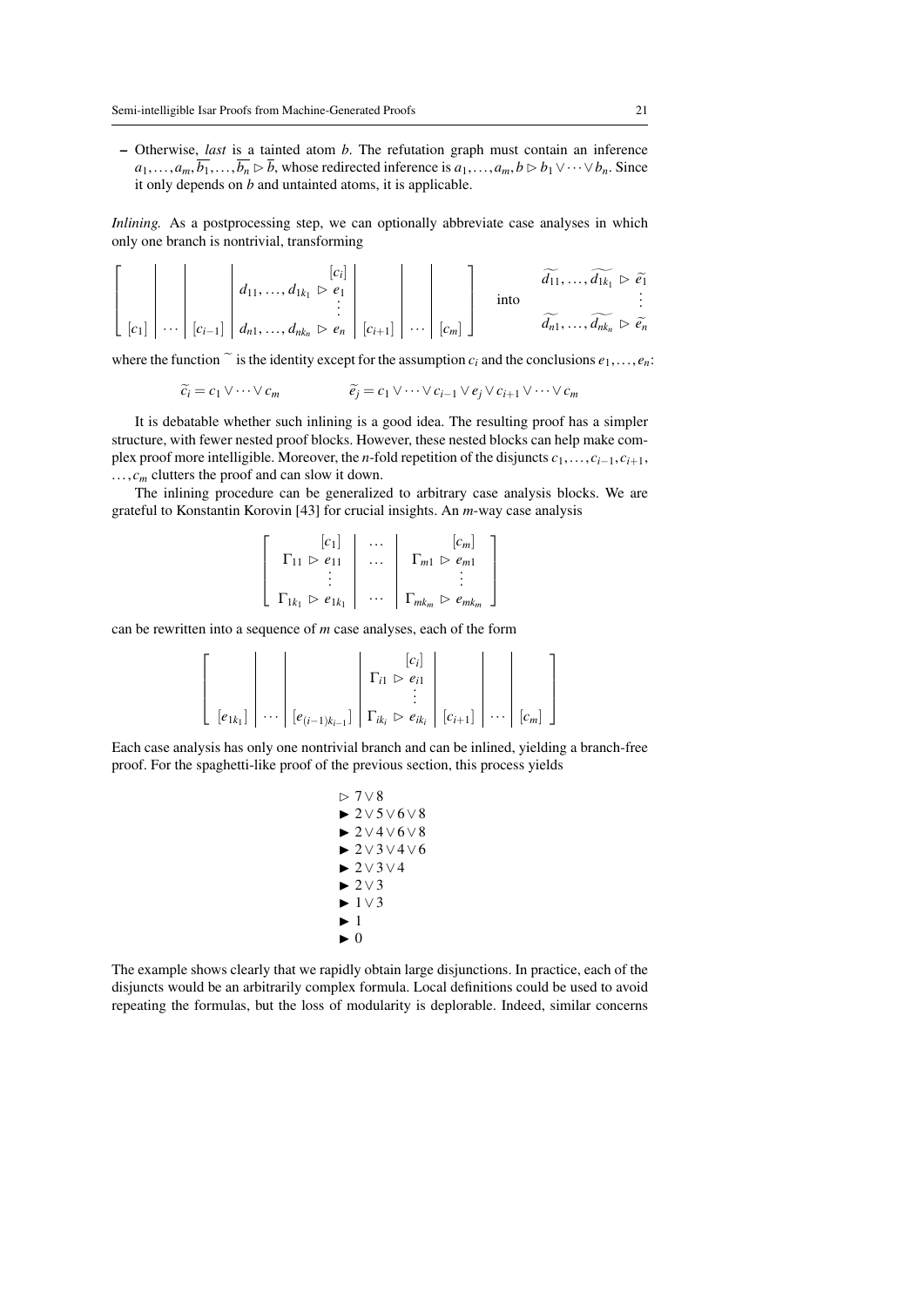about Hoare-style proof outlines for separation logic have lead to the development of ribbon proofs [\[87\]](#page-44-7), whose parallel "ribbons" evoke the branches of a case analysis.

If branch-free proofs are nonetheless desired, they can be generated more directly by iteratively "rewriting" the atoms, following a suggestion by Korovin. For example, starting from the sequent  $D 7 ∨ 8$ , rewriting 7 would involve resolving  $D 7 ∨ 8$  with  $7 D 2 ∨ 5 ∨ 6$ , resulting in 2∨5∨6∨8. In general, rewriting a tainted atom  $b_i$  within a sequent  $\Gamma \triangleright b_1 \vee \cdots \vee$  $b_n$  involves resolving that sequent with the redirected sequent that has  $b_j$  in its assumptions. To guarantee that the procedure is linear, it suffices to rewrite atoms only if all their ancestors in the AIG have already been rewritten, thereby ensuring that atoms are rewritten only once.

## <span id="page-21-0"></span>5 Skolemization

Skolemization is a special worry when translating ATP proofs in textual Isar proofs. Conjecture and axioms are treated differently because of their different polarities. By convention, the axioms are positive and the conjecture is negative.<sup>[3](#page-21-1)</sup> In the positive case, skolemization eliminates the essentially existential quantifiers (i.e., the positive occurrences of ∃ and the negative occurrences of ∀). In the negative case, it eliminates the essentially universal quantifiers. Negative skolemization is usually called dual skolemization or herbrandization [\[32\]](#page-42-19).

#### <span id="page-21-2"></span>5.1 The Positive Case

We start with the easier, positive case. Consider the following concrete but archetypal extract from an E or Vampire proof:

11 axiom <sup>∀</sup>*X*. <sup>∃</sup>*Y*. <sup>p</sup>(*X*, *<sup>Y</sup>*) *exists\_P*

 $\forall X. \, \mathsf{p}(X, \mathsf{y}(X))$  11 skolem

In Isar, a similar effect is achieved using the **obtain** command:

**obtain** *y* where  $∀x$ .  $P(x(y|x))$  by (*metis exists\_P*)

In the abstract Isar-like data structure that stores direct proofs, the inference is represented as

obtain [*y*] where 53:  $\forall x$ . P *x* (*y x*) [*exists\_P*] []

The approach works for arbitrary quantifier prefixes. All essentially existential variables can be eliminated simultaneously. For example, the ATP proof fragment

|  | 18 axiom $\forall V \exists W. \forall X. \exists Y. \forall Z. \mathsf{q}(V, W, X, Y, Z)$ exists Q        |  |
|--|------------------------------------------------------------------------------------------------------------|--|
|  | 90 plain $\forall V. \forall X. \forall Z. \mathsf{q}(V, \mathsf{w}(V), X, \mathsf{y}(V, X), Z)$ 18 skolem |  |

is translated to

obtain  $[w, y]$  where 90:  $\forall v \times z$ . Q  $v$   $(w v) \times (y v x) z$  [exists\_Q] []

Reconstruction crucially depends not only on *metis*'s clausifier but also on its support for mildly higher-order problems, because of the implicit existential quantification over the Skolem function symbols in obtain. Indeed, *metis* is powerful enough to prove a weak form of the HOL axiom of choice:

<span id="page-21-1"></span><sup>&</sup>lt;sup>3</sup> This choice is justifiable from the point of view of an automatic prover that attempts to derive ⊥ from a set of axioms and a negated conjecture, because all the premises it starts from and the formulas it derives are then considered positive.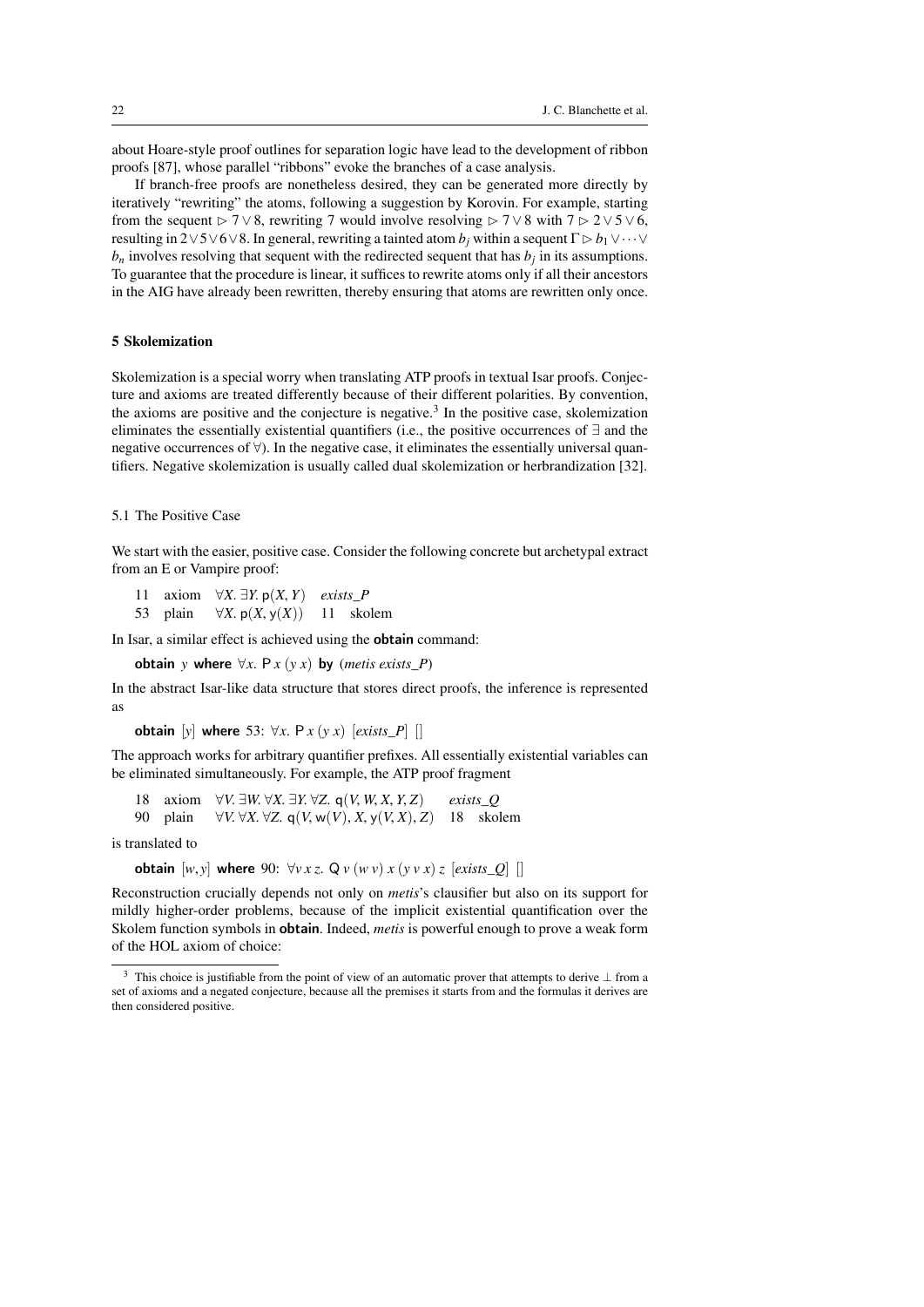**lemma**  $(\forall x. \exists y. P x y) \Longrightarrow ∃f. ∤x. P x (f x)$ by *metis*

Of course, nothing is derived ex nihilo: *metis* can prove the formula only because its clausifier depends on the axiom of choice in the first place. Furthermore, *metis* will succeed only if its clausifier puts the arguments to the Skolem functions in the same order as in the proof text. This is not difficult to ensure in practice: Both E and *metis* respect the order in which the universal variables are bound, whereas SPASS and Vampire use the opposite order, which is easy to reverse.

Positive skolemization suffers from a technical limitation connected to polymorphism: Lemmas containing polymorphic skolemizable variables cannot be reconstructed, because the variables introduced by **obtain** must have a ground type.<sup>[4](#page-22-1)</sup> An easy workaround would be to relaunch Sledgehammer with a monomorphizing type encoding [\[13,](#page-41-1) Section 3] to obtain a more suitable ATP proof, in which all types are ground. A more challenging alternative would involve detecting which monomorphic instances of the problematic lemmas are needed and re-engineer the proof accordingly.

#### <span id="page-22-0"></span>5.2 The Negative Case

In the ATPs, negative skolemization of the conjecture is simply reduced to positive skolemization of the negated conjecture. For example:

25 conj ∀*V*. ∃*W*. ∀*X*. ∃*Y*. ∀*Z*. q(*V*, *W*, *X*, *Y*, *Z*) *goal* 41 neg conj ¬∀*V*. ∃*W*. ∀*X*. ∃*Y*. ∀*Z*. q(*V*, *W*, *X*, *Y*, *Z*) 25 negate 41 neg\_conj ¬ ∀*V*. ∃*W*. ∀*X*. ∃*Y*. ∀*Z*. q(*V*, *W*, *X*, *Y*, *Z*) 25 negate<br>43 neg conj ¬ ∃*W*. ∃*Y*. q(*v*, *W*, *x*(*W*), *Y*, *z*(*W*, *Y*)) 41 skolem  $\neg \exists W$ .  $\exists Y$ . q(v, *W*,  $\times(W)$ , *Y*,  $z(W, Y)$ )

However, once the proof has been turned around in Sledgehammer, the last two lines are unnegated and exchanged: First, a proof of the (unnegated) conjecture is found for specific fixed variables (cf. formula 43 above); then these are generalized into quantified variables (cf. formula 41). A natural name for this process is *unherbrandization*. In Isar, the fix command achieves a similar effect, as in the example below:

```
\mathsf{lemma} \wedge x. \mathsf{R} x<br>proof –
proof −
   fix x
    \langle core\ of\ the\ argument\rangleshow R x by (metis ...)
qed
```
However, this works only for the outermost universal quantifiers. Since we cannot expect users to always state their conjectures in this format, we must generally use a nested proof block, enclosed in curly braces. Thus, the ATP proof fragment presented above is translated to

```
lemma ∀v. ∃w. ∀x. ∃y. ∀z. Q v w x y z
proof –
   { fix v x z
     \langle core\ of\ the\ argument\ranglehave ∃w y. Q v w (x w) y (z w y) by (metis ...) }
```
<span id="page-22-1"></span><sup>4</sup> In Isabelle, only constants can be polymorphic, and constants can only be introduced at the top level of the theory text, typically via a definition.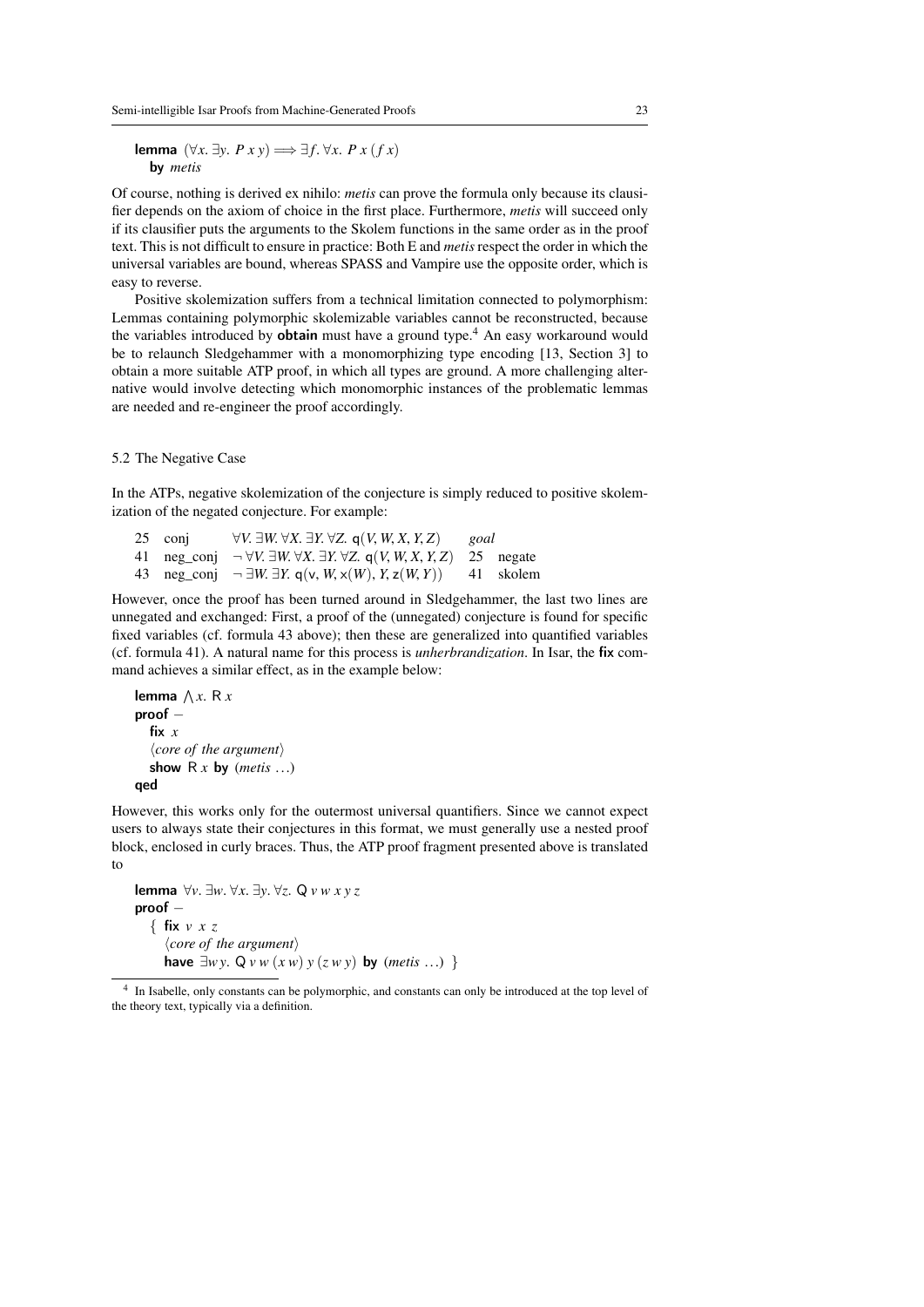thus <sup>∀</sup>*v*. <sup>∃</sup>*w*. <sup>∀</sup>*x*. <sup>∃</sup>*y*. <sup>∀</sup>*z*. <sup>Q</sup> *v w x y z* by *metis* qed

Seen from outside, the nested block proves the formula  $\bigwedge v x z$ .  $\exists w y$ . Q *v w* (*x w*) *y* (*z w y*).<br>From there *met*is derives the desired formula  $\forall v \exists w \forall r \exists v \forall z$ . O *v w x y z* in which the From there, *metis* derives the desired formula <sup>∀</sup>*v*. <sup>∃</sup>*w*. <sup>∀</sup>*x*. <sup>∃</sup>*y*. <sup>∀</sup>*z*. <sup>Q</sup> *v w x y z*, in which the quantifiers alternate. In the data structure that stores direct Isar-like proofs, the proof would be represented as

**have** 41:  $\forall v$ . ∃*w*.  $\forall x$ . ∃*y*.  $\forall z$ . Q *v w x y z* []  $\begin{bmatrix} \textbf{fix} & [v, x, z] \\ \textbf{f} & \textbf{c} & \textbf{r} \end{bmatrix}$ *(core of the argument)* **have** 43: ∃*wy*. Q *v w* (*x w*) *y* (*z w y*) [...] []]

An easy optimization, which is not yet implemented, would be to omit the nested proof block for conjectures of the form  $\lambda x_1 \dots x_n$ .  $\phi$ , where  $\phi$  contains no essentially universal<br>quantifiers. It should also be possible to move the inferences that do not depend on the quantifiers. It should also be possible to move the inferences that do not depend on the herbrandized symbols outside the nested block.

Given a HOL problem, the *metis* method clausifies it and translates it to first-order logic, invokes the Metis superposition prover, and replays the Metis inferences using suitable Isabelle tactics. Skolemization is simulated using Hilbert's choice operator  $\varepsilon$  [\[63\]](#page-43-4); for example,  $∀x$ . ∃*y*. P *x y* is skolemized into  $∀x$ . P *x* (*εy*. P *x y*). A newer experimental skolemizer exploits Isabelle's schematic variables to eliminates the dependency on Hilbert's choice [\[10,](#page-41-6) Section 6.6.7], only requiring the axiom of choice to move the existentials to the front. Whichever approach is used, Sledgehammer's textual proof construction exploits *metis*'s machinery instead of replicating it textually.

## <span id="page-23-0"></span>6 Postprocessing

After an ATP proof has been redirected and transformed into a direct Isar proof, a number of postprocessing steps take place to improve its legibility, efficiency, and in some cases correctness:

- 1. Sledgehammer users waste precious time on proofs that fail or take too long. *Proof preplay* addresses this by testing the generated proofs for a few seconds before displaying them (Section [6.1\)](#page-24-0). Preplaying is performed in conjunction with most of the other steps to validate them in a pragmatic way.
- 2. Although *metis* is the proof method that resembles the external ATPs the most, it is often advantageous to try out *alternative proof methods* (Section [6.2\)](#page-25-0).
- 3. The generated proofs can be arbitrarily detailed depending on which ATP is used. This *proof compression* collapses consecutive ATP inferences into single Isar inferences (Section [6.3\)](#page-25-1).
- 4. ATPs frequently use many more facts than are necessary, making it harder for proof methods to re-find the proof. In addition, most proof methods are aware of background libraries and might not need to be given all the facts that an ATP needs. *Proof minimization* attempts to eliminate needless dependencies (Section [6.4\)](#page-26-0).
- 5. Isabelle can *serialize* logical formulas as text strings, but it does not always understand its own output. Terms are often read back with overly general polymorphic types, resulting in failures. Annotating each subterm with type constraints impedes readability. Instead, Sledgehammer now employs an algorithm that introduces a locally minimal, complete set of type annotations (Section [6.5\)](#page-27-0).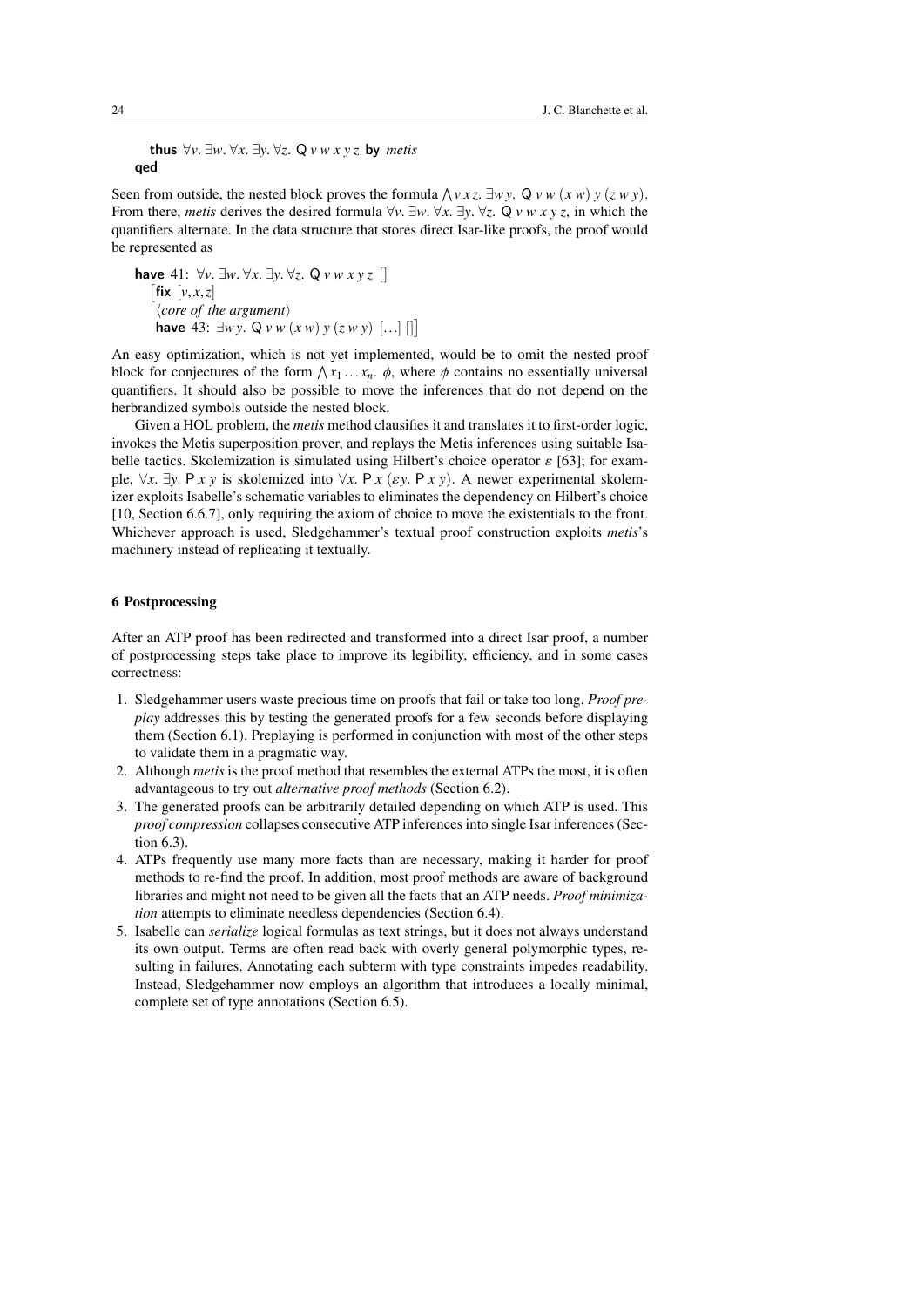#### <span id="page-24-0"></span>6.1 Proof Preplay

Isar proofs generated from ATP proofs sometimes fail. We already mentioned that skolemization is not supported for polymorphic variables (Section [5.2\)](#page-22-0). The TSTP parser occasionally goes wrong if it encounters unexpected, undocumented syntax. The ATP proof can also contain inferences that are ill-typed from an Isabelle point of view—despite the use of globally sound encodings, individual inferences can violate the type discipline. Moreover, the proof reconstruction code is not bug-free. And even in the absence of errors, the Isar proofs can fail because *metis* or another proof method fails to discharge a proof obligation within a reasonable amount of time.

Therefore, it is advantageous to try out, or *preplay*, the proofs before presenting them to users. The proofs are then printed together with timing information, including warnings about timeouts or failures. Since Sledgehammer invokes multiple ATPs in parallel, users must often choose between several proofs. Based on the preplay information, they can make an informed decision while being spared the tedium of having to test them manually. Even when the Isar proof is not entirely correct, it is usually possible to repair it—sometimes by invoking Sledgehammer again on any failing inference steps.

The following example, based on an Isabelle formalization of the Robbins conjecture [\[82\]](#page-44-8), demonstrates preplaying. When invoked on the goal  $x \sqcup -x = -x \sqcup -x$  and configured to use Waldmeister, Sledgehammer produces the following output:

Try this: by (*metis huntington sup\_assoc sup\_comm*) (> 3 s, timed out).

```
Isar proof (54 steps, 1.33 s):
proof −
    have f1: \Lambda x_1 x_2. −(−x<sub>1</sub> \sqcup x_2) \sqcup −(−x<sub>1</sub> \sqcup −x<sub>2</sub>) = x<sub>1</sub><br>
hy (metis huntington sup comm)
       by (metis huntington sup_comm)
    have f2: \bigwedge x_1 x_2 x_3, x_1 \sqcup (x_2 \sqcup x_3) = x_3 \sqcup (x_1 \sqcup x_2)<br>
by (metis sup assoc sup comm)
       by (metis sup_assoc sup_comm)
    have \bigwedge x_1 x_2 x_3. x_1 \sqcup (x_2 \sqcup x_3) = x_2 \sqcup x_1 \sqcup x_3<br>by (metis sup assoc sup comm)
       by (metis sup_assoc sup_comm)
    hence f3: \bigwedge x_1 x_2 x_3. x_1 \sqcup (x_2 \sqcup x_3) = x_2 \sqcup (x_1 \sqcup x_3)<br>
by (metis sup assoc)
       by (metis sup_assoc)
    have f4: \bigwedge x_1 x_2 x_3, x_1 \sqcup (x_2 \sqcup x_3) = x_3 \sqcup (x_2 \sqcup x_1)<br>using f2 by (metis sun, comm)
       using f2 by (metis sup_comm)
    have f5: \bigwedge x_1 x_2. x_1 = -(x_2 \sqcup -x_1) \sqcup -(x_1 \sqcup -x_2)<br>
using f1 hy (metis sup comm)
       using f1 by (metis sup_comm)
    hence f6: \bigwedge x_1 x_2. x_1 = -(x_2 \sqcup -x_1) \sqcup -(x_2 \sqcup -x_1)<br>
by (metis sup comm)
       by (metis sup_comm)
        .
.
.
   hence x \sqcup - - -x = x \sqcup (-(-x \sqcup x) \sqcup -(-x \sqcup -x))using f10 by metis
   hence x \sqcup -\{-x = x \sqcup -xusing f12 by metis
   hence -−x = -(x \sqcup -x) \sqcup -(-x \sqcup -−-x)using f6 by metis
   hence -−x = -(x \sqcup -x) \sqcup -(-x \sqcup -x)using f22 by metis
   hence -x=x
```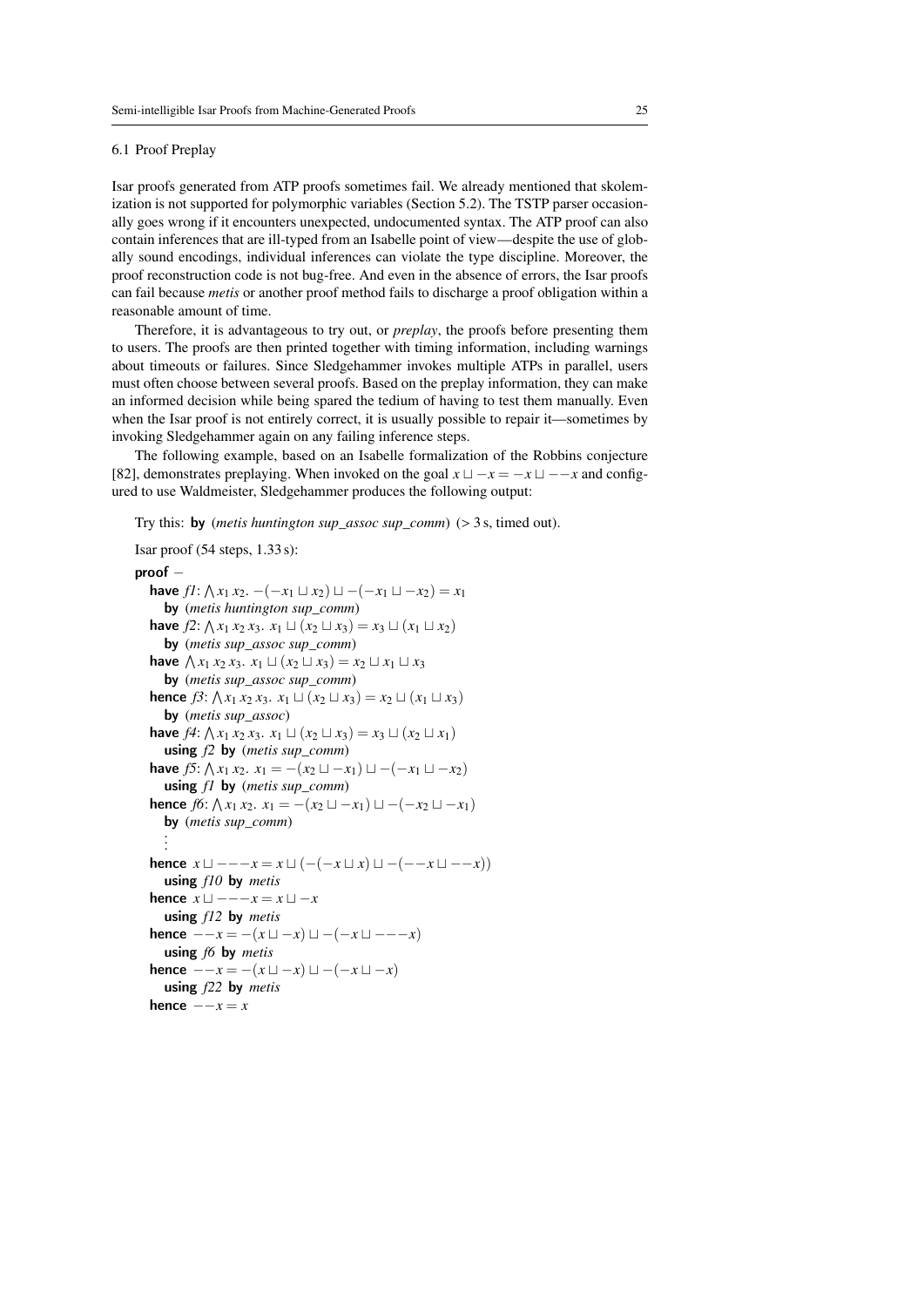```
using f5 by metis
  thus x \sqcup -x = -x \sqcup -xby (metis sup_comm)
qed
```
Waldmeister found a difficult proof involving the same three lemmas over and over (*huntington*, *sup\_assoc*, and *sup\_comm*). However, *metis* fails to re-find the proof within 3 seconds, as indicated by the mention "> 3 s, timed out" on the first line. (Indeed, *metis* or any other Isabelle proof method stands no chance even if given several minutes.) In contrast, the above (abridged) 54-step Isar proof was replayed in 1.33 seconds. Users can click it to insert it in their proof text and move on to the next conjecture.

Behind the scenes, the Isar proof preplay procedure starts by enriching the context with all the local facts introduced in the proof (*f1*, *f2*, etc.). For each inference  $\Gamma \vdash \phi$ , it measures the time *metis* takes to deduce φ from <sup>Γ</sup> and stores it in a data structure. The total is printed at the end, with a '>' prefix if any of the *metis* calls timed out. In the rare event that a *metis* call failed prematurely, Sledgehammer displays the mention "failed" in the banner.

An alternative approach would have been to have Isabelle parse the Isar proof using its usual interfaces, thereby covering more potential sources of error. For example, with our approach the Isabelle terms are not printed and re-parsed; because of Isabelle's flexible syntax, parsing is problematic despite our best efforts (Section [6.5\)](#page-27-0). On the other hand, the better coverage would come at the price of additional overhead, and it is not clear how to achieve it technically. More importantly, the alternative approach offers no way to collect timing information on a per-step basis. This information is essential for proof compression (Section [6.3\)](#page-25-1); recomputing it would waste the user's time.

## <span id="page-25-0"></span>6.2 Alternative Proof Methods

With proof preplay in place, it is easy to try out other proof methods than *metis*. This is especially useful to reconstruct proofs with theory-specific or higher-order reasoning, for which *metis* is likely to fail. For each inference in an Isar proof, a selection of the following methods is tried:

| metis      | the superposition prover Metis [36,63]                            |
|------------|-------------------------------------------------------------------|
| meson      | a model elimination procedure [45,59]                             |
| satx       | a simple SAT solver [83]                                          |
| blast      | an untyped tableau prover [60]                                    |
| simp       | conditional equational reasoning [52]                             |
| auto       | combination of equational and tableau reasoning [58]              |
| fastforce  | more exhaustive version of <i>auto</i>                            |
| force      | even more exhaustive version of <i>auto</i>                       |
| moura      | a custom method for reconstructing Z3 skolemization (Section 7.5) |
| linarith   | a decision procedure for linear arithmetic                        |
| presburger | another decision procedure for linear arithmetic [23]             |
| algebra    | a normalization method for rings                                  |

#### <span id="page-25-1"></span>6.3 Proof Compression

It is often beneficial to compress Isar proofs by eliminating intermediate steps. Compressed proofs can be faster to recheck. When the Robbins example from Section [6.1](#page-24-0) is compressed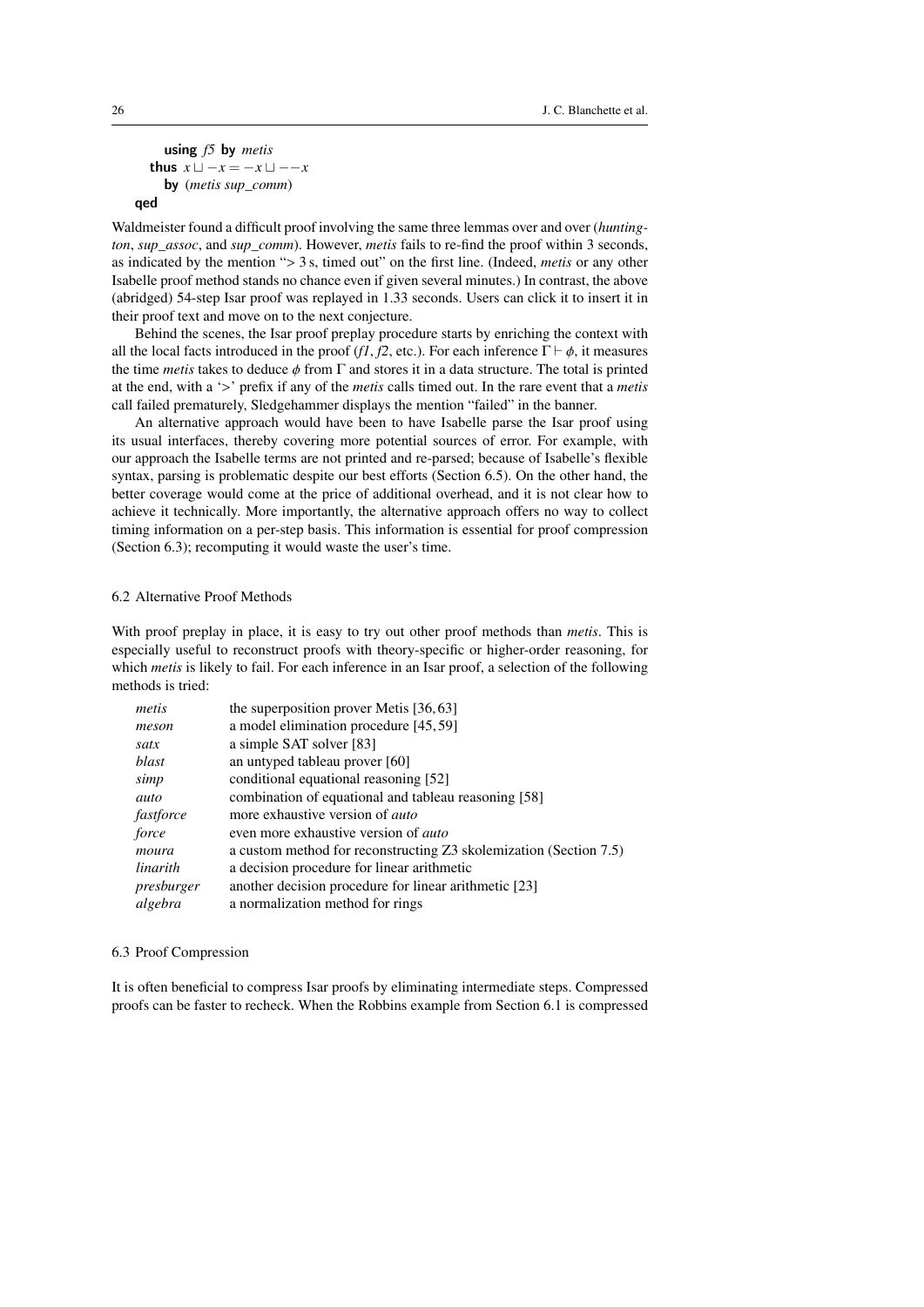from 54 to 29 steps, Isabelle also takes nearly half a second less to process it. Moreover, many users prefer concise Isar proofs, either because they want to avoid cluttering their theory files or because they find the shorter proofs simpler to understand. Of course, compression can also be harmful: A *metis* one-line proof is nothing but an Isar proof compressed to the extreme, and it can be both very slow and very cryptic.

Whereas intelligibility is in the eye of the beholder, speed can be measured precisely via preplay. Our compression procedure considers candidate pairs of inferences and performs the merger if the resulting inference is fast enough—no more than 50% slower than the two original inferences taken together. This 50% tolerance factor embodies a trade-off between processing speed and conciseness. Given the inferences  $\Gamma_1 \vdash \phi_1$  and  $\Gamma_2 \uplus {\phi_1} \vdash \phi_2$ , where  $\phi_1$  is not referenced elsewhere in the proof (in an antecedent), the merged inference is  $\Gamma_1 \cup$  $\Gamma_2 \vdash \phi_2.$ 

The algorithm consists of the following steps:

- 1. Initialize the worklist with all inferences  $\Gamma \vdash \phi$  such that  $\phi$  is referenced only once in the rest of the proof.
- 2. If the worklist is empty, stop; otherwise, take an inference  $\Gamma_1 \vdash \phi_1$  from the worklist.
- 3. Let  $\Gamma_2 \oplus {\phi_1} \vdash \phi_2$  be the unique inference that references  $\phi_1$ . Try to merge the two inferences as described above. If this succeeds, add any emerging singly referenced facts belonging to  $\Gamma_1 \cap \Gamma_2$  to the worklist.
- 4. Go to step 2.

Step 2 nondeterministically picks an inference. Our implementation prefers inferences with long formulas, because these clutter the proof more. In step 3, merging the two inferences may give rise to new singly referenced facts  $\phi$  that were referenced by both  $\phi_1$  and  $\phi_2$  (i.e.,  $\phi \in \Gamma_1 \cap \Gamma_2$ ) but not by any other inferences.

The process is guided by the performance of preplaying. Users who want to understand the proof may find that too many details have been optimized away. For them, an option controls the compression factor, which bounds the number of mergers before the algorithm stops in relation to the length of the uncompressed proof.

## <span id="page-26-0"></span>6.4 Proof Minimization

Sledgehammer's minimization tool takes a set of facts appearing in an inference and repeatedly calls the prover with subsets of the facts to find a locally minimal set. Depending on the number of initial facts, it relies on either of these two algorithms:

- 1. The naive linear algorithm attempts to remove one fact at a time. This can require as many prover invocations as there are facts in the initial set.
- 2. The binary algorithm, due to Bradley and Manna [\[19,](#page-42-22) Section 4.3], recursively bisects the facts. It performs best when a small fraction of the facts are actually required [\[16,](#page-42-23) Section 7].

Given an *n*-fact proof, the linear algorithm always needs *n* calls to the external prover, whereas the binary algorithm requires anywhere between  $\log_2 n$  and  $2n$  calls, depending on how many facts are actually needed [\[16,](#page-42-23) Section 7.1]. Sledgehammer selects the binary algorithm if  $n > 20$ . The binary algorithm is used for ATPs that do not produce proofs or unsatisfiable cores, in which case *n* could be in the hundreds. For minimizing individual inferences in an Isar proof, the linear algorithm is generally preferable.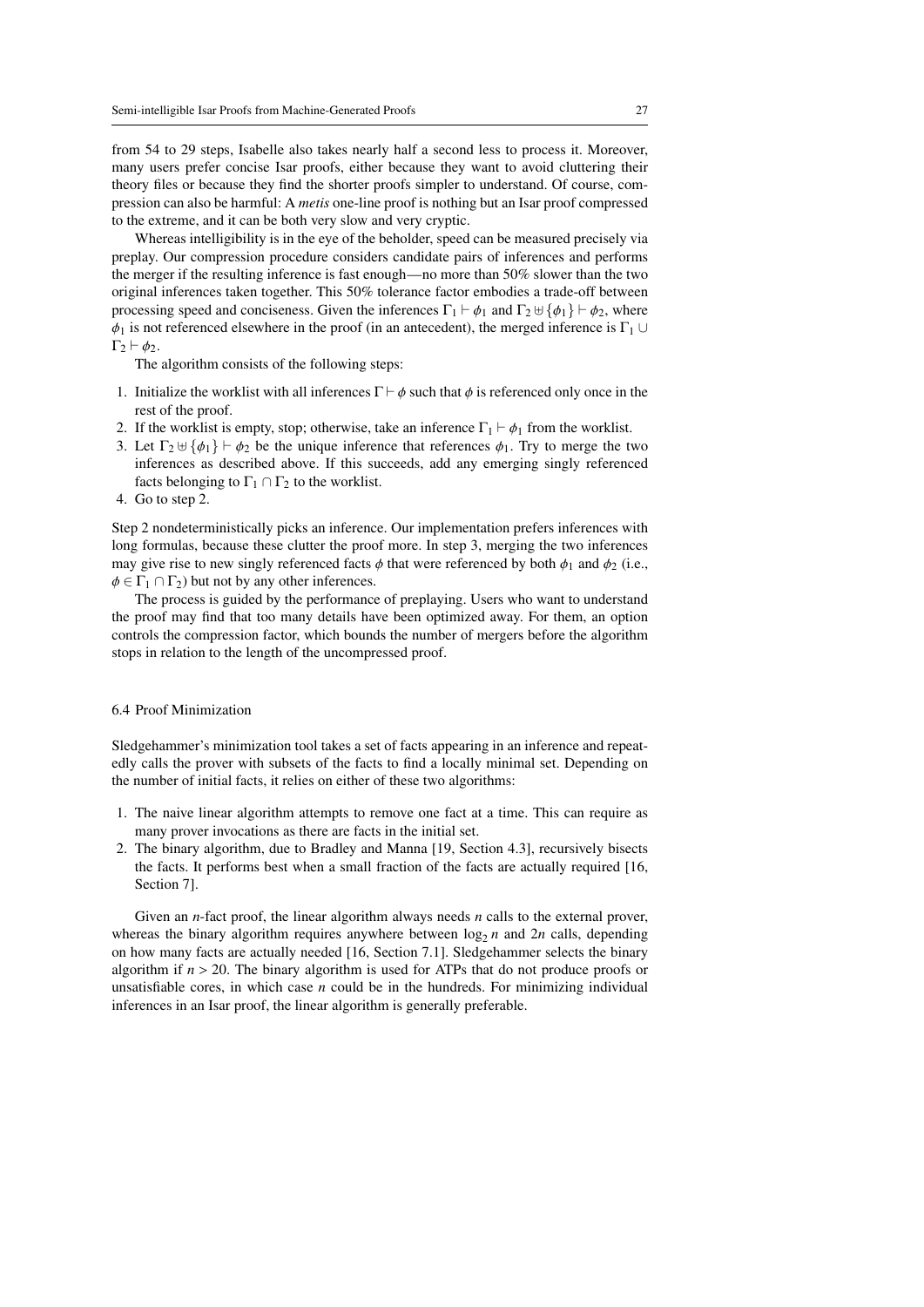Because of the multiple prover invocations (often with unprovable problems), minimization often consumes more time than the proof search itself. An obvious improvement to the textbook minimization algorithms is to inspect the ATP proofs and eliminate any fact that is not referenced in it. Another improvement is to use the time required by the last successful proof as the timeout for the next one, instead of a fixed, necessarily liberal timeout. Both improvements are implemented in Sledgehammer and are described in more detail elsewhere [\[10,](#page-41-6) Section 6.6.5].

## <span id="page-27-0"></span>6.5 Serialization

To ensure that types are inferred correctly when the generated HOL formulas are parsed again by Isabelle, it is necessary to introduce type annotations. However, redundant annotations should be avoided: If we insisted on annotating each subterm, the simple equation  $xs = ys$ , where *xs* and *ys* range over lists of integers, would be rendered as

 $((op = :: int list \Rightarrow int list \Rightarrow bool)$  (*xs* :: *int list*) :: *int list*  $\Rightarrow bool)$  (*ys* :: *int list*) :: *bool* 

The goal is not to make the Hindley–Milner inference redundant but rather to guide it.

Paulson and Susanto's prototype generates no type annotations at all. Isabelle provides alternative print modes (e.g., one mode annotates all bound variables at the binding site) but none of them is complete. This may seem surprising to users familiar with other proof assistants, but Isabelle's extremely flexible syntax, combined with type classes, means that some terms cannot be parsed back.

We implemented a custom "print mode" for Sledgehammer, which might become an official Isabelle mode in a future release. The underlying algorithm computes a locally minimal set of type annotations for a formula and inserts the annotations. In Isabelle, type annotations are represented by a polymorphic constant ann<sub>α</sub> of type  $\alpha \Rightarrow \alpha$  that can be thought of as the identity function. The term  $\tan \tau t$  is printed as  $t :: \tau$ . In the presentation below, the notation *t*<sup>τ</sup> indicates that term *t* has type τ.<br>
Given a well-typed formula φ to annote

Given a well-typed formula  $\phi$  to annotate, the algorithm starts by replacing all the types in  $\phi$  by the special placeholder \_. It then infers the most general types for  $\phi$  using Hindley– Milner inference, resulting in a formula  $\phi^*$  in which the placeholders are instantiated. Let  $\alpha_1$ ,  $\alpha_2$  be the type variables occurring in  $\phi^*$ . Next, the algorithm computes the substitution  $\ldots$ ,  $\alpha_m$  be the type variables occurring in  $\phi^*$ . Next, the algorithm computes the substitution  $\alpha = \{\alpha : \exists \alpha \in \mathcal{X} \mid \alpha \in \mathcal{X} \mid \alpha \in \mathcal{X} \mid \alpha \neq \alpha \}$  $\rho = {\alpha_1 \mapsto \tau_1, ..., \alpha_m \mapsto \tau_m}$  such that  $\phi^{\star} \rho = \phi$ , which must exists if  $\phi$  is well-typed and the inferred types in  $\phi^{\star}$  are the most general. Finally, the algorithm inserts type annotations the inferred types in  $\phi^*$  are the most general. Finally, the algorithm inserts type annotations<br>of the form  $\phi^*$  that cover all the type variables  $\alpha$ , in  $\alpha$ 's domain—i.e., such that each type of the form ::  $\tau$  that *cover* all the type variables  $\alpha_i$  in  $\rho$ 's domain—i.e., such that each type variable  $\alpha$ : occurs in at least one type annotation variable  $\alpha_i$  occurs in at least one type annotation.

The last step is where the complexity arises. The algorithm assigns a cost to each candidate site  $t^{\tau}$  in  $\phi$  where a type annotation can be inserted. The cost is given as a triple of numbers: numbers:

# cost of  $t^{\tau}$  = (size of  $\tau$ , size of *t*, preorder index of *t* in  $\phi$ )

Triples are compared lexicographically. The first two components encode a preference for smaller annotations and smaller annotated terms. The third component resolves ties by preferring annotations occurring closer to the beginning of the printed formula. All subterms of  $\phi$  are potential candidates to carry type annotations. (It would be desirable to consider the binding sites of variables in quantifiers and  $\lambda$ -abstractions as candidates as well, but unfortunately these are simply name–type pairs and not terms in Isabelle.) Each site  $t^{\tau}$  is also associated with the set of type variables  $\alpha_i$  it covers.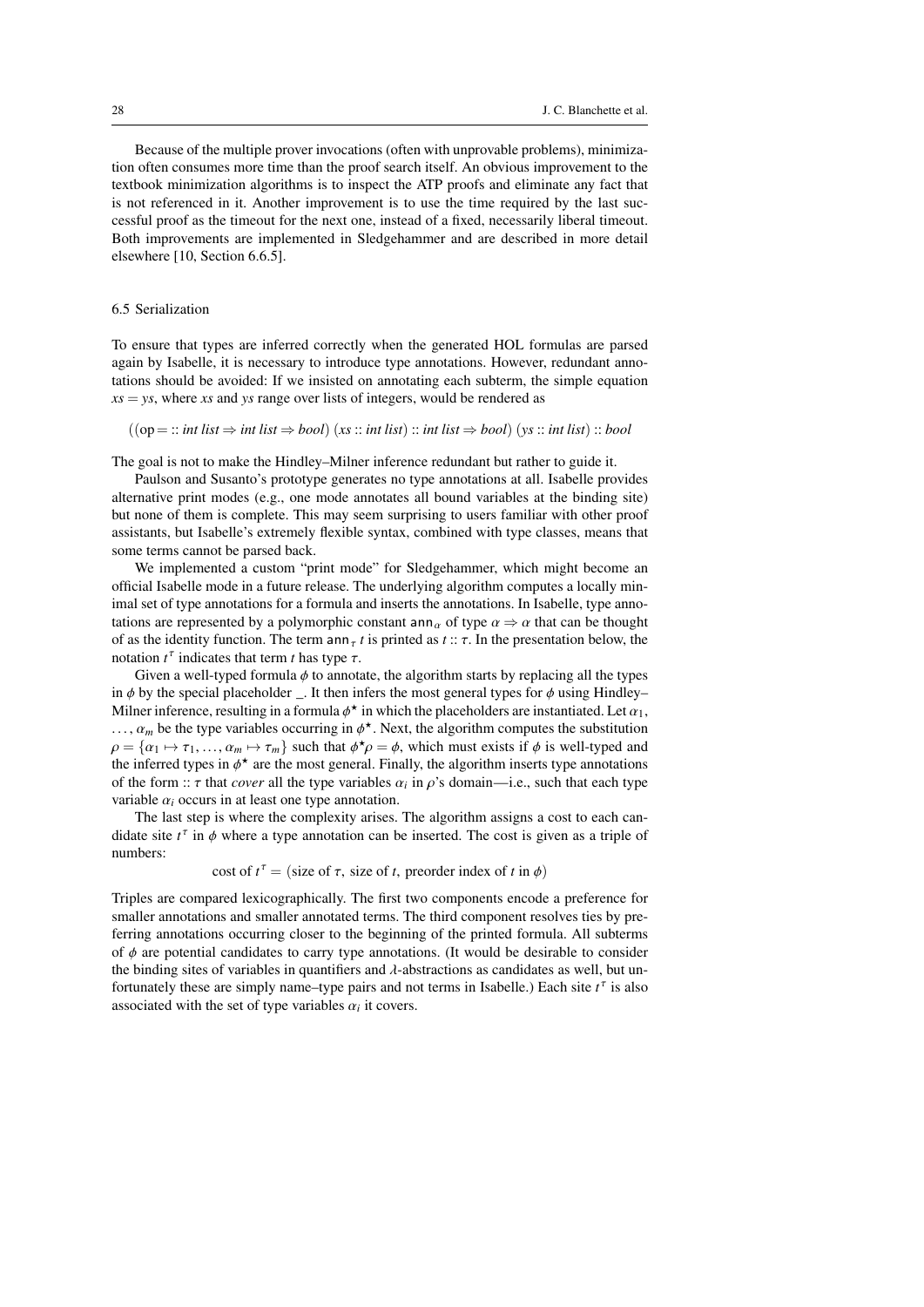The goal is to compute a locally minimal set of sites that completely covers all type variables. The resulting cost need not be a global minimum, though; computing the minimum amounts to solving the weighted set cover problem, which is NP-hard [\[40\]](#page-42-24). One could probably use a SAT solver to solve the problem efficiently, but we prefer a more direct greedy approach, which is polynomial and produces satisfactory results in practice.

Starting with the set of all possible sites, the algorithm iteratively removes the most expensive redundant site until the set is minimal in the sense that removing any site from it would make it incomplete. This reverse greedy approach ensures that a minimal set will be reached eventually. In contrast, the standard greedy approach could yield a too large set: For the term h<sup>nat⇒real</sup> c<sup>nat</sup> generalized to h<sup> $\alpha \to \beta$ </sup> c<sup> $\alpha$ </sup>, it would first pick c to cover  $\alpha$ , only to find out that h must be annotated as well to cover  $\beta$ , making the first site redundant out that h must be annotated as well to cover  $\beta$ , making the first site redundant.

The names of the variables  $\alpha_i$  introduced in  $\phi^*$  are irrelevant as long as they are fresh.<br>nostprocessing step, variables that occur only once anywhere inside  $\tau_i$ . In a postprocessing step, variables that occur only once anywhere inside  $\tau_1, \ldots, \tau_m$  are replaced by \_, and annotations ::  $\tau$  that cover only variables converted to \_ are omitted. Thus, the formula length  $([] :: \alpha list) = 0$  is printed as length  $[] = 0$  without undesirable gain of generality.

## <span id="page-28-0"></span>7 System-Specific Technicalities

Although most of the Isar proof construction module is generic, some work is necessary to integrate specific ATPs. We have so far integrated eight provers, focusing on those that are highly performant or that show promise and whose proof output is detailed enough. They are reviewed in turn below, starting with the Musterkind E and concluding with Satallax and its nonstandard proof output.

## 7.1 E

E is perhaps the prover that best implements the TPTP and TSTP standards. It is also one of the most performant systems, as judged by its consistent second-place rankings at CASC [\[78\]](#page-44-5). Regrettably, it does not support the typed syntax TFF0 yet, meaning that all type information must be encoded.

E's proof output is remarkably free of hard-to-translate constructs. Skolemization is recorded in the proof as applications of the 'skolemize' rule, in the style demonstrated in Sections [3](#page-7-0) and [5.](#page-21-0)

## 7.2 Vampire

Vampire also implements TPTP and TSTP, including TFF0. It is the strongest system at CASC. Its output is similar to E's. Skolemization is recorded as applications of the 'skolemisation' rule. As noted earlier, Skolem arguments appear in the reverse order of that expected by *metis*, but they can easily be reversed.

Vampire's preprocessor implements some optimizations that introduce symbols. Another difficulty is that splitting yields proofs that are beyond what our framework can handle: Even if the framework's output format supports case analyses, its input does not. Some versions of the prover even output huge binary decision diagrams, without attempting to integrate them with the TSTP syntax. These features are disabled when producing an Isar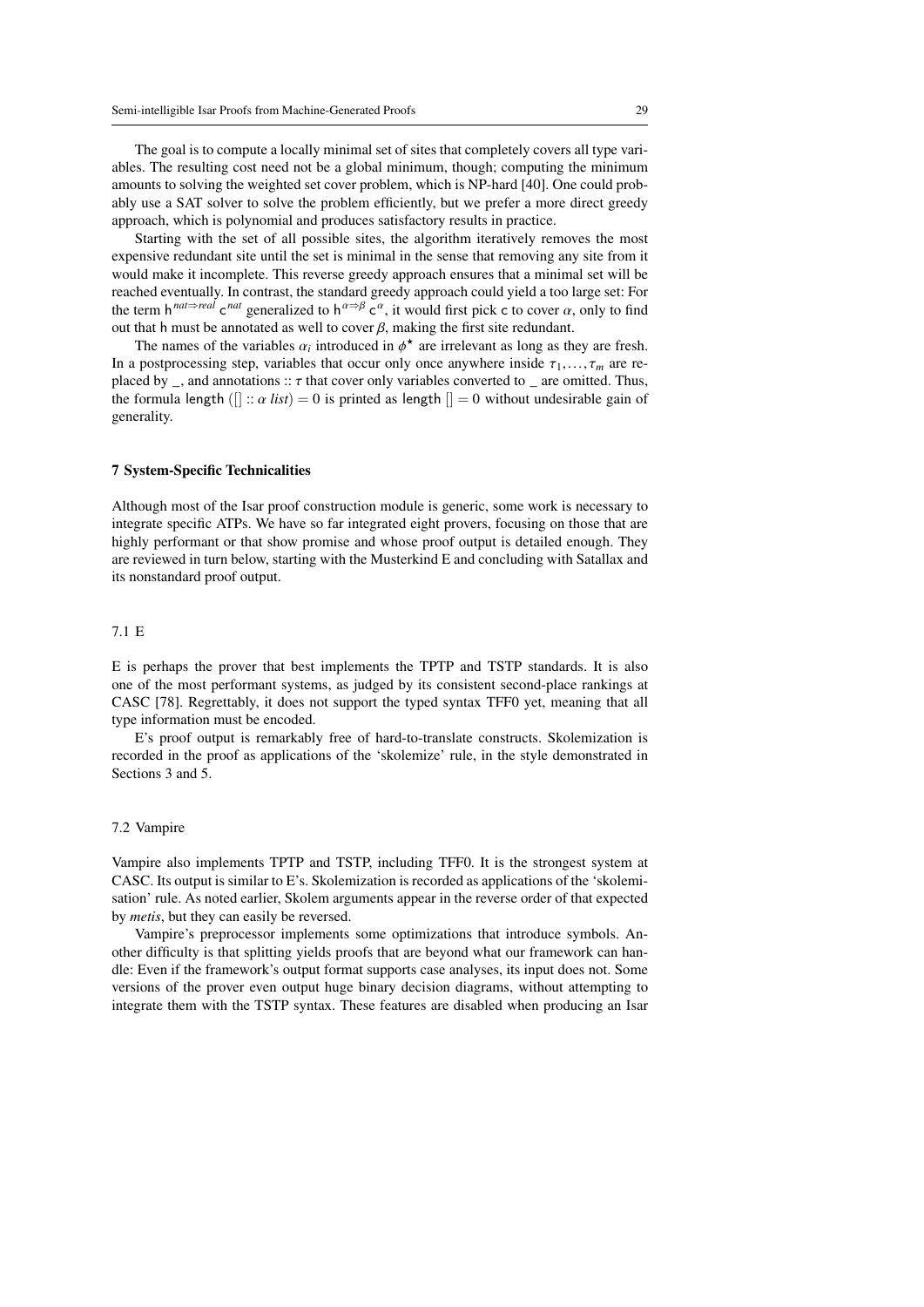proof, following a hint we found at a tutorial [\[34,](#page-42-25) p. 20]. They can still be used for proof search proper, for reducing the hundreds of facts given to the prover to the (usually) much smaller set actually needed for the proof.

Although Vampire supports TFF0 in its input, its proofs contain no type information. Types can normally be inferred from the function and predicate symbols occurring in the problem (whose types are encoded in the names [\[13,](#page-41-1) Section 3]), with the exception of formulas of the form  $\forall X \, Y$ .  $X = Y$ , for which reconstruction will fail.

## <span id="page-29-0"></span>7.3 SPASS

SPASS generates proofs in its custom DFG (Deutsche Forschungsgemeinschaft) format only, even though it can parse TPTP FOF. Fortunately, DFG is based on similar concepts and can be represented using the same data structure as TSTP.

Splitting must be disabled to obtain intelligible proofs. (SPASS records splitting in an obfuscated way that makes it very difficult to analyze the proof afterward.) The main difficulty in integrating SPASS is that clausification, including skolemization, is not recorded in the proofs. The proof is expressed in terms of the clausified problem, as output by the SPASS's preprocessor, FLOTTER. This violates what we call the *Russian doll principle* the notion that a metaprover *B* can encapsulate a prover *A* by reducing *B*-problems to *A*problems and translating back *A*-solutions (proofs or models) to *B*-solutions.

But since SPASS is such a powerful prover, especially in the context of Isabelle and Sledgehammer [\[14\]](#page-41-10), it is worthwhile to provide the missing link, namely, a translation of a proof of the clausified problem to a proof of the original problem.

Our solution is to unskolemize the problem clauses that appear in the proof and use that information to enrich the proof with skolemization inferences. Given a CNF problem, expressed as a single formula with disjunctions inside conjunctions, the unskolemization algorithm performs the following steps:

- 1. If there are no remaining Skolem symbols, return the universal closure of the formula.
- 2. If there exists a Skolem constant c, take the closure  $\exists X$ .  $\phi[X/c]$  of the formula  $\phi$  and continue recursively with the body of  $\exists X$ .  $\phi[X/c]$ .
- 3. Otherwise, let  $f(X, \overline{t})$  be an application of a Skolem function:
	- 3.1. Let  $\chi$ ,  $\psi$  be a partition of the conjuncts of  $\phi$  such that each clause in  $\chi$  contains an occurrence of a Skolem function  $g(Y,\overline{u})$  applied to a variable *Y* distinct from *X*, and each ψ does not.
	- 3.2. Take the closure  $\forall X \psi[f_1(\overline{t_1})/f_1(X,\overline{t_1}),\ldots,f_n(\overline{t_n})/f_n(X,\overline{t_n})]$ , where each *n*-ary Skolem function  $f_j$  that takes *X* as its first argument is transformed into an  $(n-1)$ -ary function that does not.
	- 3.3. Proceed recursively with  $\chi$  and the body of  $\forall X$ .  $\psi[f_1(\overline{t_1})/f_1(X,\overline{t_1}),...,f_n(\overline{t_n})/f_n(X,\overline{t_n})]$ , and take the conjunction of the two results.

The algorithm will be illustrated on an example. Let <sup>f</sup>,g,h,<sup>k</sup> be Skolem functions. Let

 $r(A, D, E)$  ∧  $p(A, B, f(A, B), C, g(A, B, C))$  ∧  $q(A, D, h(A, D), E, k(A, D, E))$ 

be the conjunction of all the problem clauses that appear in the proof. The unskolemization algorithm produces the formula

 $\forall A. (\forall D. \ \exists H. \ \forall E. \ \exists K. \ r(A, D, E) \land q(A, D, H, E, K)) \land (\forall B. \ \exists F. \ \forall C. \ \exists G. \ p(A, B, F, C, G))$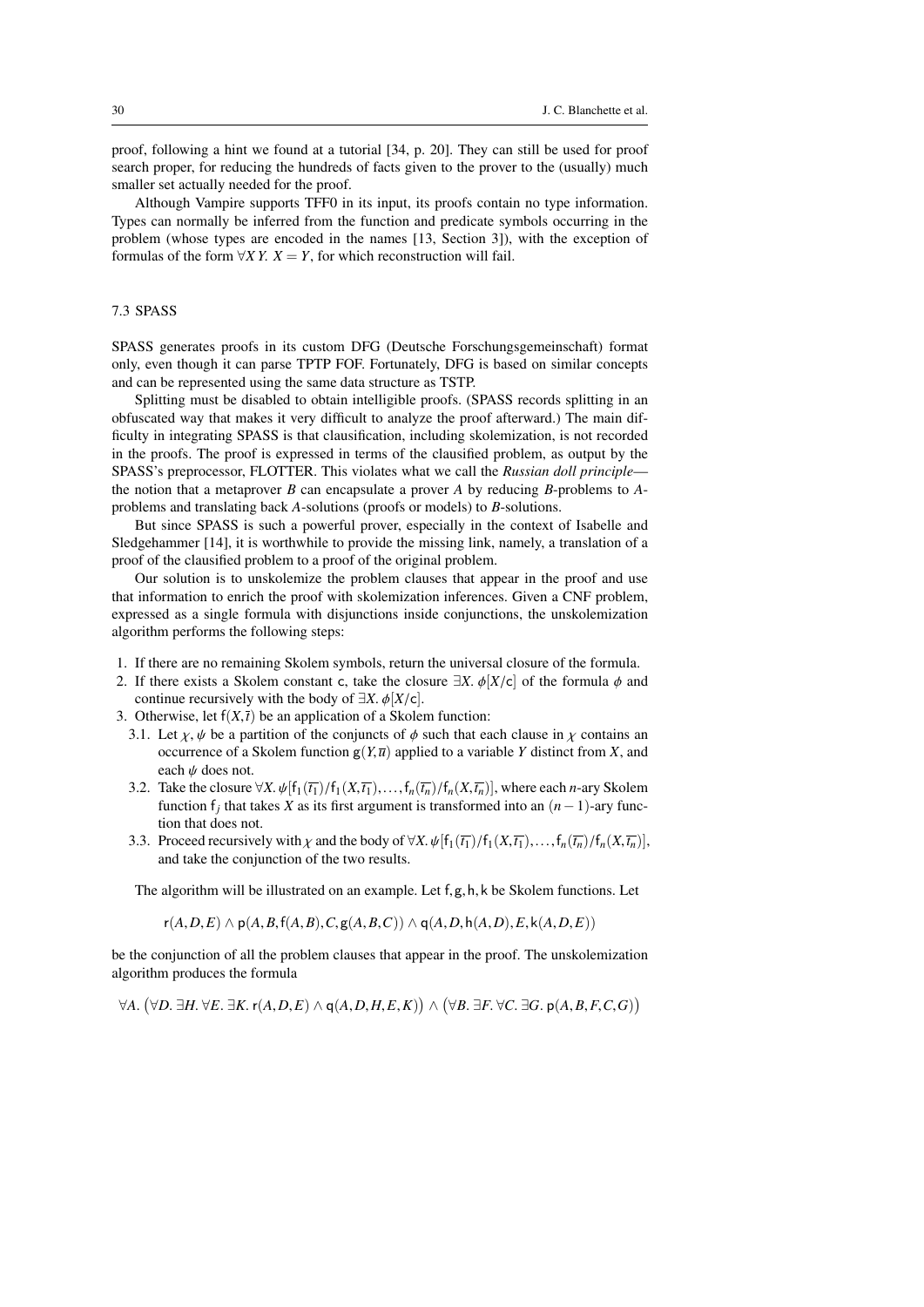The steps of the algorithm are reproduced below:

$$
\frac{\mathsf{r}(A,D,E) \land \mathsf{p}(A,B,\mathsf{f}(A,B),C,g(A,B,C)) \land \mathsf{q}(A,D,\mathsf{h}(A,D),E,\mathsf{k}(A,D,E))}{\forall A.\ \mathsf{r}(A,D,E) \land \mathsf{p}(A,B,\mathsf{f}(B),C,g(B,C)) \land \mathsf{q}(A,D,\mathsf{h}(D),E,\mathsf{k}(D,E))}
$$
\n
$$
(\forall D.\ \mathsf{r}(A,D,E) \land \mathsf{q}(A,D,\mathsf{h},E,\mathsf{k}(E))) \land \mathsf{p}(A,B,\mathsf{f}(B),C,g(B,C))
$$
\n
$$
\exists H.\ \mathsf{r}(A,D,E) \land \mathsf{q}(A,D,H,E,\mathsf{k}(E)) \quad \forall B.\ \mathsf{p}(A,B,\mathsf{f},C,\mathsf{g}(C))
$$
\n
$$
\forall E.\ \mathsf{r}(A,D,E) \land \mathsf{q}(A,D,H,E,\mathsf{k}) \quad \exists F.\ \mathsf{p}(A,B,F,C,\mathsf{g}(C))
$$
\n
$$
\exists K.\ \mathsf{r}(A,D,E) \land \mathsf{q}(A,D,H,E,K) \quad \forall C.\ \mathsf{p}(A,B,F,C,\mathsf{g})
$$
\n
$$
\exists G.\ \mathsf{p}(A,B,F,C,G)
$$

The unskolemization algorithm is not perfect. We believe it is complete for what one could call naive skolemization, but the algorithm implemented by FLOTTER is anything but naive [\[4\]](#page-41-2). Furthermore, it is possible to construct examples where clauses are derived from both the negated conjecture and from other facts, leading to confusion in the redirection algorithm. Nonetheless, our approach appears to work fairly well in practice, especially after disabling a number of FLOTTER optimizations by passing appropriate options.

#### <span id="page-30-0"></span>7.4 Waldmeister

Regrettably, the official version of Waldmeister cannot parse TPTP. The version available remotely via the SystemOnTPTP service [\[76\]](#page-43-25) includes a translator from the untyped TPTP CNF UEQ format, which targets unit equality provers, to Waldmeister's native format. A unit equality problems consists of *n* axioms of the form  $t = u$  and one negated conjecture of the form  $t \neq u$ , where *t* and *u* are first-order terms.

Paradoxically, Waldmeister can output TSTP proofs. However, these contain a number of oddities: The original fact names are not preserved; to restore this information, we must compare the formulas in the proofs with those in the original problems, modulo variable renaming and symmetry of equality. Worse, the endgame of any Waldmeister proof is highly abnormal. It consists of four inferences of the following form:

| $1.0.0.0$ conj  | $s = t$ |                                            | goal    |
|-----------------|---------|--------------------------------------------|---------|
| $1.0.0.1$ plain |         | $u = t$ 1.0.0.0, 0. <i>a.b.c</i> reduction |         |
| $1.0.0.2$ plain |         | $u = u$ 1.0.0.1, 0.d.e.f reduction         |         |
| $1.0.0.3$ plain |         | true $1.0.0.2$                             | trivial |

(The numbers 0.*a.b.c* and 0.*d.e.f* refer to formulas  $s = u$  and  $t = u$  derived earlier in the proof. The last four steps are always numbered 1.0.0.0 to 1.0.0.3.) The last inference would appear to derive true, which is not a particularly impressive achievement. The endgame makes more sense if we negate the four formulas and adjust the formula roles accordingly:

| 1.0.0.0 neg_conj $s \neq t$          |                                                                | negated goal |
|--------------------------------------|----------------------------------------------------------------|--------------|
|                                      | 1.0.0.1 neg_conj $u \neq t$ 1.0.0.0, 0. <i>a.b.c</i> reduction |              |
|                                      | 1.0.0.2 neg_conj $u \neq u$ 1.0.0.1, 0.d.e.f reduction         |              |
| 1.0.0.3 $neg_{conj}$ false $1.0.0.2$ |                                                                | trivial      |

The redirection algorithm takes over from there to produce a direct proof, as with the superposition provers: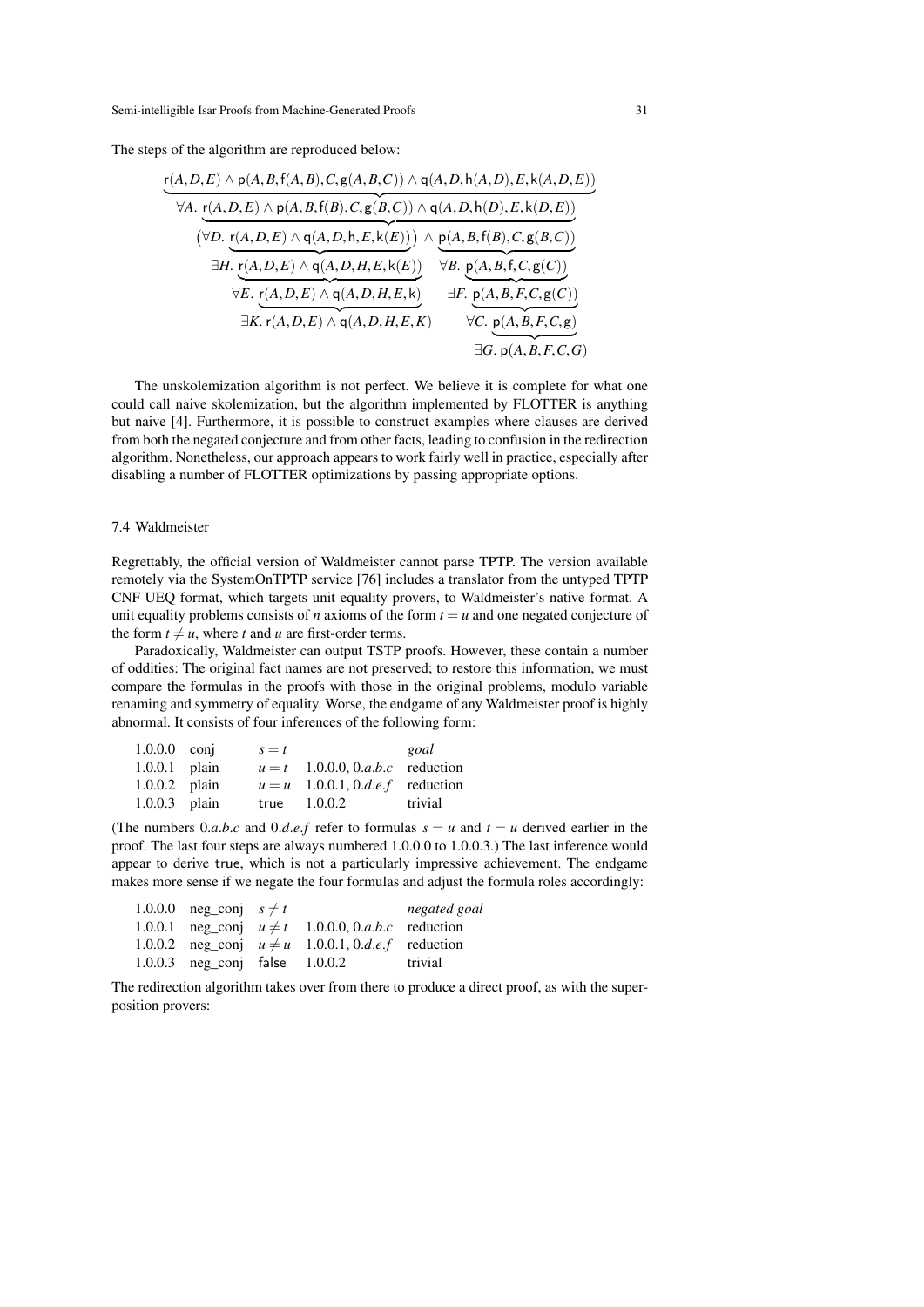have 1.0.0.1:  $u = t$  [0.*d.e.f*] [] have 1.0.0.0:  $s = t$  [1.0.0.1, 0.*a.b.c*] []

This can be shortened even further to

have  $1.0.0.0$ :  $s = t$   $[0.a.b.c, 0.d.e.f]$  []

Another peculiarity of the Waldmeister integration is related to its restrictive logic. Logical connectives such as ∧ and ∨ must be encoded as terms and axiomatized. Because the logic is so weak, it is not even possible to express the requirement that all Boolean-valued terms are equal to either true or false.

Unlike for the other provers, skolemization takes place in Sledgehammer. The skolemization steps are recorded so that they can be retrofitted to the Waldmeister proof, without requiring unskolemization (cf. SPASS, Section [7.3\)](#page-29-0).

Essentially existential variables in the goal are translated to universal variables in the negated conjecture; thus,  $\exists x$ . f  $x = g x$  is translated to  $f(X) \neq g(X)$ . This triggers the use of narrowing in Waldmeister, which results in even odder proofs than usual. Isar proof reconstruction currently fails in this case.

## <span id="page-31-0"></span>7.5 Z3

Z3 is integrated in Sledgehammer via the SMT-LIB format for problems. The original integration [\[15,](#page-42-1) [17\]](#page-42-2) relied on version 1 of the format. Isabelle now uses version 2.

Z3 proofs are expressed in a custom format inspired by SMT-LIB. A proof is simply a (large) SMT-LIB term, where proof rules are represented by function symbols and formulas and terms appear unencoded as arguments to proof rules. Inferences can be reused thanks to a 'let' construct. Parsing a Z3 proof results in a directed acyclic graph whose sink node is ⊥, much in the style of those obtained from TSTP-based provers.

For a number of years, proof reconstruction for Z3 was performed by a dedicated Isabelle proof method, called *smt*, that parses a Z3 proof and replays the inferences using standard Isabelle methods (such as *simp* and *arith*). This requires Z3 to be installed on the user's machine for replaying. Unfortunately, in some cases a specific version of the solver is needed to re-find a proof. As a matter of policy, any theory files included in the Isabelle distribution or the *Archive of Formal Proofs* [\[41\]](#page-42-26) may not depend on *smt*.

A partial solution to these issues is to cache Z3 proofs in a file that accompanies the Isabelle theory. Whenever the theory is reprocessed, the cache is consulted before actually calling Z3. However, the cache is fragile: Even trivial changes such as renaming a constant will cause a lookup failure.

Isar proof reconstruction appears to be the superior approach: By representing Z3 proofs as structured Isabelle proofs, we finally get Z3 out of the replay loop. Some of the code from the *smt* method, such as the proof parser, can be reused.<sup>[5](#page-31-1)</sup>

The first difficulty in translating Z3 proofs into Isar proofs is that Z3, like Waldmeister, does not identify the axioms by name. And like Waldmeister, it silently normalizes the formulas; for example, a formula of the form  $P \longrightarrow Q \longrightarrow R$  in the problem may appear as  $P \wedge Q \longrightarrow R$  in the proof. Such minor alterations are enough to cause reconstruction failures. Without closely inspecting the solver's code, it is impossible to tell whether we have identified all such cases.

<span id="page-31-1"></span><sup>5</sup> Newer versions of Z3 also support TPTP TFF0 as input and TSTP as output format. We ran into some basic parsing issues, due to unbalanced parentheses in the TSTP output, and since we already had a tried and tested parser for native proofs, we did not investigate this further.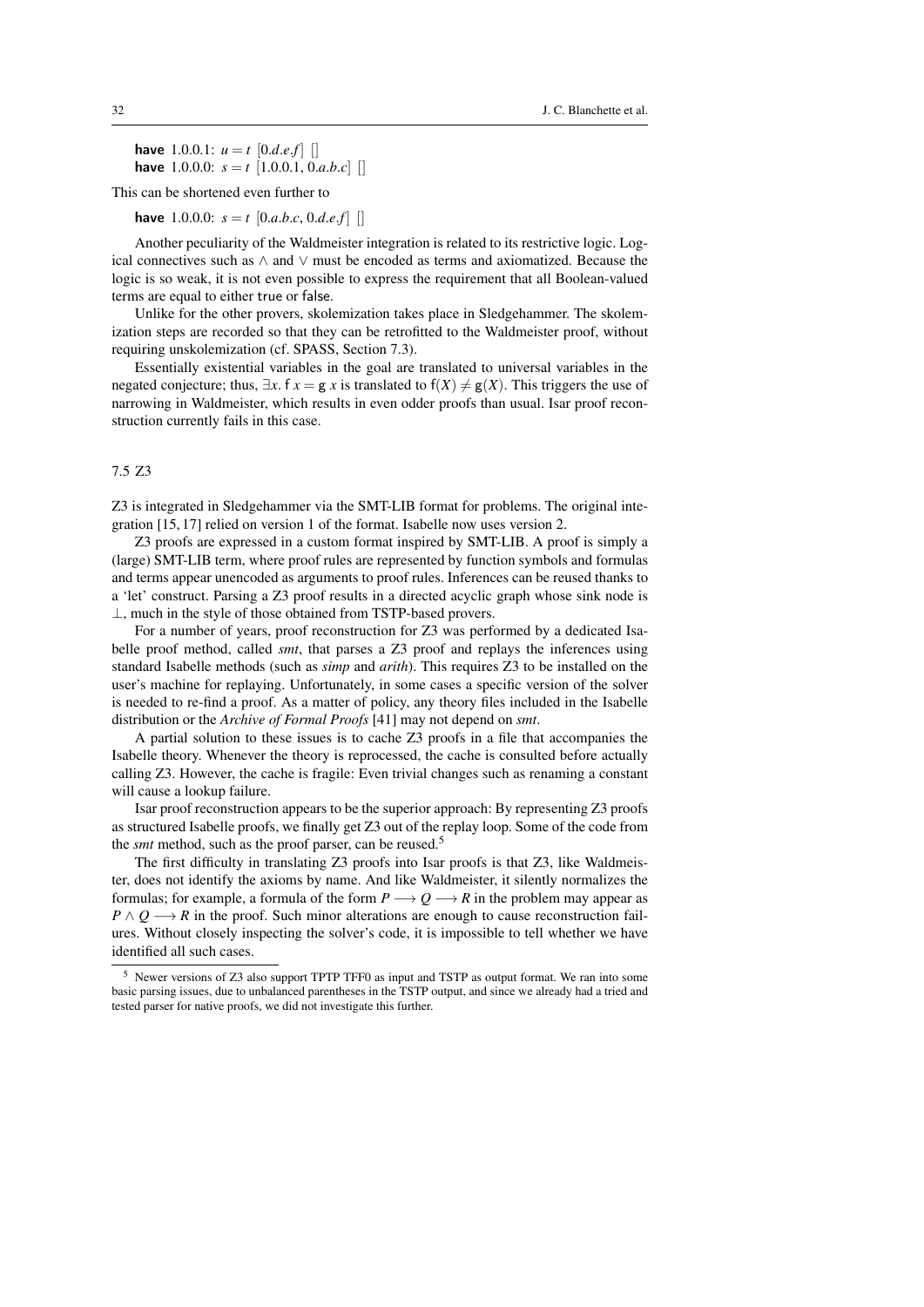One of the main strengths of SMT solvers is their support for linear arithmetic. When trying alternative proof methods (Section [6.2\)](#page-25-0), Sledgehammer will use different subsets of methods for different Z3 inferences. In particular, it will first try *linarith*, *presburger*, and *algebra* to replay an arithmetic inference, before falling back on other methods.

Z3 proofs include definitions, which are axioms of the form  $f(X_1,...,X_n) = ...$  where f is a fresh symbol that does not occur on the right-hand side. These definitions are simply inlined. It should not be difficult to extend the Isar proof reconstruction module to support these: Isar provides let and def constructs that could be used to mimic the Z3 proof.

Similarly, Z3 supports nested subproofs. At any point in the proof graph, a 'hypothesis' rule introduces a local assumption, which is eventually discharged by a 'lemma' rule. When they are cleanly nested, the 'hypothesis' and 'lemma' rules can be seen as delimiters for a nested proof block. It should be possible to extend the module's data structures described in Section [3](#page-7-0) to support nested proof blocks. Isar provides the syntax {...} that could be used for this. For the moment, each hypothesis is simply added explicitly to all formulas that appear in the nested block, after which the block structure can be ignored.

Z3 has a peculiar notion of skolemization. A typical prover, such as E or Vampire, can go from the original axiom to its skolemized version in one inference:

|  | 11 axiom $\forall X$ . $\exists Y$ . $p(X, Y)$ | exists P  |
|--|------------------------------------------------|-----------|
|  | 53 plain $\forall X. p(X, f(X))$               | 11 skolem |
|  |                                                |           |

In contrast, Z3 introduces a skolemization axiom, introduced by the 'sk' rule. The axiom can be used to perform skolemization:

|  | 11 axiom $\forall X$ . $\exists Y$ . $p(X, Y)$          | exists P |
|--|---------------------------------------------------------|----------|
|  | 12 axiom $\forall X. (\exists Y. p(X, Y)) = p(X, f(X))$ | sk       |
|  | 53 plain $\forall X. p(X, f(X))$                        | 11.12    |
|  |                                                         |          |

At the Isar level, the skolemization axiom (step 12) corresponds to an obtain, which itself embodies an existential (∃*p*. ...).[6](#page-32-0) The proof obligation is a tautology, but one that is too difficult for *metis*, *blast*, *meson*, or any of the other standard methods.

Our initial approach was to rewrite the skolemization axiom into a syntactically weaker version, by moving the outermost universal quantifiers under the equivalence:

12 axiom  $(\forall X. \exists Y. \mathsf{p}(X, Y)) = (\forall X. \mathsf{p}(X, \mathsf{f}(X)))$  sk

One direction of the equivalence amounts to skolemization as performed by typical provers, whereas the other direction is trivial. This worked in some cases (such as the simple example above) but failed in other cases, where the stronger formula was necessary.

Instead, we developed a simple proof method, called *moura* (after Leonardo de Moura, who implemented Z3's skolemizer), that can prove such formulas in Isabelle from the axiom of choice:  $(\forall x. \exists y. q \ x \ y) \Longrightarrow (\exists f. \forall x. q \ x (f \ x))$ . The *moura* method consists of a call to *auto* augmented with the axiom of choice as a so-called safe introduction rule, meaning that the axiom will be aggressively resolved against the goal. The *auto* invocation is optionally followed by *metis* or *blast* to finish the work if necessary.

As an example, consider the skolemization axiom  $\forall X$ . ( $\exists Y$ ,  $p(X, Y)$ ) =  $p(X, f(X))$  from above. The corresponding Isabelle proof obligation is  $\exists f. \forall x. (\exists y. \mathsf{p} \ x \ y) = \mathsf{p} \ x \ (f \ x)$ . Applying the axiom of choice as an introduction rule yields the goal  $\forall x \cdot \exists y \cdot (\exists y \cdot \mathbf{p} \times y) = \mathbf{p} \times y$ , a tautology that can easily be discharged by *auto*.

<span id="page-32-0"></span><sup>6</sup> Strictly speaking, the proof obligation associated with an **obtain** has the form  $(\land p, \ldots \implies Q) \implies Q$ . However, this is logically equivalent to <sup>∃</sup>*p*. ..., and proof methods such as *metis* can cope with both forms.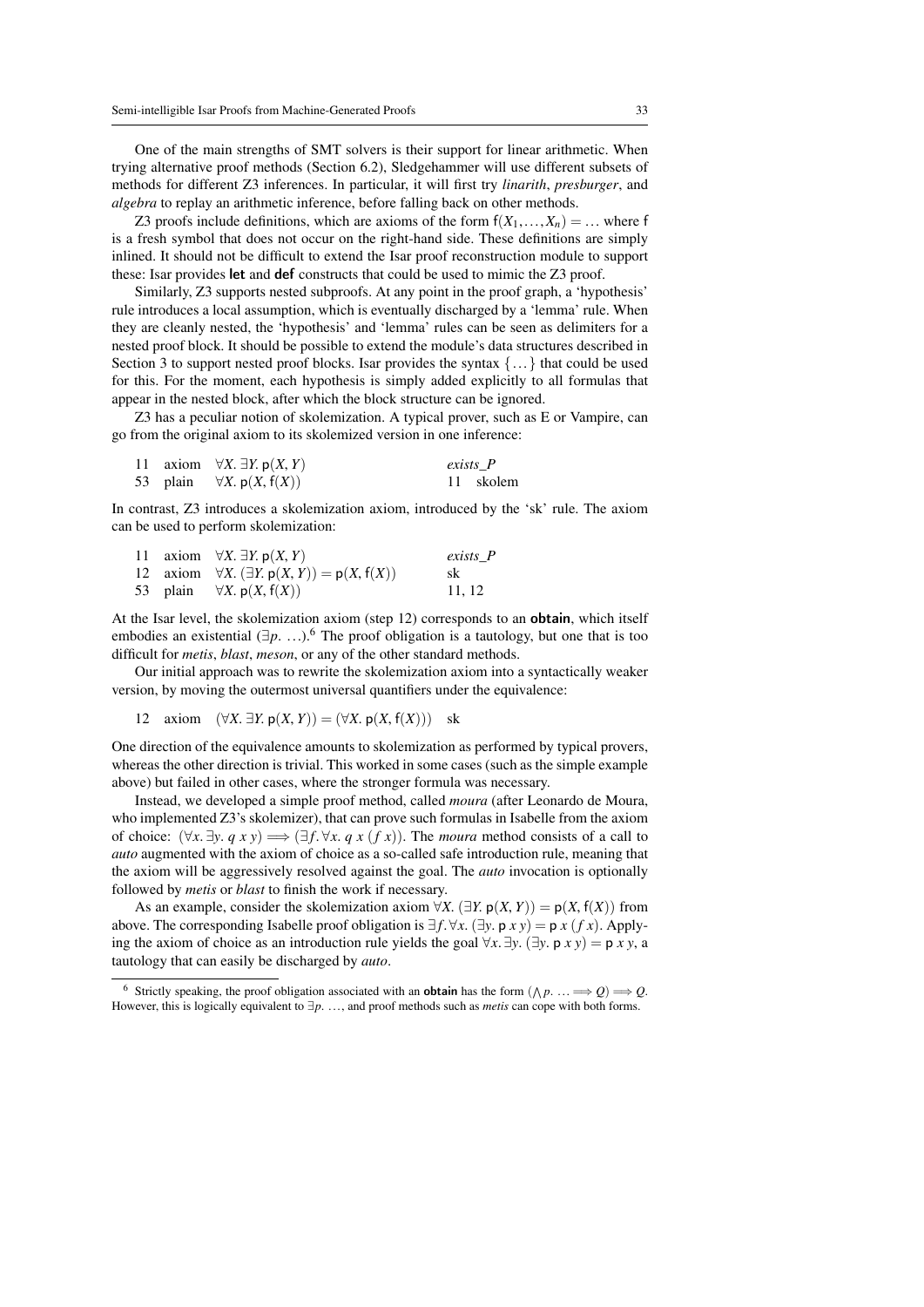In general, the proof obligation associated with a skolemization axiom can start with *n* existential quantifiers, if *n* Skolem functions are introduced simultaneously. This is handled by augmenting *auto* with generalized variants of the axiom of choice, of the form  $(\forall x. \exists y_1 \dots y_n. q x y_1 \dots y_n) \Longrightarrow (\exists f_1 \dots f_n. \forall x. q x (f_1 x) \dots (f_n x))$ , all of which are consequences of the standard axiom of choice (the  $n = 1$  case).

## 7.6 veriT

The SMT solver veriT was designed to produce highly detailed proofs, to facilitate its integration with proof assistants (notably Coq [\[2\]](#page-41-11)), while offering reasonable performance. Its proof format was carefully designed to possibly serve as a standard [\[9\]](#page-41-3). The format is conceptually similar to TSTP, with one line per inference.

Skolemization is captured by a 'tmp\_skolemize' rule, which is similar to the corresponding rules found in typical provers. A connected rule is called 'tmp\_ite\_elim': From an antecedent of the form (if *s* then *t* else *u*) = *v*, it derives  $c = v \wedge$  (if *s* then  $c = t$  else  $c = u$ ). The constant c can be thought of as the Skolem constant emerging from  $\exists c$ . *c* = *v*  $\wedge$  (if *s* then  $c = t$  else  $c = u$ ). Strangely enough, veriT will sometimes introduce the same constant c multiple times, but always specified by the same formula. These duplicates must be coalesced, to avoid introducing several obtain variables with the same names, each shadowing the previous one, resulting in reconstruction failures.

The solver's proof output also features nested proof blocks with local assumptions. These are eliminated in the same way as for Z3.

## 7.7 LEO-II

LEO-II produces its proofs in the TSTP format. Unusually for an ATP, its proof format is thoroughly documented [\[75\]](#page-43-26). LEO-II proofs typically consist of a number of generally higher-order inferences followed by a single first-order inference, found by the underlying first-order ATP (by default, E), that derives  $\bot$ .

The higher-order steps performed by LEO-II itself are reconstructed by trying various Isabelle proof methods, in the hope that one of them will succeed. Even *metis*, which is primarily first-order, will sometimes succeed at solving higher-order problems, thanks to its encoding of λ-abstractions as combinators. (Recall that *metis* is strong enough to justify skolemization steps in Isar proofs, which are beyond first-order logic.) Extensionality, as embodied by the rule 'extcnf\_equal\_neg', is handled by passing Isabelle's *ext* axiom,  $(\forall x. f x = g x) \Longrightarrow f = g$ , to the proof method.

The last step can in principle be replayed by *metis*, but this may take too long (or fail for technical reasons). In particular, LEO-II sometimes fails to extract the necessary lemmas from an E proof and will then return a ridiculously large set of spurious dependencies. LEO-II also provides an option  $(-\text{proofoutput 2})$  that translates the individual E inferences into LEO-II inferences, to embed them into the larger LEO-II proof, but this mode of operation is extremely slow and failed on all examples we considered.

LEO-II proofs contain a number of so-called logistic rules, whose succedent does not logically follow from the antecedent. Most of these are disabled by specifying the appropriate options (–notReplLeibnizEQ –notReplAndrewsEQ –notUseExtCnfCmbd).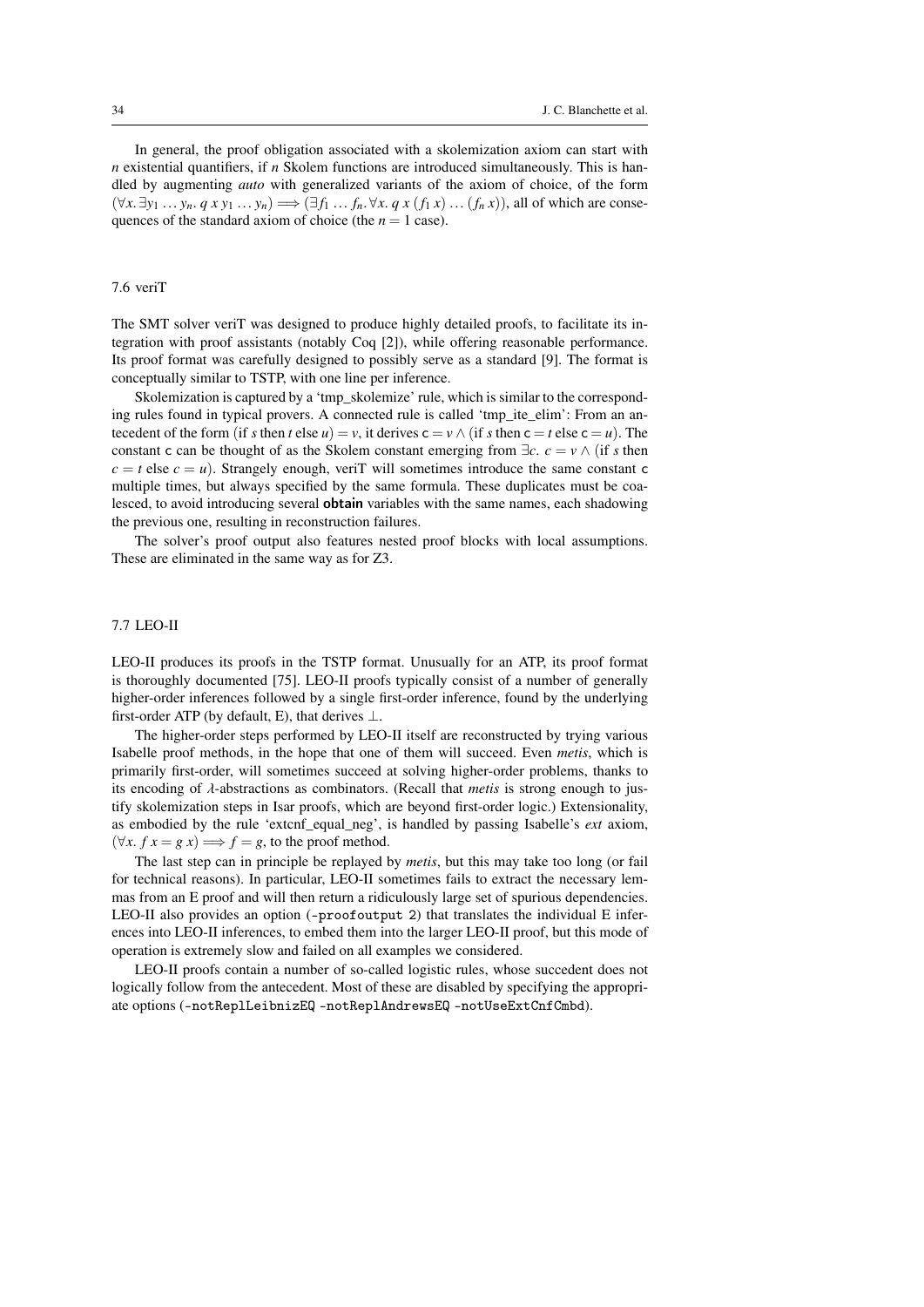

<span id="page-34-0"></span>Fig. 5 Graph for a proof produced by Satallax

#### 7.8 Satallax

Satallax supports three output formats: a TSTP-like format, Coq's Ltac tactic language, and Coq proof terms [\[21\]](#page-42-27). The TSTP-like format was added at our request and appears to be the most appropriate for reconstruction in Isabelle, but it deviates from standard TSTP in important, undocumented ways. Often, we were able to make sense of it only by inspecting the corresponding Coq proofs. In the Isabelle integration, a preprocessor transforms the TSTP-like proof into a standard proof by contradiction before the rest of the translation pipeline can take over.

A TSTP-like proof produced by Satallax can be seen as a tree, as depicted in Figure [5.](#page-34-0) The root corresponds to the negated conjecture. The edges leaving from one node denote an inference that gives rise to one or two new goals. Compared with standard proofs by contradiction, which derive formulas from formulas, this goal-directed approach is backward. It is reminiscent of the interaction in tactic-based systems such as Coq and Isabelle.

A node is a set of hypotheses and the goal  $\perp$ . We write  $\frac{h_1, \ldots, h_n}{\perp}$  to indicate that  $\perp$ follows from the hypotheses  $h_1, \ldots, h_n$ . The leaf nodes are annotated by a proof rule that detects contradictory hypotheses. It is convenient to distinguish between the initial linear fragment of the tree (with the thicker edges) and the branching part. The linear part can be directly translated to a standard TSTP proof, as follows.

- 
$$
h_0
$$
 is always the conjecture:

0 conj *h*<sup>0</sup>

- $h_1$  is always the negated conjecture:
	-
- 1 neg\_conj  $h_1$   $\Rightarrow$  ⊥  $\frac{1}{h_1, \dots, h_n, h_{n+1}}$  is derived from  $\frac{h_1, \dots, h_n}{\perp}$ , then we can produce the following inference:

*n* plain *h<sub>n</sub>* 1,2,...,*n*−1<br>*n*+1 plain *h<sub>n+1</sub>* 1,2,...,*n* 

 $h_{n+1}$  1,2,...,*n* 

The translation works recursively for the branching part, as follows.

 $-$  A leaf  $\frac{h_1, \ldots, h_n}{\perp}$  is translated to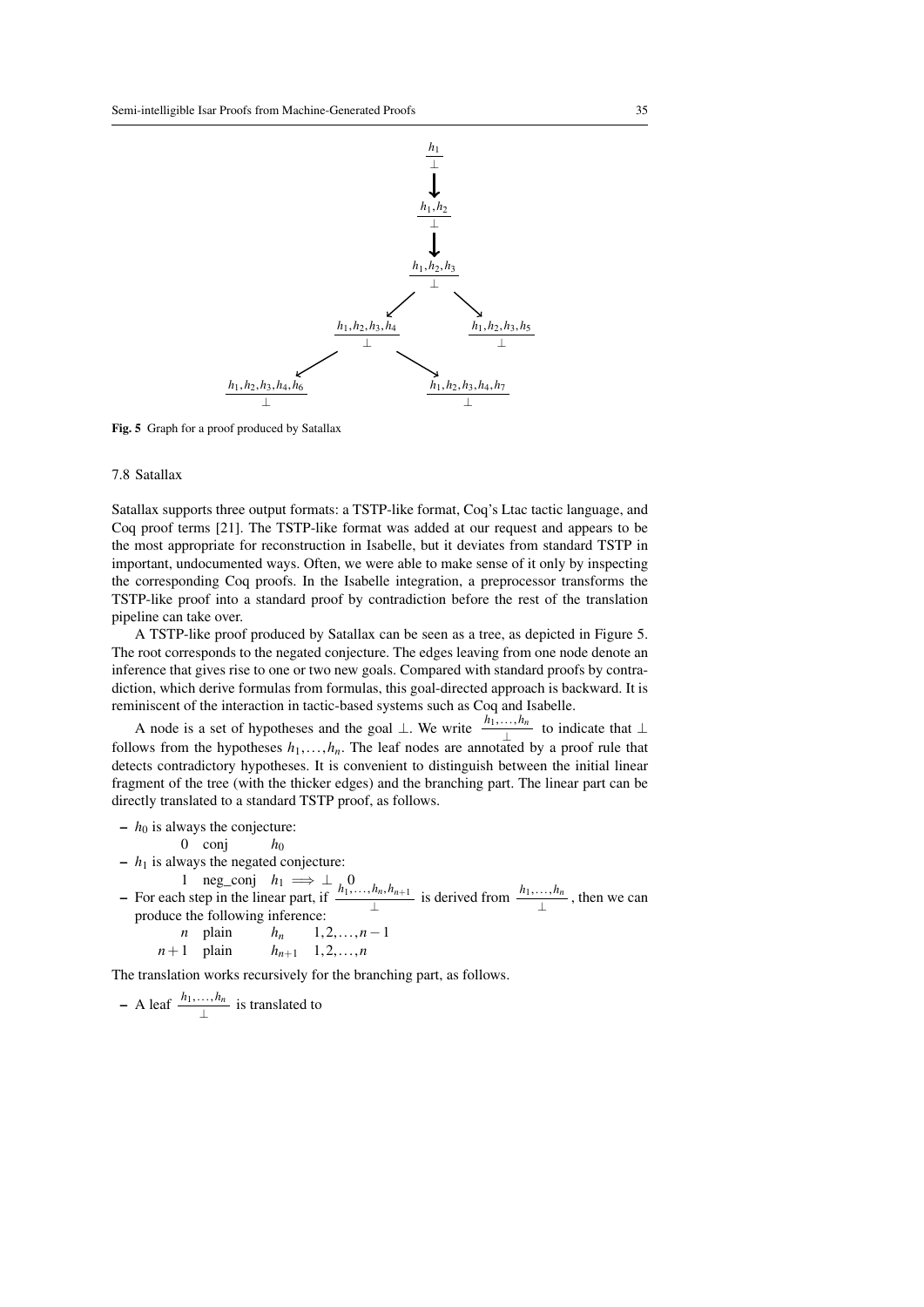13 plain  $h_1 \implies \cdots \implies h_n \implies \perp$ 

 $\frac{h_1, \ldots, h_n}{\frac{1}{h_1} + \cdots + h_n}$  that gives rise to  $\frac{h_1, \ldots, h_n, h_{n+1}}{\frac{1}{h_1} + \cdots + h_n}$  and  $\frac{h_1, \ldots, h_n, h_{n+2}}{\frac{1}{h_1} + \cdots + h_n}$ , two goals that were translated to  $12$  plain  $h_1 \implies \cdots \implies h_n \implies h_{n+1} \implies \perp \quad \ldots$ 13 plain  $h_1 \implies \cdots \implies h_n \implies h_{n+2} \implies \perp \cdots$ the node of interest is translated to

14 plain  $h_1 \implies \cdots \implies h_n \implies \perp$  12, 13

Observe that the dependencies are reversed: Where Satallax reduced one goal to two new subgoals, the repaired TSTP proof derives one formula (14) from a pair of formulas (12 and 13).

The hypotheses  $h_i$  can heavily burden the formulas and hence the resulting Isar proofs. Fortunately, we can often simplify them. The new hypotheses in the linear part  $(h_2$  and  $h_3$  in our example) are unconditionally true, because they occur before the first case distinction. Thus we can remove them from the chain of implications and add them to the dependencies. For example, instead of

7 plain 
$$
h_1 \implies h_2 \implies h_3 \implies h_4 \implies h_7 \implies \bot
$$

the translation can produce

7 plain  $h_4 \implies h_7 \implies \perp h_1, h_2, h_3$ 

Another, more minor issue with reconstructing Satallax proofs is that invocations of extensionality are implicit in the proof, whereas Isabelle tactics do not apply it by default. As a workaround, the translation adds Isabelle's *ext* axiom as a dependency to each inference, relying on proof minimization (Section [6.4\)](#page-26-0) to eliminate it where it is not needed.

#### <span id="page-35-0"></span>8 Examples

The Isar proof construction module has been part of Isabelle ever since Paulson and Susanto implemented their prototype. However, it took several more years before we found it robust enough to have Sledgehammer run it whenever *metis* fails. Since then, Sledgehammergenerated Isar proofs have started appearing in user formalizations, usually in the face of a *metis* failure. We also hear from users who activated the feature to better understand a proof, confirming our hypothesis that machine-generated textual proofs can help experts who must satisfy their curiosity. As one user remarked, "Reading a proof that nobody wrote [is] a very nice sensation" [\[22\]](#page-42-28).

To give a flavor of the Isar proofs that arise in practice, we present some specimens that we found in the *Archive of Formal Proofs* [\[41\]](#page-42-26), a collection of user-contributed Isabelle formalizations (Section [8.1\)](#page-35-1). These examples are complemented by a few more that arose as we worked on our own formalization (Section [8.2\)](#page-37-0). The examples are reproduced almost exactly as we found them, except for some minor reformatting and renaming. We have deliberately chosen specimens at both ends of the readability gradients, to demonstrate both the strengths and the weaknesses of our approach in practice.

#### <span id="page-35-1"></span>8.1 *Archive of Formal Proofs*

The first example originates from a formalization of the Babylonian method for computing *n*th roots [\[80\]](#page-44-10). Judging from the style, it appears not to have been tampered with: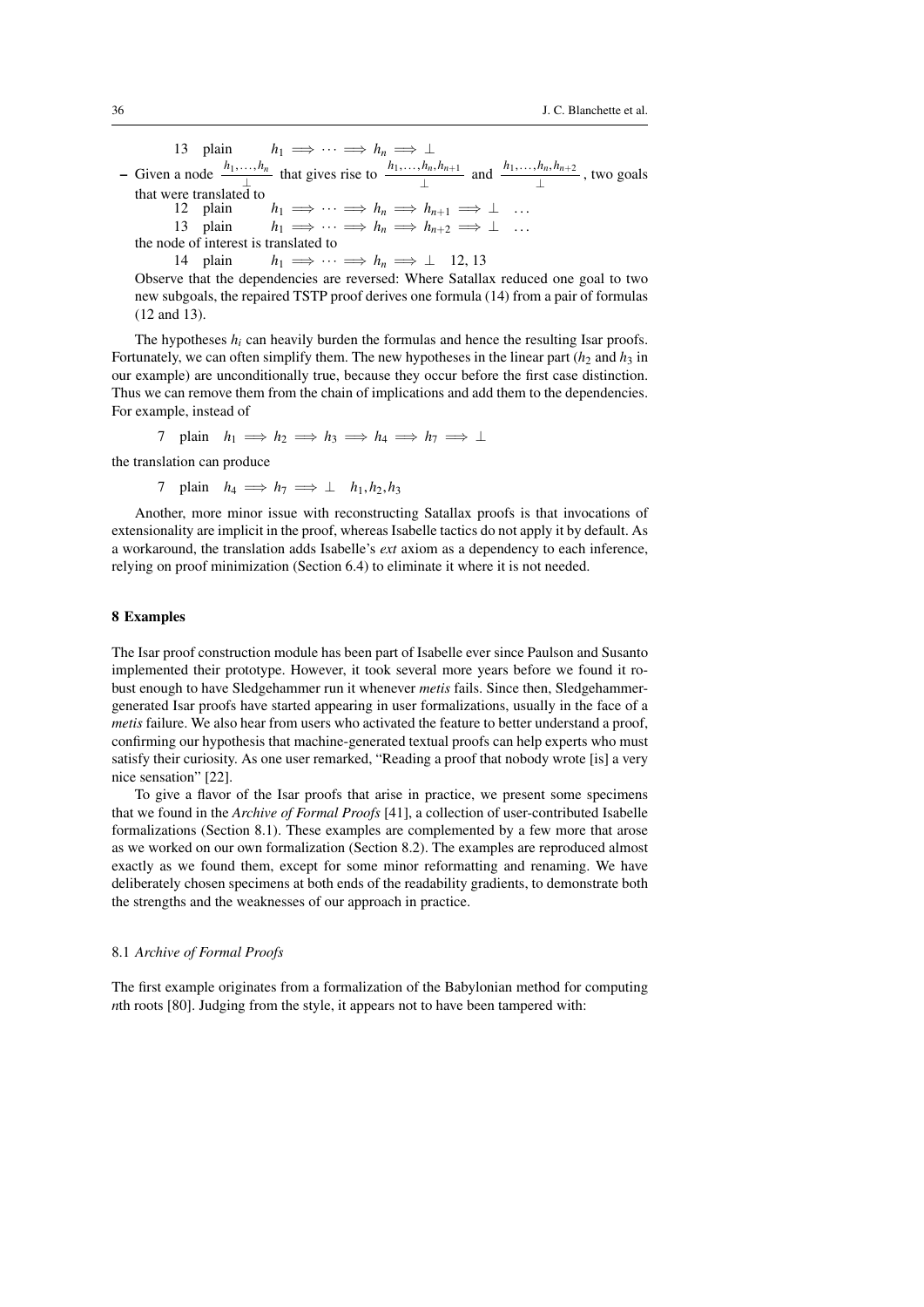have *f1*:  $\forall n$ . rat of int | rat\_of\_nat *n*| = rat\_of\_nat *n* using *of\_int\_of\_nat\_eq* by *simp* have  $f2$ :  $\forall n$ . real\_of\_int | rat\_of\_nat  $n$  | = real  $n$ using *of\_int\_of\_nat\_eq real\_eq\_of\_nat* by *auto* have  $f3$ :  $\forall i$  *ia*. | rat\_of\_int *i* / rat\_of\_int *ia* | = | real\_of\_int *i* / real\_of\_int *ia* | using *div\_is\_floor\_divide\_rat div\_is\_floor\_divide\_real* by *simp* have  $f4$ :  $0 < |$ rat\_of\_nat  $p|$ using *p* by *simp* have  $|S| < s$ using *less floor\_le\_iff* by *auto* hence  $|\text{rat_of\_int} |S| / \text{rat_of\_nat} p \le |\text{rat_of\_int} s / \text{rat_of\_nat} p|$ using *f1 f3 f4* by (*metis div\_is\_floor\_divide\_real zdiv\_mono1*) **hence**  $|S|$  / real  $p \leq |rat_of\_int s | rat_of\_nat p|$ using *f1 f2 f3 f4* by (*metis div\_is\_floor\_divide\_real floor\_div\_pos\_int*) **thus** *S* / real  $p \le$  real\_of\_int  $(s \text{ div int } p) + 1$ using *f1 f3* by (*metis div\_is\_floor\_divide\_real floor\_le\_iff floor\_of\_nat less\_eq\_real\_def*)

The argument is fairly readable by the standards of machine-generated proofs. Each step is an unconditional equality or inequality.

The next example is extracted from a theory for verifying network security policies [\[27\]](#page-42-29). All the steps are discharged by *metis*, probably because an older version of Sledgehammer was used, which did not try alternative proof methods:

have *f1*:  $\forall a \text{ as.}$  – insert  $(a:: a)$  (coset  $as$ ) = set  $as - \{a\}$ by (*metis compl\_coset insert\_code*(2) *set\_removeAll*) hence  $f2: \forall f a l. f' (-inset (a::a) (coset (succ tran (undir l) a))) =$ set (map *f* (removeAll *a* (succ\_tran (undir *l*) *a*)) :: *node\_config list*) by (*metis undir\_reach\_def sinvar\_eq\_help1 set\_removeAll*) have  $f3$ :  $\forall a \, l$ . – insert  $(a:: a)$  (coset (succ\_tran (undir *l*)  $a$ )) = SNI.undir\_reach (lg2g *l*) *a* using *f1* by (*metis SNI.undir\_reach\_def succ\_tran\_correct undir\_correct*) **have**  $\neg nP$  ' (− insert *x* (coset (succ\_tran (undir *G*) *x*))) ⊆ {Unrel} ∨ *nP* ' (− insert *x* (coset (succ\_tran (undir *G*) *x*))) ⊆ {Unrel} by *metis* moreover { assume  $nP^+$  (− insert *x* (coset (succ\_tran (undir *G*) *x*))) ⊆ {Unrel} hence  $(nP x = \text{Inter} \longrightarrow nP \text{ 'SNI}$ .undir\_reach (lg2g *G*)  $x \subseteq$  {Unrel}) =  $(nP x = Inter \rightarrow nP$  ' set (undir\_reach  $G x$ )  $\subseteq$  {Unrel}) using *f2 f3* by (*metis undir\_reach\_def image\_set*) } moreover { assume  $\neg nP$  ' (– insert *x* (coset (succ\_tran (undir *G*) *x*)))  $\subset$  {Unrel} hence  $(nP x =$  Inter →  $nP$  ' SNI.undir\_reach (lg2g *G*)  $x \subseteq$  {Unrel}) =  $(nP x = Inter \rightarrow nP \text{ 'set (undir\_reach } G x) \subseteq \{Unrel\})$ using *f2 f3* by (*metis undir\_reach\_def image\_set*) } ultimately show  $(nPx = \text{Inter} \rightarrow nP \text{ 'SNI}$ .undir\_reach (lg2g *G*)  $x \in$  {Unrel}) =  $(nP x = Inter \rightarrow nP \text{ 'set (undir\_reach } G x) \subseteq \{\text{Unrel}\})$ by *metis*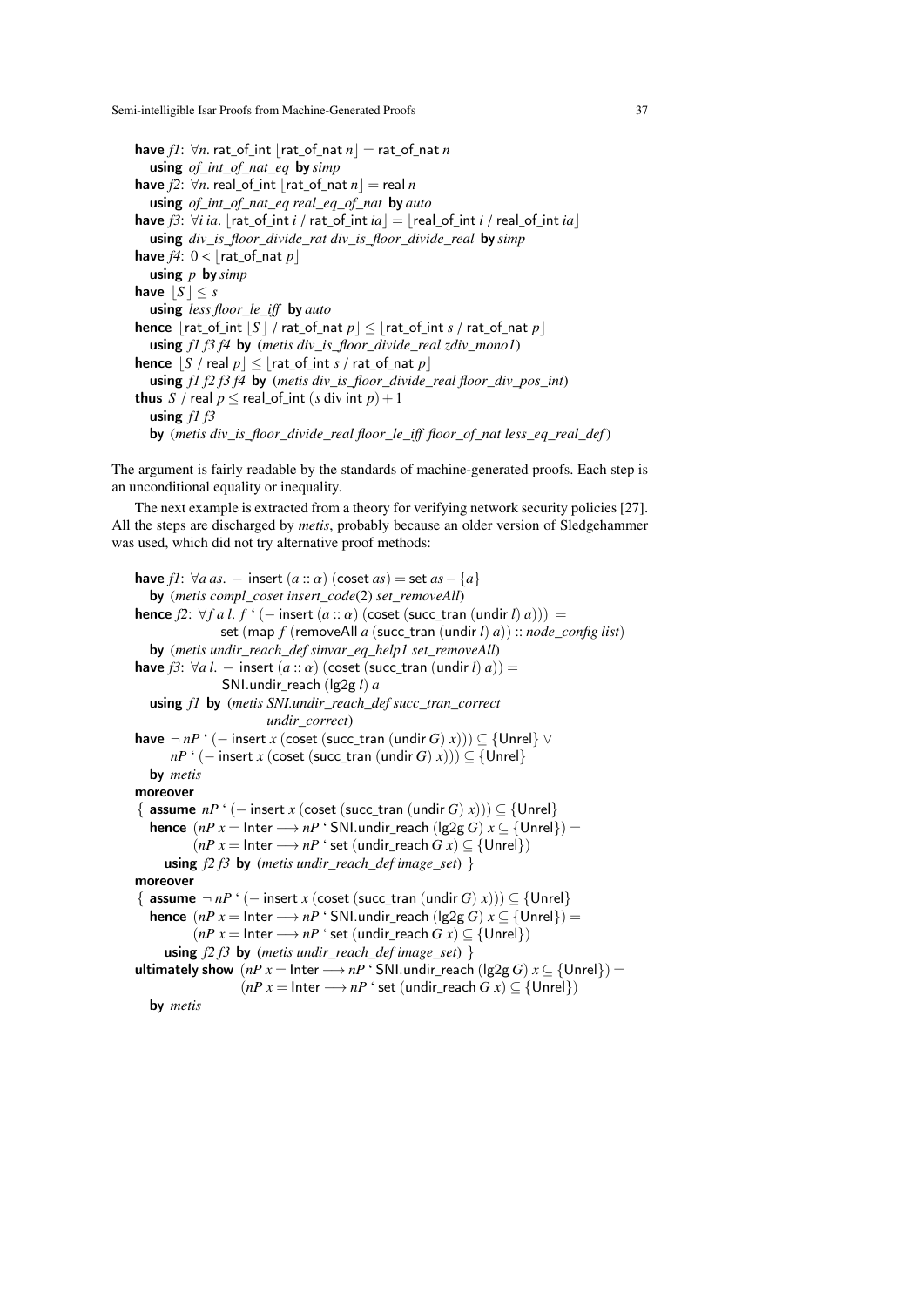This example is hard to read, but it did allow the user to move on with his formalization. The two nested proof blocks, leading to the **ultimately show** statement, are produced by the proof redirection algorithm. Type annotations appear here and there to ensure that the right types are inferred.

Incidentally, we discovered that a modern version of Sledgehammer yields a much shorter proof, using one of the alternative proof methods described in Section [6.2:](#page-25-0)

by (*simp add*: *SNI.undir\_reach\_def succ\_tran\_correct undir\_correct undir\_reach\_def*)

This is now the proof that appears in the *Archive of Formal Proofs*.

The third and last example from the archive is about regular algebras [\[29\]](#page-42-30). The skeleton of the proof, including the induction step, was written manually. The proofs of the base case and of the induction step were ostensibly filled in by Sledgehammer:

```
lemma powsum\_ub: i \leq n \Longrightarrow x^i \leq x_0^nproof (induct n)
   case 0 show case
      by (metis(hide_lams, mono_tags) 0.prems eq_iff le_0_eq power_0 powsum_00)
next
   case (Suc n) show case
   proof –
       { assume aa1: Suc n \neq ihave f\!fI: x_0^{\text{Suc }n} \leq x_0^{\text{Suc }n} \wedge \text{Suc }n \neq iusing aa1 by fastforce
          have ff2: \exists a. x_0^n + a \leq x_0^{\text{Suc } n} ∧ Suc n \neq i<br>using ff1 nowsum? by guto
            using ff1 powsum2 by auto
          have x^i \leq x_0^{\text{Suc } n}using ff2 by (metis Suc.hyps Suc.prems add_lub le_SucE less_eq_def) }
      thus x^i \leq x_0^{\text{Suc } n}using less_eq_def powsum_split_var2 by auto
   qed
qed
```
The proof of the induction step features an interesting proof pattern: a nested proof block arising from proof redirection. A mathematician could have written, "We may assume without loss of generality that  $n+1 \neq i$ ." In the formal proof, the non-loss of generality is justified by the very last step, which takes place outside the scope of the assumption Suc  $n \neq i$ .

## <span id="page-37-0"></span>8.2 Metatheory of Resolution

Resolution was introduced in 1965 by Robinson [\[67\]](#page-43-27) as a simple, elegant, and efficient calculus for propositional and first-order logic. Despite the rise of SAT solving, it is at the heart of E, LEO-II, SPASS, Vampire, and many other ATP systems. Its metatheory is elaborated in a chapter by Bachmair and Ganzinger [\[5\]](#page-41-12).

One of the authors of this article, Blanchette, is involved in an effort to develop infrastructure for formalizing inference systems; together with Dmitriy Traytel, he has formalized parts of Bachmair and Ganzinger's chapter. Possibly due to the omnipresence of multisets, which are not as well supported as lists and sets by *auto*, Sledgehammer turned out to be invaluable. Often, it was possible to simply follow the paper proof and let the ATPs fill in the gaps. One example is the following Sledgehammer-generated fragment, which arose in the proof of compactness: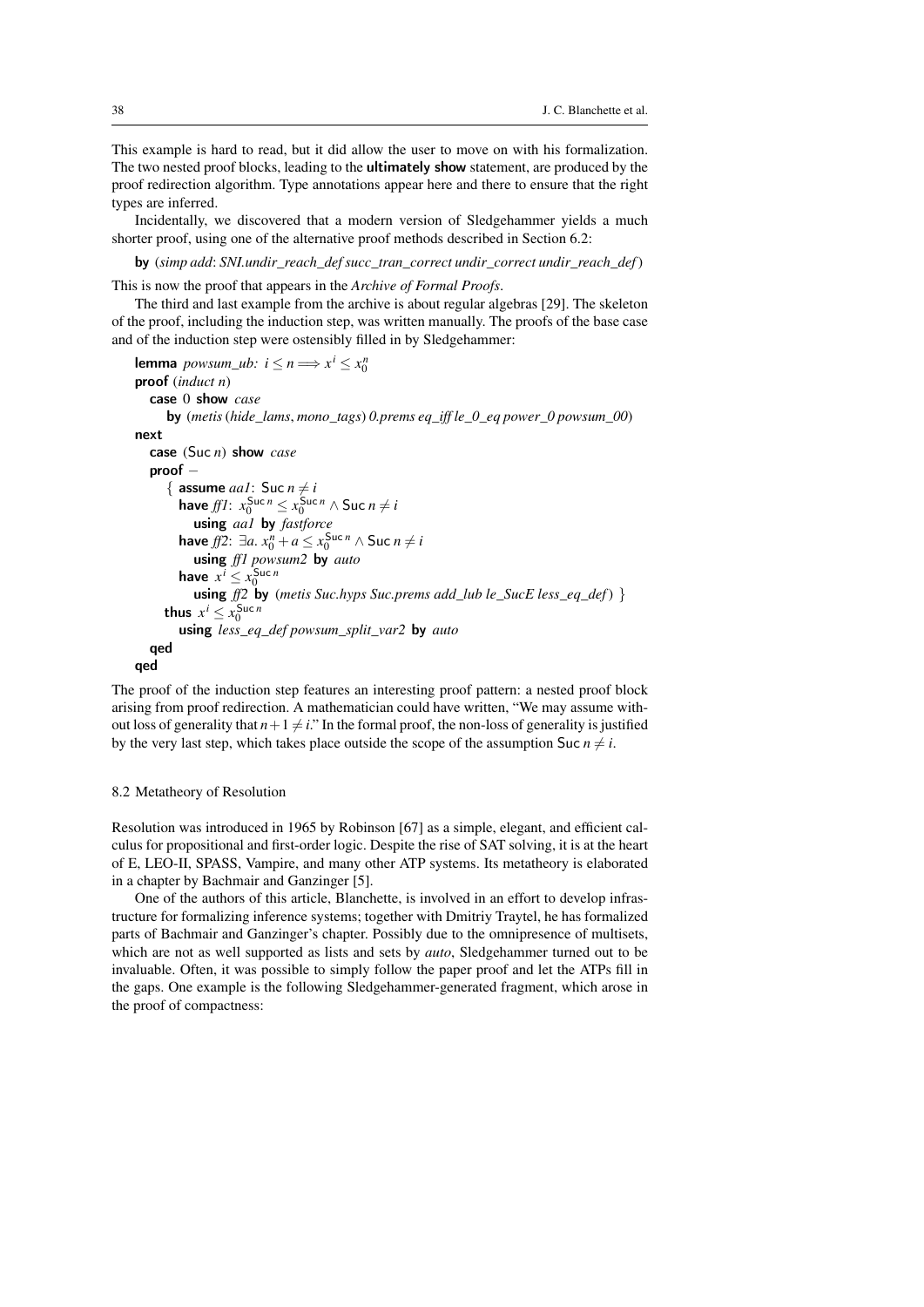**obtain**  $mm :: \alpha$  *clause set*  $\Rightarrow \alpha$  *clause set*  $\Rightarrow \alpha$  *clause* where *f1*:  $\bigwedge M$  *Ma*. ( $M \subseteq Ma \lor mm$  *M*  $Ma \in M$ )  $\land$  ( $mm$  *M Ma*  $\notin$  *Ma*  $\lor$  *M*  $\subseteq$  *Ma*) **h**y ( $met$ ) by (*metis subsetI*) **hence** *f*2:  $\bigwedge$ *M Ma Mb*. *mm M* (*Ma* ∪ *Mb*) ∉ *Ma* ∨ *M* ⊆ *Ma* ∪ *Mb*<br>**by** (meson Un iff) by (*meson Un\_iff*) **hence** *D* ∈ saturate  $(\mathcal{D} \cup \mathcal{E})$ using *f1* by (*metis in\_sat\_ee saturate\_mono sup\_commute*) thus *E* ∈ saturate  $(\mathcal{D} \cup \mathcal{E})$ using *f2 f1* by (*meson in\_sat\_d inference\_system.saturated\_saturate saturate\_mono saturatedD step.hyps*(1) *subsetCE*)

The proof is difficult to relate to until one pays attention to what the Skolem function *mm* stands for: Given two sets of clauses *C* and *D*, *mm C D* returns an element of  $C - D$  if such an element exists.

The next and last example arose while enriching the theory of multisets:

obtain *j* where  $j\_len: j <$  length  $xs'$  and  $nth\_j: xs' \mid j = x$ proof − **assume**  $\bigwedge j$ . *j* < length *xs'*  $\implies$  *xs'* ! *j* = *x*  $\implies$  *thesis*<br>**moreover have**  $\bigwedge k$  *m n* (*m* ∴ *nat*) + *n* < *m* + *k*  $\vee$  − *n* **moreover have**  $\bigwedge k m n$ .  $(m:: nat) + n < m + k \vee \neg n < k$ <br>by lingrith by *linarith* **moreover have**  $\bigwedge n$  *a as*.  $n - n <$  length (Cons *a as*) ∨  $n < n$ <br>by (metis Nat add, diff, inverse diff, add, inverse?) impossi by (*metis Nat.add\_diff\_inverse diff\_add\_inverse2 impossible\_Cons le\_add1 less\_diff\_conv not\_add\_less2*) moreover have  $\neg$  length  $xs' <$  length  $xs'$ by *blast* ultimately show *thesis* by (*metis* (*no\_types*) *Cons.prems Nat.add\_diff\_inverse diff\_add\_inverse2 length\_append less\_diff\_conv list.set\_intros*(1) *multiset\_of\_eq\_setD nth\_append\_length split\_list*) qed

As we have come to expect from machine-generated proofs, some of the steps are odd. It is hard to imagine a human stating *<sup>n</sup>* <sup>−</sup> *<sup>n</sup>* < length (Cons *<sup>a</sup> as*) <sup>∨</sup> *<sup>n</sup>* < *<sup>n</sup>* as an intermediate property. Despite this, Blanchette inserted the proof unchanged in the theory file, only to discover a much simpler alternative, also due to Sledgehammer, one month later:

by (*metis Cons.prems in\_set\_conv\_nth list.set\_intros*(1) *multiset\_of\_eq\_setD*)

This example hints at the variety of proofs that are possible for the same problem. Different ATPs find radically different proofs; sometimes the same ATP, invoked on a different day, produces different results. One reason for this is the use of machine learning in the relevance filter [\[44\]](#page-42-16). More variation is possible by changing the Isar proof compression factor or setting other Sledgehammer options.

#### <span id="page-38-0"></span>9 Evaluation

Enhancements to Sledgehammer can be evaluated systematically by applying the tool to each goal arising in existing Isabelle theory files and measuring how many goals can be discharged automatically. Since the main motivation behind Isar proof construction is to increase the success rate, we compare the success rate of Sledgehammer without and with Isar proofs for each ATP (excluding Waldmeister, which cannot be run locally, cf. Section [7.4\)](#page-30-0).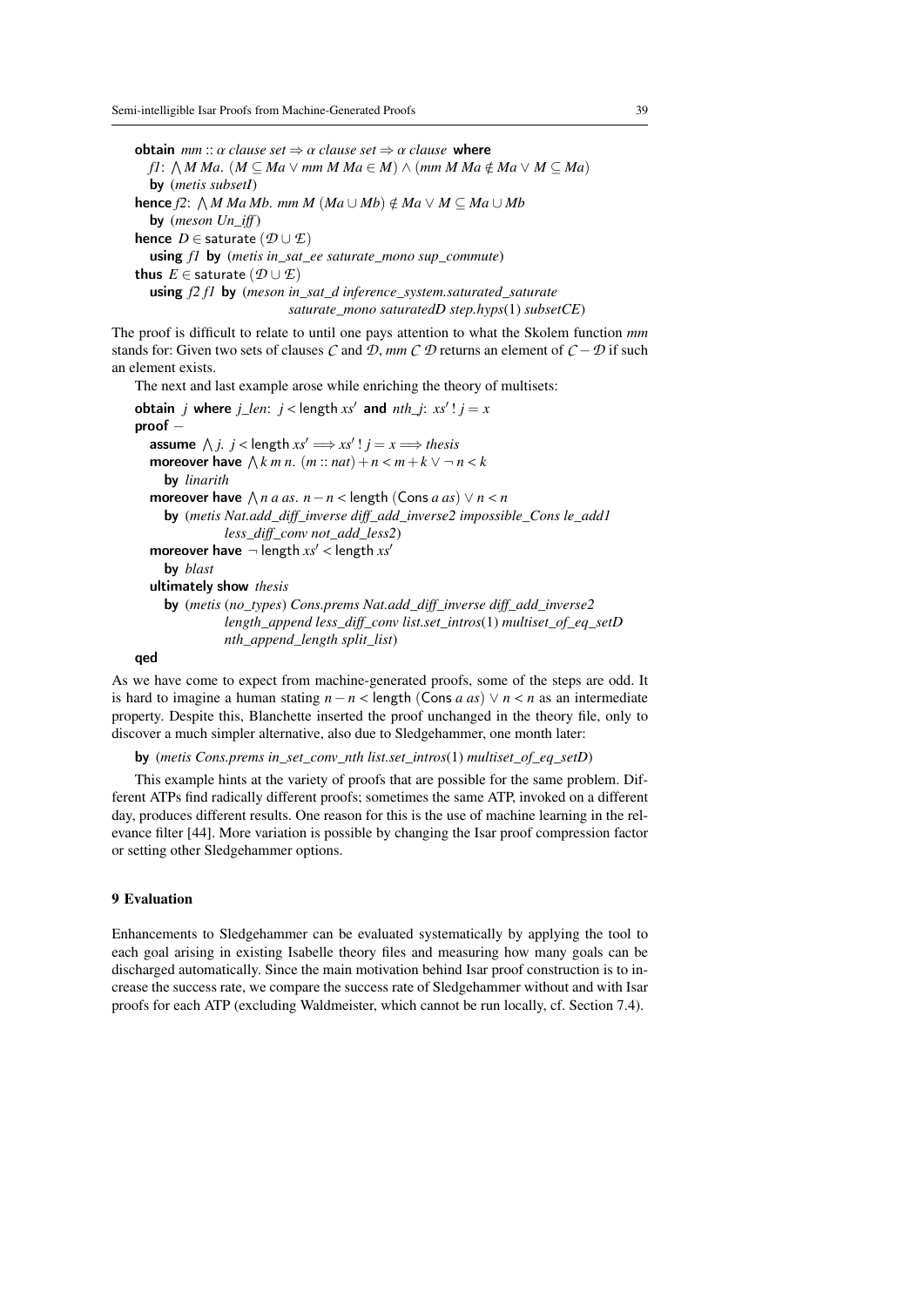|                    | Judgment Day<br>One-line | Isar                           | Oracle       | Arithmetic<br>One-line | Isar                           | Oracle         | Resolution<br>One-line | Isar                           | Oracle       |
|--------------------|--------------------------|--------------------------------|--------------|------------------------|--------------------------------|----------------|------------------------|--------------------------------|--------------|
| Е                  | 613                      | $+10$                          | $+ 0$        | 239                    | $+3$                           | $+ 0$          | 364                    | $+4$                           | $+ 0$        |
| <b>SPASS</b>       | 667                      | $+5$                           | $+5$         | 249                    | $+3$                           | $+ 0$          | 385                    | $+4$                           | $+2$         |
| Vampire            | 692                      | $+9$                           | $+6$         | 243                    | $+3$                           | $+ 0$          | 395                    | $+5$                           | $+ 0$        |
| veriT              | 535                      | $+5$                           | $+3$         | 237                    | $+14$                          | $+6$           | 336                    | $+1$                           | $+ 0$        |
| Z <sub>3</sub>     | 615                      | $+17$                          | $+11$        | 243                    | $+12$                          | $+3$           | 384                    | $+5$                           | $+3$         |
| LEO-II<br>Satallax | 413<br>438               | $+ 0$<br>$\overline{4}$<br>$+$ | $+5$<br>$+3$ | 122<br>120             | $+ 0$<br>$\overline{0}$<br>$+$ | $+ 0$<br>$+ 0$ | 210<br>234             | $+ 0$<br>$\overline{0}$<br>$+$ | $+5$<br>$+3$ |

<span id="page-39-0"></span>Fig. 6 Number of successful Sledgehammer invocations per ATP with one-line proof reconstruction, with Isar proof reconstruction, and with ATPs trusted as oracles

The benchmarks are partitioned into three suites, for a total of 2461 goals:

- *Judgment Day* (1230 goals) consists of seven theories from the Isabelle distribution and the *Archive of Formal Proofs* that have been used continuously since 2010 for evaluating Sledgehammer [\[16\]](#page-42-23). The theories were chosen to be representative of various Isabelle applications.
- *Arithmetic* (622 goals) consists of three theories involving linear and nonlinear arithmetic that were selected to evaluate SMT solvers [\[12\]](#page-41-0).
- *Resolution* (609 goals) consists of nine theories belonging to the formalization of the metatheory of resolution (Section [8.2\)](#page-37-0).

Be aware that benchmark suites such as Judgment Day keep on evolving together with the proof assistant. Also, the hardware is not always the same from evaluation to evaluation. Hence, success rate values should not be compared uncritically across papers.

The current experiments were carried out on Linux servers equipped with Intel Core2 Duo CPUs at 2.40 GHz. Each prover was given 30 seconds to solve each goal, but the 30-second slot was split into several slices, each corresponding to different problems and options to the prover. The results are summarized in Figure [6.](#page-39-0)

It is important to bear in mind that the evaluation is not a competition between the provers. Different provers are invoked with different problems and options, and although we have tried to optimize the setup for each, we might have missed an important configuration option. Each number must be seen as a lower bound on the potential of the prover.

When a proof is found, one-line proof reconstruction is attempted, using a portfolio of methods (*metis*, *meson*, *blast*, *simp*, *auto*, *fastforce*, *force*, *linarith*, and *presburger*). Reconstruction is a success if at least one of the method succeeds within 2 seconds. The number of successful one-line proofs is given in the "One-line" column of Figure [6.](#page-39-0) Unlike in some other Sledgehammer evaluations [\[12\]](#page-41-0), the *smt* method is not included as a reconstructor, because of the limitations mentioned in Section [7.5.](#page-31-0) For arithmetic goals, this means that one-line proof reconstruction will often fail for SMT solvers.

If one-line reconstruction fails, Sledgehammer attempts to generate an Isar proof. The goal is considered solved if the Isar proof is successfully generated and replayed. This is reflected in the "Isar" column of Figure [6.](#page-39-0)

In case both reconstruction approaches fail, the user could in principle trust the external prover as an oracle, since the problem encoding is sound  $[13]$ .<sup>[7](#page-39-1)</sup> These reconstruction failures are recorded in the "Oracle" column of Figure [6.](#page-39-0)

<span id="page-39-1"></span><sup>7</sup> In practice, most Isabelle users in this case would work on a manual proofs, often getting some inspiration from the unreconstructable ATP-generated proof.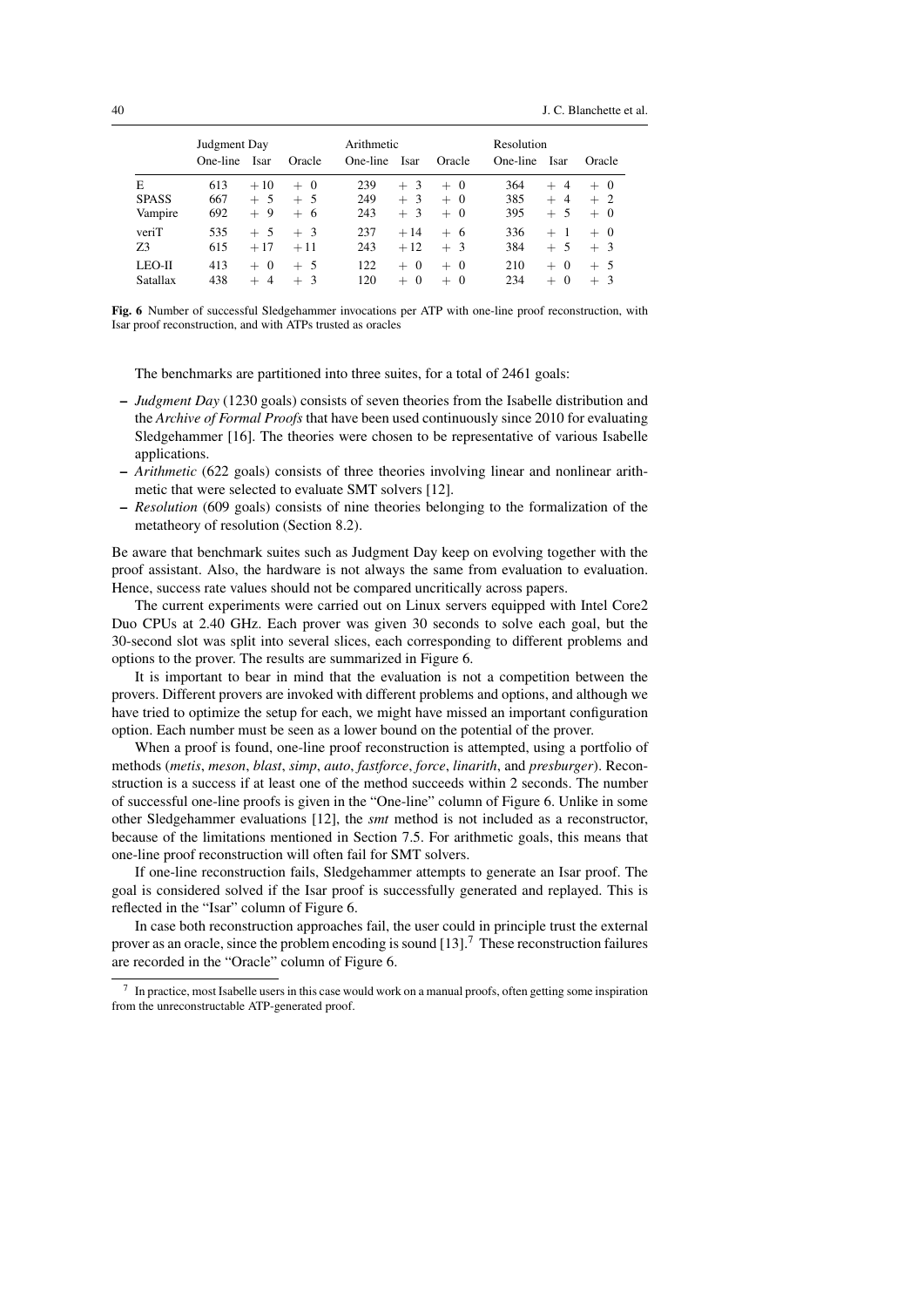The data shows that Isar reconstruction makes a serious dent in Sledgehammer reconstruction failures: Most proofs that could not be replayed before by one-line proofs can now be reconstructed as Isar. Out of 7893 ATP successes overall, 104 (1.3%) can be reconstructed only thanks to the new Isar module, and 55 (0.7%) still require trusting the external prover. Overall, textual reconstruction via one-line or multi-line proofs succeeds in 7838 of 7893 cases (99.3%). The remaining reconstruction failures can be explained in various ways, notably:

- The symbols introduced by obtain cannot be polymorphic, which is sometimes an issue (cf. Section [5.1\)](#page-21-2).
- Communication with E, but also in some cases with other provers, takes place through type encodings. Although the encodings are globally sound [\[13\]](#page-41-1), individual inferences can be ill-typed, leading to Isar failures.
- Not all proof rules are supported for all provers. Notably, Z3's model-based quantifier instantiation strategy introduces odd symbols in the arithmetic inferences, and LEO-II's conjecture splitting rule, a logistic rule that cannot be disabled, would require a more general format for representing ATP proofs (or some other trick).
- Sometimes, the culprit is a mere failure to perform by Isabelle's proof methods. This can be an issue for the higher-order ATPs LEO-II and Satallax.

A 1.3% increase of the success rate might not sound like much, but as one of us remarked in a previous paper [\[14,](#page-41-10) Section 7]:

When analyzing enhancements to automatic provers, it is important to remember what difference a modest-looking gain of a few percentage points can make to users. The benchmarks were chosen to be representative of typical Isabelle goals and include many that are either too easy or too hard to effectively evaluate automatic provers. Indeed, some of the most essential tools in Isabelle, such the arithmetic decision procedures, score well below 10% when applied indiscriminately to the entire Judgment Day suite.

In short, every percentage point counts.

#### 10 Conclusion

Sledgehammer employs a variety of techniques to improve the readability and efficiency of the generated Isar proofs. Whenever one-line proof reconstruction fails or times out, users are offered detailed, direct Isar proofs that discharge the goal, sometimes after a small amount of manual tuning. While the output is designed for replaying proofs, it also has a pedagogical value: Unlike Isabelle's automatic tactics, which are black boxes, the proofs delivered by Sledgehammer can be inspected and understood. The direct proofs also form a good basis for manual tuning. Users who are interested in inspecting the proofs can force their generation by passing an option. Related options control preplay and compression.

This work is still in progress. Many aspects could be improved further; we mentioned a few in the previous sections. Our next priority is to identify and rectify any remaining failure cases: Preplaying insulates users from failures, but ideally valid ATP proofs should always lead to valid Isar proofs. We also want to integrate the SMT solver CVC4 [\[6\]](#page-41-13), which performs extremely well on Isabelle problems [\[65,](#page-43-28) Section V] but whose LFSC (Logical Framework with Side Conditions) proofs [\[74\]](#page-43-29) would need to be parsed and understood.

A possible further step would be to implement proof manipulation algorithms to simplify the proofs further before presenting them to users. For example, users normally prefer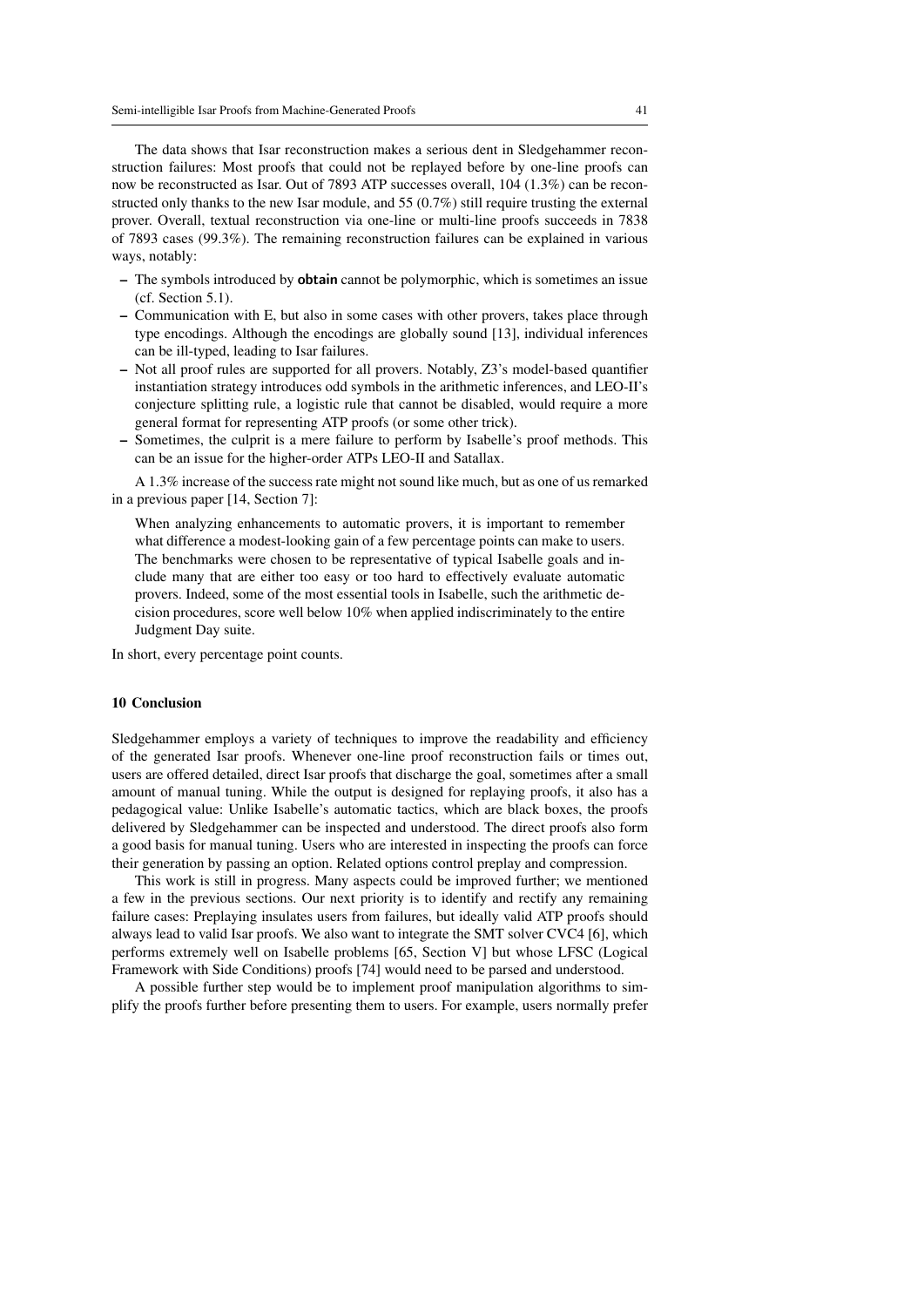sequential chains of deduction to the spaghetti-like structure of some machine-generated proofs; using appropriate algorithms, it should be possible to minimize the number of jumps or introduce block structure to separate independent subproofs. Similar work has been carried out for human-written proofs [\[55,](#page-43-30) [56\]](#page-43-31), but we expect machine proofs to offer more opportunities for refactoring. Automatic discovery of concepts and lemmas would also be useful for larger proofs.

Today, most automatic provers have some proof output, but perhaps due to the low number of consumers this output is typically crude and poorly documented. Reconstruction as done in Sledgehammer reveals these weaknesses. Clearly, more could be done on the ATP side to increase correctness, readability, and interoperability of the generated proofs.

Acknowledgments Tobias Nipkow, Lawrence Paulson, Geoff Sutcliffe, Josef Urban, and Makarius Wenzel encouraged us to pursue this research. Stefan Berghofer and Cezary Kaliszyk shared ideas with us on how to address the problem of inserting type annotations. Konstantin Korovin graciously accepted that we include his unpublished alternative account of proof redirection. ATP developers Christoph Benzmüller, Nikolaj Bjørner, Chad Brown, David Desharbe, Pascal Fontaine, Thomas Hillenbrand, Kryštof Hoder, Leonardo de Moura, Stephan Schulz, Andrei Voronkov, Daniel Wand, and Christoph Weidenbach provided fixes and advice. Cezary Kaliszyk, Lawrence Paulson, Andrei Popescu, Mark Summerfield, and several anonymous reviewers provided helpful feedback on this article and the workshop papers leading to it. Blanchette's research was financed by the Deutsche Forschungsgemeinschaft (DFG) project Hardening the Hammer (grant NI 491/14-1).

#### References

- <span id="page-41-7"></span>1. Alama, J.: Escape to Mizar from ATPs. In: P. Fontaine, R. Schmidt, S. Schulz (eds.) PAAR-2012, *EPiC*, vol. 21, pp. 3–11. EasyChair (2013)
- <span id="page-41-11"></span>2. Armand, M., Faure, G., Grégoire, B., Keller, C., Théry, L., Werner, B.: A modular integration of SAT/ SMT solvers to Coq through proof witnesses. In: J.P. Jouannaud, Z. Shao (eds.) CPP 2011, *LNCS*, vol. 7086, pp. 135–150. Springer (2011)
- <span id="page-41-8"></span>3. Autexier, S., Benzmüller, C., Fiedler, A., Horacek, H., Vo, Q.B.: Assertion-level proof representation with under-specification. Electr. Notes Theor. Comput. Sci. 93, 5–23 (2004)
- <span id="page-41-2"></span>4. Azmy, N., Weidenbach, C.: Computing tiny clause normal forms. In: M.P. Bonacina (ed.) CADE-24, *LNCS*, vol. 7898, pp. 109–125. Springer (2013)
- <span id="page-41-12"></span>5. Bachmair, L., Ganzinger, H.: Resolution theorem proving. In: A. Robinson, A. Voronkov (eds.) Handbook of Automated Reasoning, vol. I, pp. 19–99. Elsevier (2001)
- <span id="page-41-13"></span>6. Barrett, C., Conway, C.L., Deters, M., Hadarean, L., Jovanovic, D., King, T., Reynolds, A., Tinelli, C.: CVC4. In: G. Gopalakrishnan, S. Qadeer (eds.) CAV 2011, *LNCS*, vol. 6806, pp. 171–177. Springer (2011)
- <span id="page-41-9"></span>7. Barrett, C., Stump, A., Tinelli, C.: The SMT-LIB standard—Version 2.0. In: A. Gupta, D. Kroening (eds.) SMT 2010 (2010)
- <span id="page-41-4"></span>8. Benzmüller, C., Paulson, L.C., Theiss, F., Fietzke, A.: LEO-II—A cooperative automatic theorem prover for higher-order logic. In: A. Armando, P. Baumgartner, G. Dowek (eds.) IJCAR 2008, *LNCS*, vol. 5195, pp. 162–170. Springer (2008)
- <span id="page-41-3"></span>9. Besson, F., Fontaine, P., Théry, L.: A flexible proof format for SMT: A proposal. In: P. Fontaine, A. Stump (eds.) PxTP 2011, pp. 15–26 (2011)
- <span id="page-41-6"></span>10. Blanchette, J.C.: Automatic proofs and refutations for higher-order logic. Ph.D. thesis, Dept. of Informatics, Technische Universität München (2012)
- <span id="page-41-5"></span>11. Blanchette, J.C.: Redirecting proofs by contradiction. In: J.C. Blanchette, J. Urban (eds.) PxTP 2013, *EPiC*, vol. 14, pp. 11–26. EasyChair (2013)
- <span id="page-41-0"></span>12. Blanchette, J.C., Böhme, S., Paulson, L.C.: Extending Sledgehammer with SMT solvers. J. Autom. Reasoning 51(1), 109–128 (2013)
- <span id="page-41-1"></span>13. Blanchette, J.C., Böhme, S., Popescu, A., Smallbone, N.: Encoding monomorphic and polymorphic types. In: N. Piterman, S. Smolka (eds.) TACAS 2013, *LNCS*, vol. 7795, pp. 493–507. Springer (2013)
- <span id="page-41-10"></span>14. Blanchette, J.C., Popescu, A., Wand, D., Weidenbach, C.: More SPASS with Isabelle—Superposition with hard sorts and configurable simplification. In: L. Beringer, A. Felty (eds.) ITP 2012, *LNCS*, vol. 7406, pp. 345–360. Springer (2012)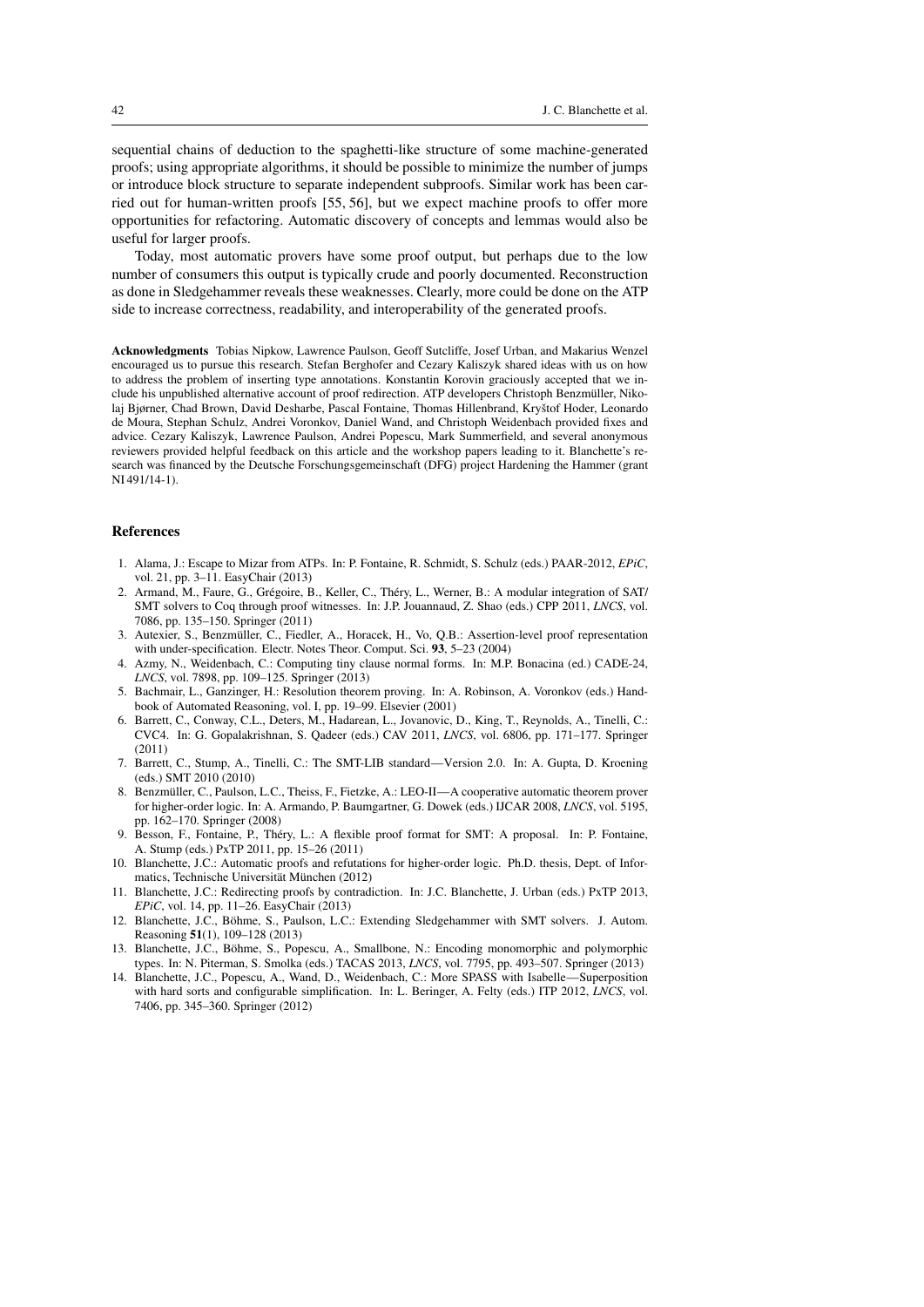- <span id="page-42-1"></span>15. Böhme, S.: Proving theorems of higher-order logic with SMT solvers. Ph.D. thesis, Dept. of Informatics, Technische Universität München (2012)
- <span id="page-42-23"></span>16. Böhme, S., Nipkow, T.: Sledgehammer: Judgement Day. In: J. Giesl, R. Hähnle (eds.) IJCAR 2010, *LNCS*, vol. 6173, pp. 107–121. Springer (2010)
- <span id="page-42-2"></span>17. Böhme, S., Weber, T.: Fast LCF-style proof reconstruction for Z3. In: M. Kaufmann, L. Paulson (eds.) ITP 2010, *LNCS*, vol. 6172, pp. 179–194. Springer (2010)
- <span id="page-42-5"></span>18. Bouton, T., de Oliveira, D.C.B., Déharbe, D., Fontaine, P.: veriT: An open, trustable and efficient SMTsolver. In: R.A. Schmidt (ed.) CADE-22, *LNCS*, vol. 5663, pp. 151–156. Springer (2009)
- <span id="page-42-22"></span>19. Bradley, A.R., Manna, Z.: Property-directed incremental invariant generation. Formal Asp. Comput. 20, 379–405 (2008)
- <span id="page-42-4"></span>20. Brown, C.E.: Satallax: An automatic higher-order prover. In: B. Gramlich, D. Miller, U. Sattler (eds.) IJCAR 2012, *LNCS*, vol. 7364, pp. 111–117. Springer (2012)
- <span id="page-42-27"></span>21. Brown, C.E.: Using Satallax to generate proof terms for conjectures in Coq. Presentation at AIPA 2012  $(2012)$
- <span id="page-42-28"></span>22. Caminati, M.: Re: [isabelle] sledgehammer, smt and metis. [https://lists.cam.ac.uk/pipermail/](https://lists.cam.ac.uk/pipermail/cl-isabelle-users/2014-November/msg00128.html) [cl-isabelle-users/2014-November/msg00128.html](https://lists.cam.ac.uk/pipermail/cl-isabelle-users/2014-November/msg00128.html) (2014)
- <span id="page-42-21"></span>23. Chaieb, A., Nipkow, T.: Verifying and reflecting quantifier elimination for Presburger arithmetic. In: G. Sutcliffe, A. Voronkov (eds.) LPAR 2005, *LNCS*, vol. 3835, pp. 367–380. Springer (2005)
- <span id="page-42-13"></span>24. Church, A.: A formulation of the simple theory of types. J. Symb. Log. 5(2), 56–68 (1940)
- <span id="page-42-11"></span>25. Dahn, B.I.: Robbins algebras are Boolean: A revision of McCune's computer-generated solution of Robbins problem. J. Algebra 208(2), 526–532 (1998)
- <span id="page-42-10"></span>26. Davis, M.: Obvious logical inferences. In: P.J. Hayes (ed.) IJCAI '81, pp. 530–531. William Kaufmann (1981)
- <span id="page-42-29"></span>27. Diekmann, C.: Network security policy verification. In: G. Klein, T. Nipkow, L. Paulson (eds.) Archive of Formal Proofs. [http://afp.sf.net/entries/Network\\_Security\\_Policy\\_Verification.](http://afp.sf.net/entries/Network_Security_Policy_Verification.shtml) [shtml](http://afp.sf.net/entries/Network_Security_Policy_Verification.shtml) (2014)
- <span id="page-42-6"></span>28. Fleury, M.: Translation of proofs provided by external provers. Internship report, Technische Universität München, [http://perso.eleves.ens-rennes.fr/~mfleur01/documents/Fleury\\_](http://perso.eleves.ens-rennes.fr/~mfleur01/documents/Fleury_internship2014.pdf) [internship2014.pdf](http://perso.eleves.ens-rennes.fr/~mfleur01/documents/Fleury_internship2014.pdf) (2014)
- <span id="page-42-30"></span>29. Foster, S., Struth, G.: Regular algebras. In: G. Klein, T. Nipkow, L. Paulson (eds.) Archive of Formal Proofs. [http://afp.sf.net/entries/Network\\_Security\\_Policy\\_Verification.shtml](http://afp.sf.net/entries/Network_Security_Policy_Verification.shtml) (2014)
- <span id="page-42-15"></span>30. Gentzen, G.: Untersuchungen über das logische Schließen. Math. Z. 39, 176–210 (1935)
- <span id="page-42-12"></span>31. Gordon, M.J.C., Melham, T.F. (eds.): Introduction to HOL: A Theorem Proving Environment for Higher Order Logic. Cambridge University Press (1993)
- <span id="page-42-19"></span>32. Herbrand, J.: Thèses présentées à la faculté des sciences de paris pour obtenir le grade de docteur ès sciences mathématiques. Ph.D. thesis, Science Faculty, Université de Paris (1930)
- <span id="page-42-3"></span>33. Hillenbrand, T., Buch, A., Vogt, R., Löchner, B.: WALDMEISTER—High-performance equational deduction. J. Autom. Reasoning 18(2), 265–270 (1997)
- <span id="page-42-25"></span>34. Hoder, K., Kovacs, L., Voronkov, A.: Vampire usage and demo. Presentation at the Vampire tutorial at CADE-23, [http://www.complang.tuwien.ac.at/lkovacs/Cade23\\_Tutorial\\_Slides/](http://www.complang.tuwien.ac.at/lkovacs/Cade23_Tutorial_Slides/Session2_Slides.pdf) [Session2\\_Slides.pdf](http://www.complang.tuwien.ac.at/lkovacs/Cade23_Tutorial_Slides/Session2_Slides.pdf) (2011)
- <span id="page-42-9"></span>35. Huang, X.: Translating machine-generated resolution proofs into ND-proofs at the assertion level. In: N.Y. Foo, R. Goebel (eds.) PRICAI '96, *LNCS*, vol. 1114, pp. 399–410. Springer (1996)
- <span id="page-42-0"></span>36. Hurd, J.: First-order proof tactics in higher-order logic theorem provers. In: M. Archer, B. Di Vito, C. Muñoz (eds.) Design and Application of Strategies/Tactics in Higher Order Logics, no. CP-2003- 212448 in NASA Technical Reports, pp. 56–68 (2003)
- <span id="page-42-14"></span>37. Jaskowski, S.: On the rules of suppositions in formal logic. Studia Logica 1, 5-32 (1934)
- <span id="page-42-7"></span>38. Kaliszyk, C., Urban, J.: PRocH: Proof reconstruction for HOL Light. In: M.P. Bonacina (ed.) CADE-24, *LNCS*, vol. 7898, pp. 267–273. Springer (2013)
- <span id="page-42-8"></span>39. Kaliszyk, C., Urban, J.: Learning-assisted automated reasoning with Flyspeck. J. Autom. Reasoning 53(2), 173–213 (2014)
- <span id="page-42-24"></span>40. Karp, R.M.: Reducibility among combinatorial problems. In: R.E. Miller, J.W. Thatcher (eds.) Complexity of Computer Computations, IBM Research Symposia Series, pp. 85–103. Plenum Press (1972)
- <span id="page-42-26"></span>41. Klein, G., Nipkow, T., Paulson, L. (eds.): Archive of Formal Proofs. <http://afp.sf.net/>
- <span id="page-42-17"></span>42. Knuth, D.E., Larrabee, T.L., Roberts, P.M.: Mathematical Writing. Mathematical Association of America (1989)
- <span id="page-42-18"></span>43. Korovin, K.: Private communication (2013)
- <span id="page-42-16"></span>44. Kühlwein, D., Blanchette, J.C., Kaliszyk, C., Urban, J.: MaSh: Machine learning for Sledgehammer. In: S. Blazy, C. Paulin-Mohring, D. Pichardie (eds.) ITP 2013, *LNCS*, vol. 7998, pp. 35–50. Springer (2013)
- <span id="page-42-20"></span>45. Loveland, D.W.: Automated Theorem Proving: A Logical Basis. North-Holland (1978)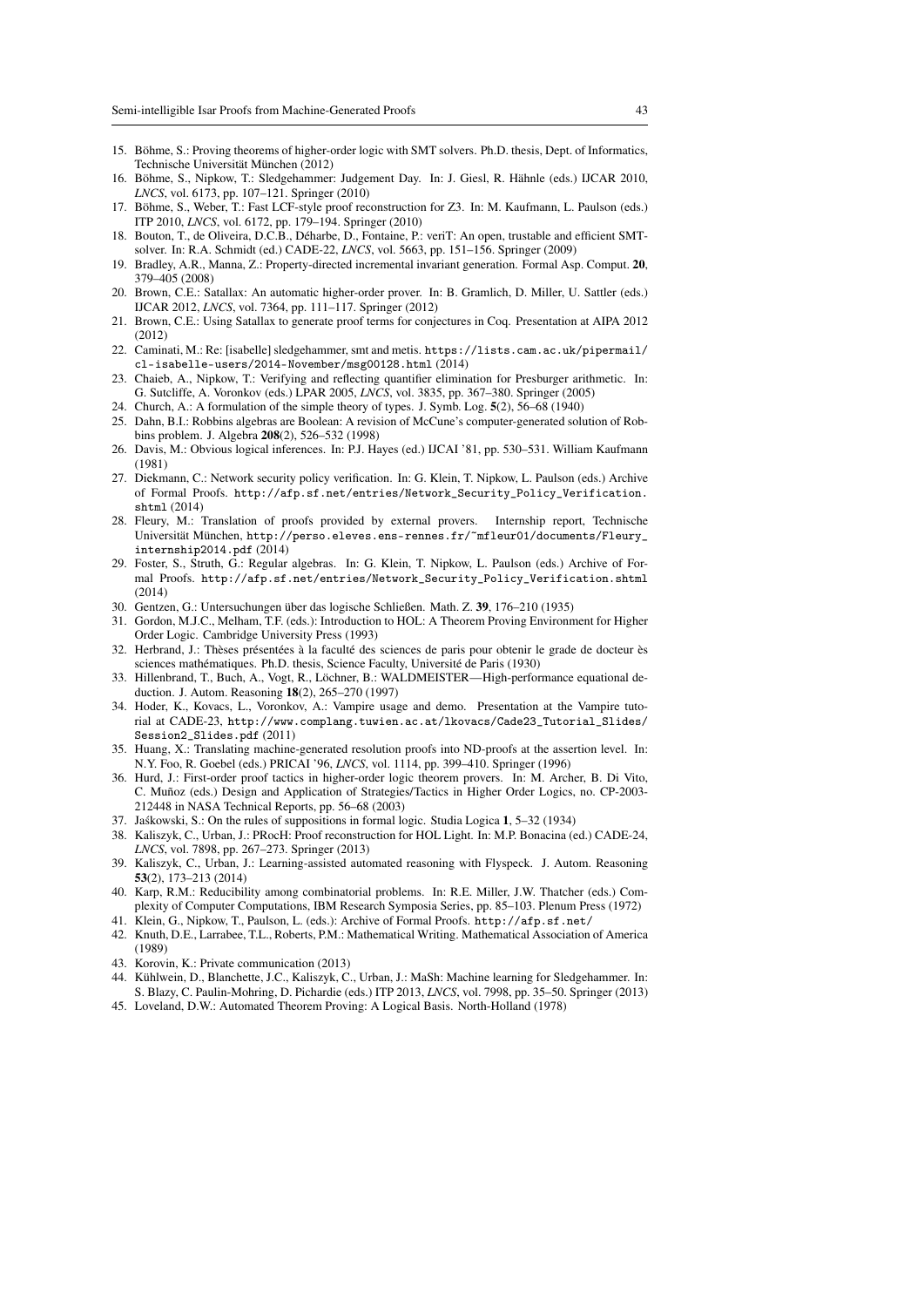- <span id="page-43-3"></span>46. Matuszewski, R., Rudnicki, P.: Mizar: The first 30 years. Mechanized Mathematics and Its Applications 4(1), 3–24 (2005)
- <span id="page-43-16"></span>47. Meier, A.: TRAMP: Transformation of machine-found proofs into natural deduction proofs at the assertion level (system description). In: D. McAllester (ed.) CADE-17, *LNCS*, vol. 1831, pp. 460–464. Springer (2000)
- <span id="page-43-19"></span>48. Meng, J., Paulson, L.C.: Translating higher-order clauses to first-order clauses. J. Autom. Reasoning 40(1), 35–60 (2008)
- <span id="page-43-18"></span>49. Meng, J., Paulson, L.C.: Lightweight relevance filtering for machine-generated resolution problems. J. Applied Logic 7(1), 41–57 (2009)
- <span id="page-43-14"></span>50. Miller, D., Felty, A.: An integration of resolution and natural deduction theorem proving. In: AAAI-86, vol. I: Science, pp. 198–202. Morgan Kaufmann (1986)
- <span id="page-43-5"></span>51. de Moura, L., Bjørner, N.: Z3: An efficient SMT solver. In: C.R. Ramakrishnan, J. Rehof (eds.) TACAS 2008, *LNCS*, vol. 4963, pp. 337–340. Springer (2008)
- <span id="page-43-23"></span>52. Nipkow, T.: Equational reasoning in Isabelle. Sci. Comput. Program 12(2), 123–149 (1989)
- <span id="page-43-1"></span>53. Nipkow, T., Klein, G.: Concrete Semantics—With Isabelle/HOL. Springer (2014)
- <span id="page-43-2"></span>54. Nipkow, T., Paulson, L.C., Wenzel, M.: Isabelle/HOL: A Proof Assistant for Higher-Order Logic, *LNCS*, vol. 2283. Springer (2002)
- <span id="page-43-30"></span>55. Pak, K.: The methods of improving and reorganizing natural deduction proofs. In: MathUI10 (2010)
- <span id="page-43-31"></span>56. Pak, K.: Methods of lemma extraction in natural deduction proofs. J. Autom. Reasoning 50(2), 217–228 (2013)
- <span id="page-43-20"></span>57. Pak, K.: Improving legibility of natural deduction proofs is not trivial. Log. Meth. Comput. Sci. 10(3)  $(2014)$
- <span id="page-43-24"></span>58. Paulson, L.C.: Isabelle: A Generic Theorem Prover, *LNCS*, vol. 828. Springer (1994)
- <span id="page-43-21"></span>59. Paulson, L.C.: Strategic principles in the design of Isabelle. In: CADE-15 Workshop on Strategies in Automated Deduction, pp. 11–17 (1998)
- <span id="page-43-22"></span>60. Paulson, L.C.: A generic tableau prover and its integration with Isabelle. J. Univ. Comp. Sci. 5, 73–87 (1999)
- <span id="page-43-9"></span>61. Paulson, L.C.: Three years of experience with Sledgehammer, a practical link between automated and interactive theorem provers. In: B. Konev, R. Schmidt, S. Schulz (eds.) PAAR-2010, pp. 1–10 (2010)
- <span id="page-43-0"></span>62. Paulson, L.C., Blanchette, J.C.: Three years of experience with Sledgehammer, a practical link between automatic and interactive theorem provers. In: G. Sutcliffe, S. Schulz, E. Ternovska (eds.) IWIL-2010, *EPiC*, vol. 2, pp. 1–11. EasyChair (2012)
- <span id="page-43-4"></span>63. Paulson, L.C., Susanto, K.W.: Source-level proof reconstruction for interactive theorem proving. In: K. Schneider, J. Brandt (eds.) TPHOLs 2007, *LNCS*, vol. 4732, pp. 232–245. Springer (2007)
- <span id="page-43-15"></span>64. Pfenning, F.: Analytic and non-analytic proofs. In: R.E. Shostak (ed.) CADE-7, *LNCS*, vol. 170, pp. 393–413. Springer (1984)
- <span id="page-43-28"></span>65. Reynolds, A., Tinelli, C., de Moura, L.: Finding conflicting instances of quantified formulas in SMT. In: K. Claessen, V. Kuncak (eds.) FMCAD 2014, pp. 195–202. FMCAD Inc. (2014)
- <span id="page-43-7"></span>66. Riazanov, A., Voronkov, A.: The design and implementation of Vampire. AI Comm. 15(2-3), 91–110 (2002)
- <span id="page-43-27"></span>67. Robinson, A.J.: A machine-oriented logic based on the resolution principle. J. ACM 12(1), 23–41 (1965)
- <span id="page-43-17"></span>68. Rudnicki, P.: Obvious inferences. J. Autom. Reasoning 3(4), 383–393 (1987)
- <span id="page-43-13"></span>69. Rudnicki, P., Urban, J.: Escape to ATP for Mizar. In: P. Fontaine, A. Stump (eds.) PxTP 2011, pp. 46–59 (2011)
- <span id="page-43-6"></span>70. Schulz, S.: System description: E 1.8. In: K. McMillan, A. Middeldorp, A. Voronkov (eds.) LPAR-19, *LNCS*, vol. 8312, pp. 735–743. Springer (2013)
- <span id="page-43-12"></span>71. Smolka, S.J.: Robust, semi-intelligible Isabelle proofs from ATP proofs. B.Sc. thesis, Dept. of Informatics, Technische Universität München (2013)
- <span id="page-43-10"></span>72. Smolka, S.J., Blanchette, J.C.: Robust, semi-intelligible Isabelle proofs from ATP proofs. In: J.C. Blanchette, J. Urban (eds.) PxTP 2013, *EPiC*, vol. 14, pp. 117–132. EasyChair (2013)
- <span id="page-43-11"></span>73. Steckermeier, A.: Extending Isabelle/HOL with the equality prover Waldmeister. B.Sc. thesis, Dept. of Informatics, Technische Universität München (2014)
- <span id="page-43-29"></span>74. Stump, A., Oe, D., Reynolds, A., Hadarean, L., Tinelli, C.: SMT proof checking using a logical framework. J. Formal Meth. Sys. Design 42(1), 91–118 (2013)
- <span id="page-43-26"></span>75. Sultana, N., Benzmüller, C.: Understanding LEO-II's proofs. In: K. Korovin, S. Schulz, E. Ternovska (eds.) IWIL 2012, *EPiC*, vol. 22, pp. 33–52. EasyChair (2013)
- <span id="page-43-25"></span>76. Sutcliffe, G.: System description: SystemOnTPTP. In: D. McAllester (ed.) CADE-17, *LNCS*, vol. 1831, pp. 406–410. Springer (2000)
- <span id="page-43-8"></span>77. Sutcliffe, G.: The TPTP problem library and associated infrastructure—The FOF and CNF parts, v3.5.0. J. Autom. Reasoning 43(4), 337–362 (2009)